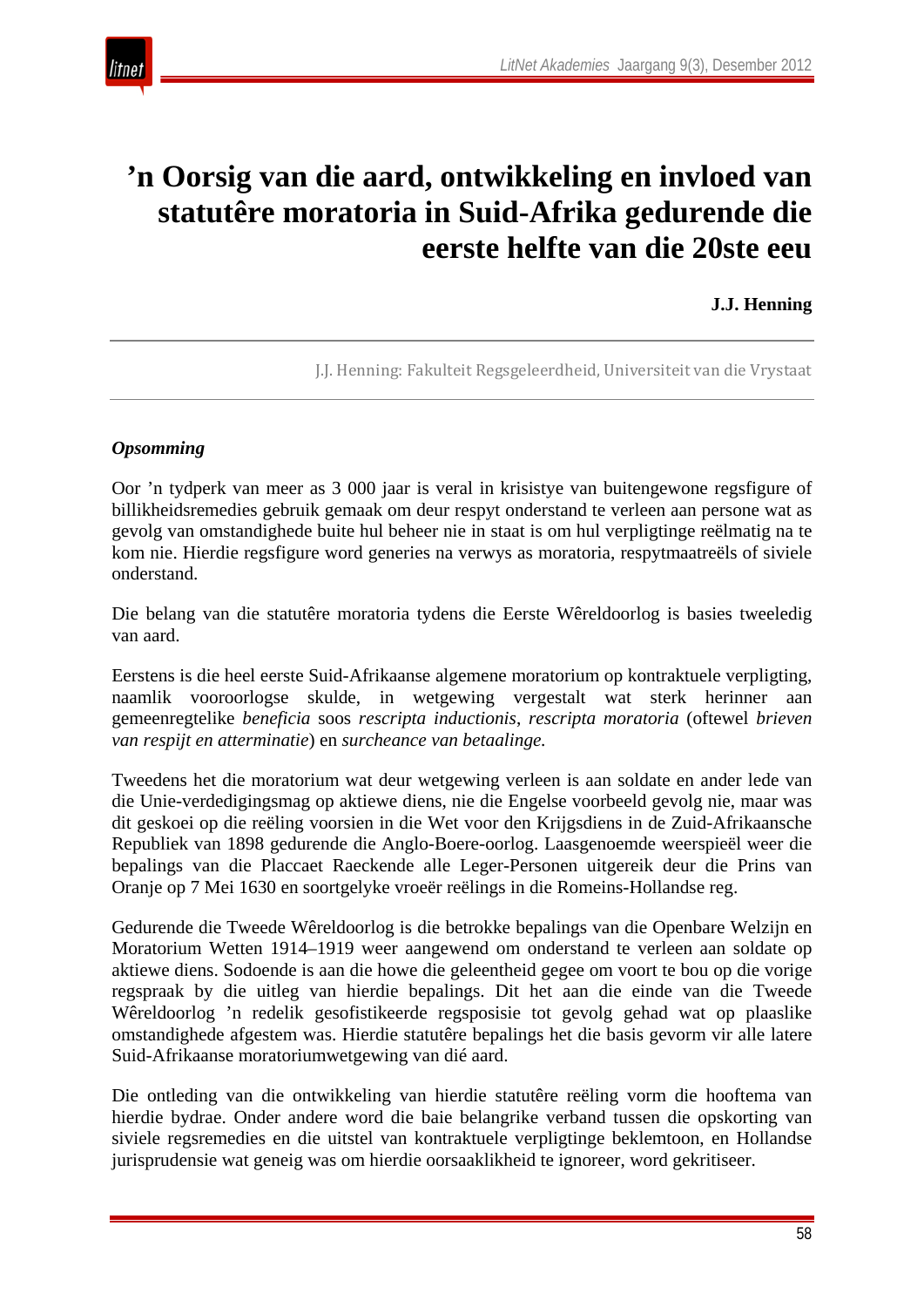

**Trefwoorde:** statutêre moratoria, Eerste Wêreldoorlog, Tweede Wêreldoorlog

#### *Abstract*

#### **An overview of the nature, development and influence of statutory moratoria in South Africa during the first half of the 20th century**

For centuries Western and other legal systems have made use of equitable devices postponing obligations and suspending legal remedies, especially for the benefit of persons unable to meet their obligations in time owing to exceptional circumstances not of their own doing. These devices are usually generically referred to as moratoria, stay laws or civil relief.

The moratoria introduced during the First World War by the Public Welfare and Moratorium Act of 1914 may be seen as unique, primarily for two reasons.

First, it provided for the first South African general moratorium on contractual obligations, in this instance pre-war debts. It authorised the courts to grant a moratorium in their discretion on a pre-war debt to persons who, although solvent, were not able to comply in time with their obligations as a consequence of the war conditions. The onus was on the debtor to prove that the obligation had been contracted before 4 August 1914 and that he was not able to comply with his obligations as a direct or indirect result of the circumstance consequent upon the war. This *beneficium* or statutory largesse for dilatory debtors had a strong similarity to the *beneficia* for impecunious debtors in Roman-Dutch law, such as *rescripta inductionis*, *rescripta moratoria* (or *brieven van respijt en atterminatie*) and *surcheance van betaalinge.*  Although the courtsrelied on various principles and concepts underlying these *beneficia* in the interpretation of the statutory moratoria, this particular provision was not re-enacted during the Second World War or later, either during a proclaimed state of emergency or during an armed conflict in which South Africa became engaged.

Secondly, the moratorium that was legislated in 1914 for soldiers and other members of the Union defence force on active service, although not unusual, did not follow the English example, but was based on the arrangement provided by the *Wet voor den Krijgsdiens in de Zuid-Afrikaansche Republiek* of 1898 during the Anglo-Boer War. The latter in turn reflects the provisions of the Placcaet Raeckende alle Leger-Personen issued by the Prince of Orange on 7 May 1630 and similar earlier arrangements in Roman-Dutch and Roman law.

Although the soldiers' moratorium was first introduced as an absolute arrangement without any restrictions, this soon proved to be impracticable. Successive amendment acts introduced and refined numerous exceptions, relating, for example, to rent, board and lodging, food and other necessities of life, interest, prescription, desertion, surety and partnership. The basic moratorium and some of these exceptions were canvassed in detail by the courts.

During the Second World War the relevant provisions of the Public Welfare and Moratorium Acts 1914–1919 were re-enacted to provide civil relief to soldiers and other members of the Union defence force on voluntary active service. This provided an excellent opportunity to South African courts to further refine and develop the interpretation of the various statutory provisions, building on judgements handed down during the First World War. In some cases the interaction between jurisprudence and amending legislation resulted in the expeditious introduction of solutions to problematic legal positions. Here especially the position of partnerships with only some partners entitled to relief comes to mind.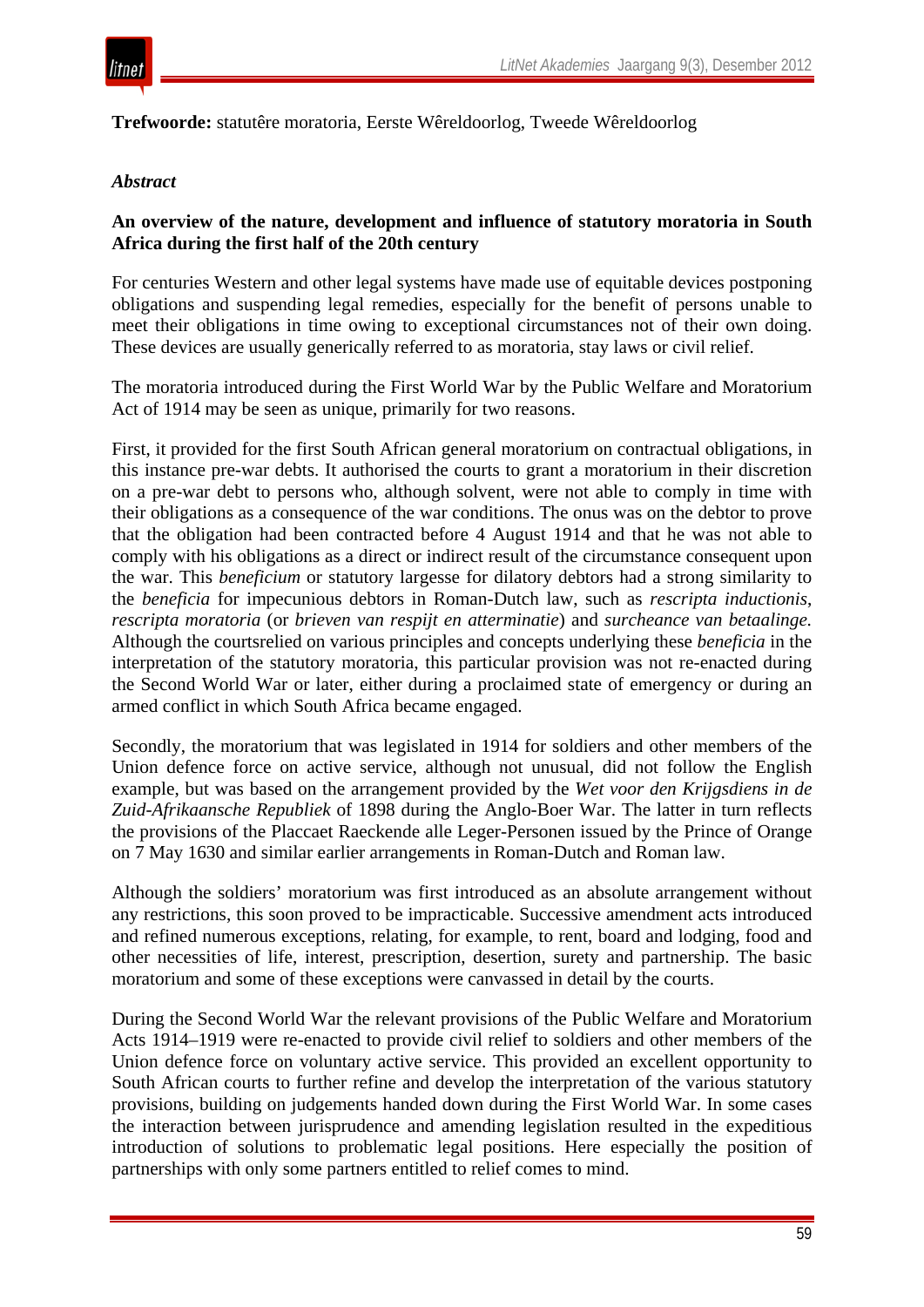At the end of the Second World War the result of this interaction was a developed and fairly sophisticated legal position based on legislation attuned to South African conditions.

The statutory arrangement developed during the two world wars was adopted as the basis for successive South African stay and moratory laws, in preference to the more modern and far more comprehensive and detailed examples provide for the Soldiers and Sailors Civil Relief Act of the United States, for example.

An analysis of the development of this statutory arrangement forms the main theme of this contribution. Inter alia, the very important connection between the suspension of civil legal remedies and the postponement of contractual obligations is stressed and Dutch jurisprudence that tended to ignore this causality is criticised.

**Keywords:** statutory moratoria, First World War, Second World War

#### **1. Inleiding**

Oor 'n tydperk van meer as drie millennia is veral in krisistye van buitengewone regsfigure of billikheidsremedies gebruik gemaak om deur uitstel onderstand te verleen aan persone wat as gevolg van omstandighede buite hul beheer nie in staat was om hul verpligtinge reëlmatig na te kom nie.1 Hierdie regsfigure staan generies tans bekend as moratoria*,* hoewel almal streng regstegnies gesproke nie noodwendig as sodanig te tipeer is nie.2

Die beweegredes onderliggend aan die invoering van 'n moratorium is in beginsel dus tweeledig van aard. Eerstens billikheid, naamlik om aan persone uitstel te verleen wat deur omstandighede buite hul beheer verhoed word om hul verpligtinge betyds na te kom. Sodoende word hierdie persone beskerm teen siviele eise gemik op die reëlmatige nakoming van hul verpligtinge, uitwinning en verpligte sekwestrasie. Tweedens is dit gefundeer op doelmatigheid, naamlik om gedurende tydperke wat as buitengewoon maar tydelik van aard beskou word, kredietstrukture in stand te hou en die ekonomie teen ineenstorting te vrywaar.<sup>3</sup>

Hierbenewens noop openbare belang, billikheid en militêre doelmatigheidsoorwegings die verlening van 'n moratorium aan soldate op aktiewe diens ten einde die handhawing van 'n hoë moreel en 'n effektiewe peil van paraatheid te bevorder.<sup>4</sup> Dit kan verreikende implikasies hê indien geen maatreëls bestaan wat trag om 'n soldaat op aktiewe diens op die een of ander wyse tegemoet te kom indien hy vanweë sodanige diens verhoed word om sy burgerlike verpligtinge reëlmatig na te kom of nie daartoe in staat is nie. So kan hy blootgestel word aan duur en moontlik langdurige litigasie wat daarop gemik is om die spesifieke, tydige en reëlmatige nakoming van sy verpligtinge of skadevergoeding as surrogaat vir prestasie af te dwing. Op dié wyse kan hy ernstig benadeel word, moontlik verplig word om van sy bates prys te gee, en self finansieel geruïneer word. Hofbevele vir die betaling van sy kontraktuele en ander skulde kan die uitwinning en/of sekwestrasie van sy boedel tot gevolg hê. Dit is nie alleen onbillik dat 'n persoon vanweë die verrigting van 'n burgerplig, naamlik statutêr voorgeskrewe aktiewe militêre diens, so benadeel word nie, maar dit is uiteraard ook nie bevorderlik vir die handhawing van 'n hoë moreel nie. Daarbenewens kan afwesigheid van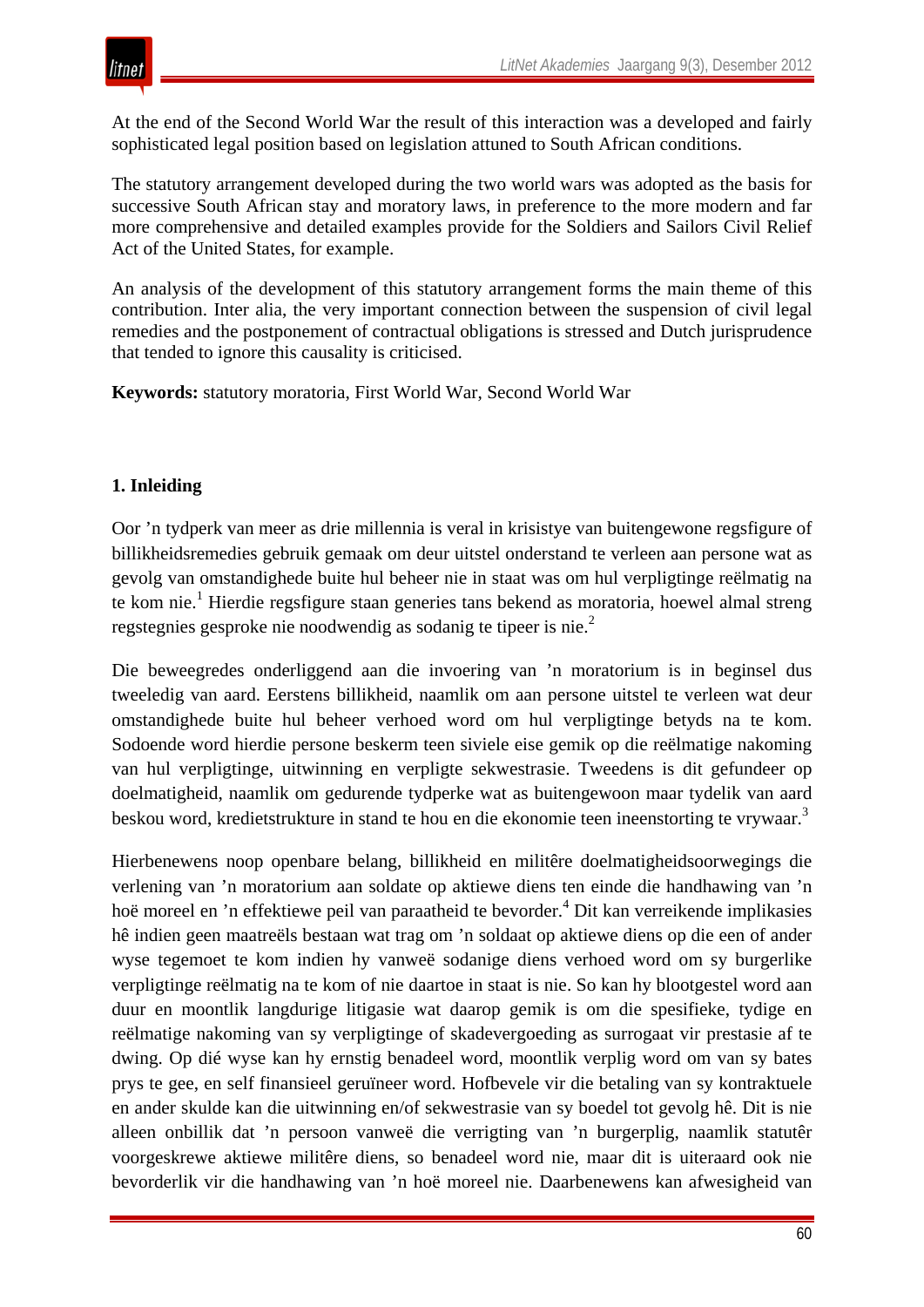soldate uit hul eenhede vanweë siviele litigasie denkbaar ernstig inbreuk maak op opleiding en operasionele paraatheid.

Op die keper beskou vind deur hierdie regsweldaad 'n ingreep van owerheidsweë plaas op die regsverhouding tussen kontrak- en prosespartye, en dit vanweë dwingende oorwegings van billikheid en militêre doelmatigheid.<sup>5</sup> Voorbeelde van soortgelyke begunstiging is aan te tref in van die vroegste oud-Babiloniese regstekste, die *privelegia militum* van die klassieke en naklassieke Romeinse reg en van die Romeins-Hollandse reg, asook die respytwetgewing vir milisie tydens die Amerikaanse burgeroorlog, die Frans-Pruisiese oorlog, die Anglo-Boereoorlog, die twee wêreldoorloë en huidige moratoriumwetgewing ten gunste van weermaglede op aktiewe diens. Laasgenoemde sluit in die Britse Reserve and Auxiliary Forces (Protection of Civil Interests) Act 1951, die Switserse Bundesgesetz betreffend Revision des Bundesgesetzes über Schuldbetreibung und Konkurs [Rechtsstillstand wegen Militärdienstes des Schuldners] 1949 en die Israelse Enlargement of Times Law 1974, asook die Amerikaanse Soldiers' and Sailors' Civil Relief Act 1940. Die omvattende onderstand wat deur laasgenoemde verleen word, is juis onlangs tot voordeel van aktiewe lede van die Amerikaanse weermag aangevul, uitgebrei en herbenoem as die Service Members Civil Relief Act  $2002<sup>6</sup>$ 

Die Afrikaanse term *moratorium* is oorgeneem uit Latyn. Die Latynse woord *moratorium* en regsterme soos *moratoria praescriptio* en *rescriptum moratorium* is afgelei van die klassieke deponens *moror*, "om te vertraag, uit te stel", en die selfstandige naamwoorde *mora*, wat "oponthoud, verlet, versuim" beteken, en *morator*, wat "vertrager, uitsteller, talmer" beteken.<sup>7</sup>

Regtens kan 'n moratorium beskryf word as 'n regsweldaad in die vorm van 'n vertraging oftewel 'n uitstel van verpligtinge<sup>8</sup> wat van owerheidsweë verleen word<sup>9</sup> aan persone wat vanweë uitsonderlike of ander omstandighede buite hul beheer nie in staat is om daardie finansiële en ander verpligtinge reëlmatig na te kom nie.10

Een van die *essentialia* van die regsfiguur is die uitoefening van staatsgesag. 'n Verdere *essentiale* is die handhawing van verpligtings. Die voortbestaan van die opgeskorte verpligting word in beginsel nie geaffekteer nie; dit word uitgestel en nie opgehef nie. Dit is juis een van die verskille tussen 'n moratorium en kwytskelding. Die inherente beperkings van hierdie regsfiguur behoort dus voor oë gehou te word. Dit is naamlik allereers 'n palliatief en nie 'n alheilmiddel nie. Dit maak nie voorsiening vir die kansellasie van kontrakte, skulde of verpligtinge nie. Anders as insolvensiewetgewing is die oogmerk daarvan die behoud van die *status quo ante*. Sekwestrasie en boedeloorgawe wis in effek skulde uit in ruil vir die bates in die boedel van die skuldenaar. 'n Moratorium handhaaf die skulde en laat die skuldenaar toe om sy bates intussen te behou. Dit verskaf as't ware noodhulp *pro tempore* in die hoop dat finansiële probleme minder sal wees indien dit uitgestel word tot na die verstryking van aktiewe diens. Dit kan derhalwe hoogstens bloot tydelike finansiële verligting en gemoedsrus bewerkstellig. Dit is nie bedoel as 'n maatreël wat 'n klinkklare en permanente oplossing bied vir ernstiger probleme wat eerder as welsynsgevalle te beoordeel en slegs deur direkte finansiële bystand te beredder is nie.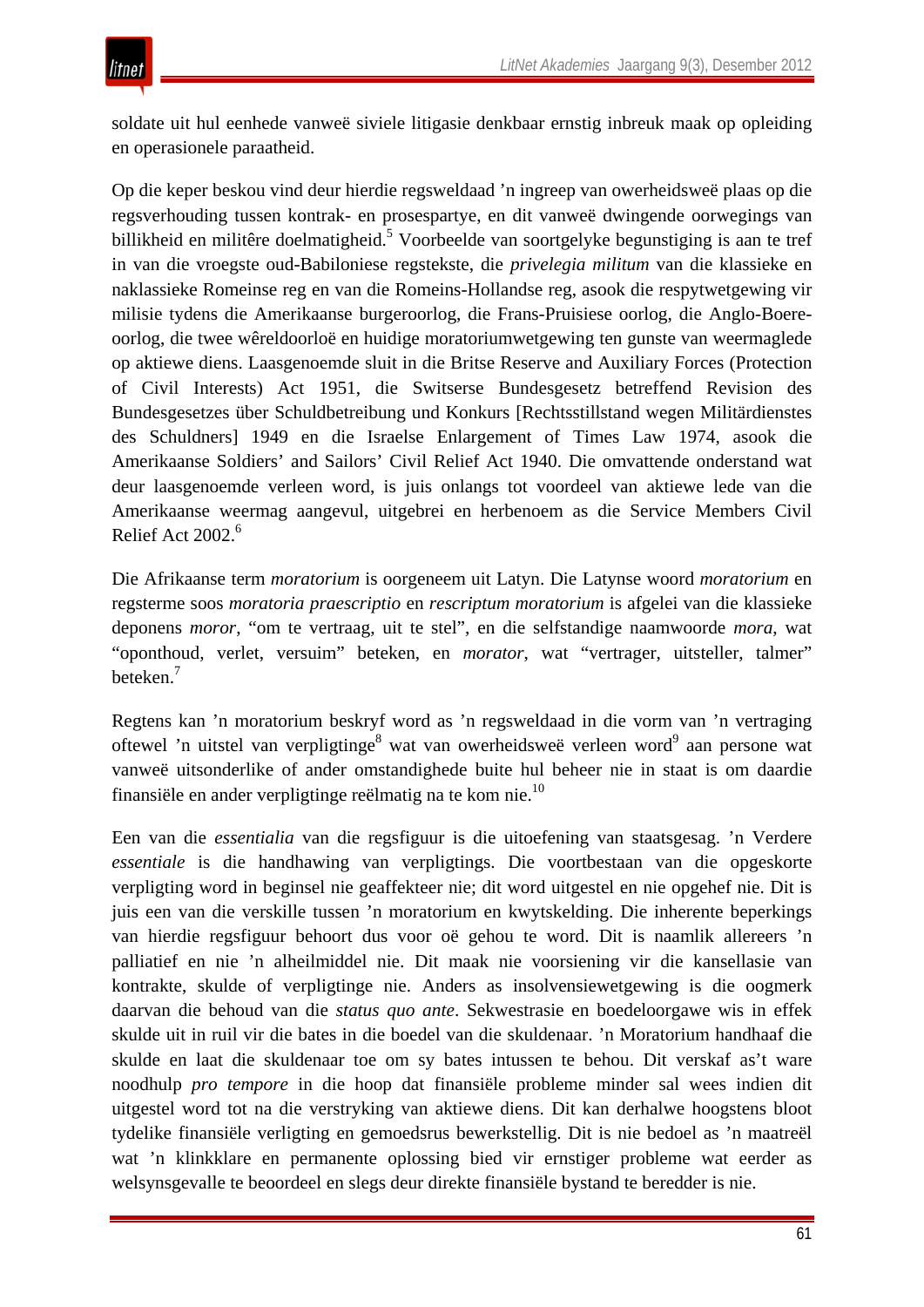Verskeie vastelandse regstelsels het mettertyd die individuele moratoria van die *ius commune* bestaansreg ontsê of by verstek in die vergetelheid laat verdwyn, terwyl enkeles dit verbeeldingryk tot gesofistikeerde regsfigure ontwikkel om aan te pas by die veranderde behoeftes van die moderne handels- en regsverkeer.<sup>11</sup> Gedurende die eerste helfte van die 20ste eeu het die oorwig van die klem van regsontwikkelings egter geval op die invoering van statutêre moratoria van uiteenlopende aard en omvang.

Veral die twee wêreldoorloë het as't ware 'n oorvloed van moratorium-wetgewing tot gevolg gehad.12 Suid-Afrika het in dié opsig ook nie agterweë gebly nie.

In hierdie bydrae word die aandag toegespits op Suid-Afrikaanse moratorium-wetgewing en veral dié ten behoewe van soldate en ander lede van die verdedigingsmag van die Unie op aktiewe diens gedurende die Eerste Wêreldoorlog en die Tweede Wêreldoorlog. Die bespreking word veral toegespits op die bepalings wat in latere wetgewing nagevolg is.<sup>13</sup> Op eenmalige of tydsgebonde maatreëls word die aandag net in die verbygaan gevestig en dan slegs indien dit nodig geag word vir behoorlike perspektief op die historiese ontwikkelingsgang.

# **2. Eenvormige verdedigingswet**

Met die totstandkoming van die Unie van Suid-Afrika in 1910 het daar 'n dringende behoefte bestaan aan 'n eenvormige verdedigingswet. Die Zuid-Afrika Verdedigings Wet 13 van 1912 was 'n uitvloeisel van die imperiale verdedigingskonferensie wat gedurende die vorige jaar in Londen gehou is.14 Hierdie wet het voorsiening gemaak vir 'n Verdedigingsmacht van de Unie bestaande uit die staande mag, die kusgarnisoenmag, die burgermag, die koninklike marinevrywilligersreserwe en die spesiale reserwe.<sup>15</sup> Dienspligtige burgers wat nie lede van die burgermag was nie, was verplig om in te skryf as lede van sogenaamde skietverenigings, die voorloper van die kommando's van weleer.<sup>16</sup>

Artikel 95 en die vyfde bylae van die Zuid-Afrika Verdedigings Wet het voorsiening gemaak vir die voortgesette toepassing van sekere bepalings van die Britse Army Act 1881 op die lede van die Verdedigingsmacht van de Unie. Daaronder het artikel 144 van die Army Act getel.17 Lede van die Verdedigingsmacht kon ingevolge hierdie bepalings nie gearresteer word of verplig word om in eie persoon voor enige geregshof te verskyn ten opsigte van enige skuld of skadevergoeding wat minder as dertig pond beloop nie.18 Alle verrigtinge in enige hof in stryd met die bepalings was nietig en 'n hof was verplig om so 'n bevel te gee ingeval beswaar aangeteken word deur die lid of sy bevelvoerende offisier. Die bepalings het egter nie 'n eiser belet om 'n lid te dagvaar nie. 'n Eiser kon, nadat behoorlik aan die lid kennis gegee is, voortgaan om vonnis teen so 'n lid te verkry en om eksekusie teen sy bates te hef, uitgesonderd sy persoon, soldy, wapens, toerusting, uniform of ander regimentsbenodigdhede.19 Die noodwendige implikasie van die bepalings was dat indien die skuld of skadevergoeding meer as dertig pond beloop het, die skorsing van persoonlike arres nie gegeld het nie.<sup>20</sup> Of die wetgewer alle lede van die verdedigingsmag 'n guns bewys het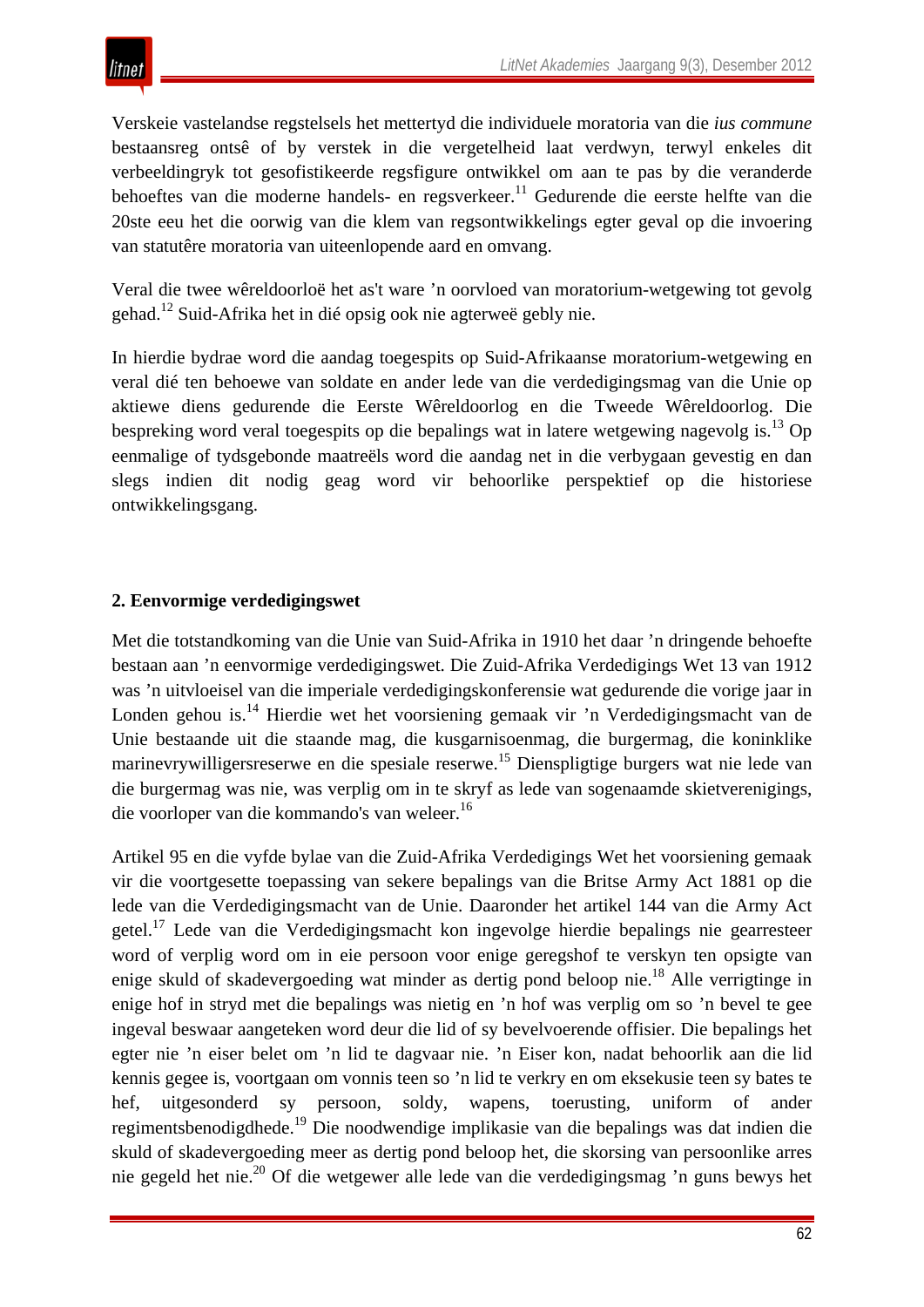

deur die invoering van hierdie veelal beperkte moratorium, kan betwyfel word.<sup>21</sup> Die omvattender gemeenregtelike privilegie van soldate teen persoonlike arres, veral ten opsigte van dié op aktiewe diens of op die punt om op aktiewe diens te vertrek, is reeds 'n geruime tyd voor die invoering van hierdie statutêre maatreëls deur 'n reeks hofuitsprake in die Suid-Afrikaanse reg geresipieer.<sup>22</sup>

Ingevolge artikel 114 van die Zuid-Afrika Verdedigings Wet was lede verbied om die geheel of enige deel van hul soldy of toelaes oor te maak. Ook kon nie daarop beslag gelê word nie en dit het nie deel gevorm van die lid se insolvente boedel nie. Hierdie bevoorregting is wyer as dié in die Romeins-Hollandse reg<sup>23</sup> of as dié verleen deur die Britse Army Act 1881.<sup>24</sup> Die beskerming kragtens artikel 114 is ook omvattender as dié voorsien deur die Wet voor de Staats-Artillerie van de ZA Republiek 1896.<sup>25</sup>

# **3. Eerste Wêreldoorlog**

## *3.1 Openbare Welzijn en Moratorium Wet 1914*

## *3.1.1 Inleiding*

Die Eerste Wêreldoorlog het op 4 Augustus 1914 'n aanvang geneem. Die regering van die Unie van Suid-Afrika was verplig om reeds vanaf die eerste uur van die oorlog aan Brittanje alle hulp vir die voortsetting van die oorlog te verleen. 'n Mededeling te dien effekte is op dieselfde dag deur die eerste minister aan die waarnemende goewerneur-generaal oorhandig.26

Op 9 September 1914 is die Wetsontwerp inzake Openbare Welvaart en Moratorium ingedien.<sup>27</sup> Tydens die tweede lesing van die wetsontwerp<sup>28</sup> het die minister van spoorweë en hawens toegegee dat dit 'n noodmaatreël is wat buitengewone bevoegdhede aan die regering toesê. Dit is egter nodig geag, aangesien die afkondiging van krygswet vermy wou word. In teenstelling met Brittanje, waar die afgekondigde moratorium in wese 'n bank- of wisselmoratorium was, is in Suid-Afrika besluit om 'n moratorium in te voer wat die handelsverhoudinge so min as moontlik sou versteur.<sup>29</sup>

'n Moratorium vir soldate op aktiewe diens is in elk geval noodsaaklik geag om te verhoed dat hulle met geldelike verpligtinge lastig geval word.<sup>30</sup> Origens is van die standpunt uitgegaan dat persone wat werklik solvent is, maar vanweë onvoorsiene oorlogsomstandighede nie in staat is om hul skulde te betaal nie, respyt verleen behoort te word. Verder het sommige skuldeisers van die buitengewone omstandighede waarin veral die landelike bevolking as gevolg van die oorlog gedompel was, misbruik gemaak deur verbande en skuldaktes voor die voet op te roep. Die stand van sake moes ook dringend deur middel van 'n moratorium beëindig word, aangesien talle boere op krediet gesteun het met 'n toekomstige oes as sekuriteit. Die stelsel was reeds 'n geruime tyd in gebruik en dit sou talle boere ruïneer indien eensklaps hieraan 'n einde gemaak sou word.<sup>31</sup>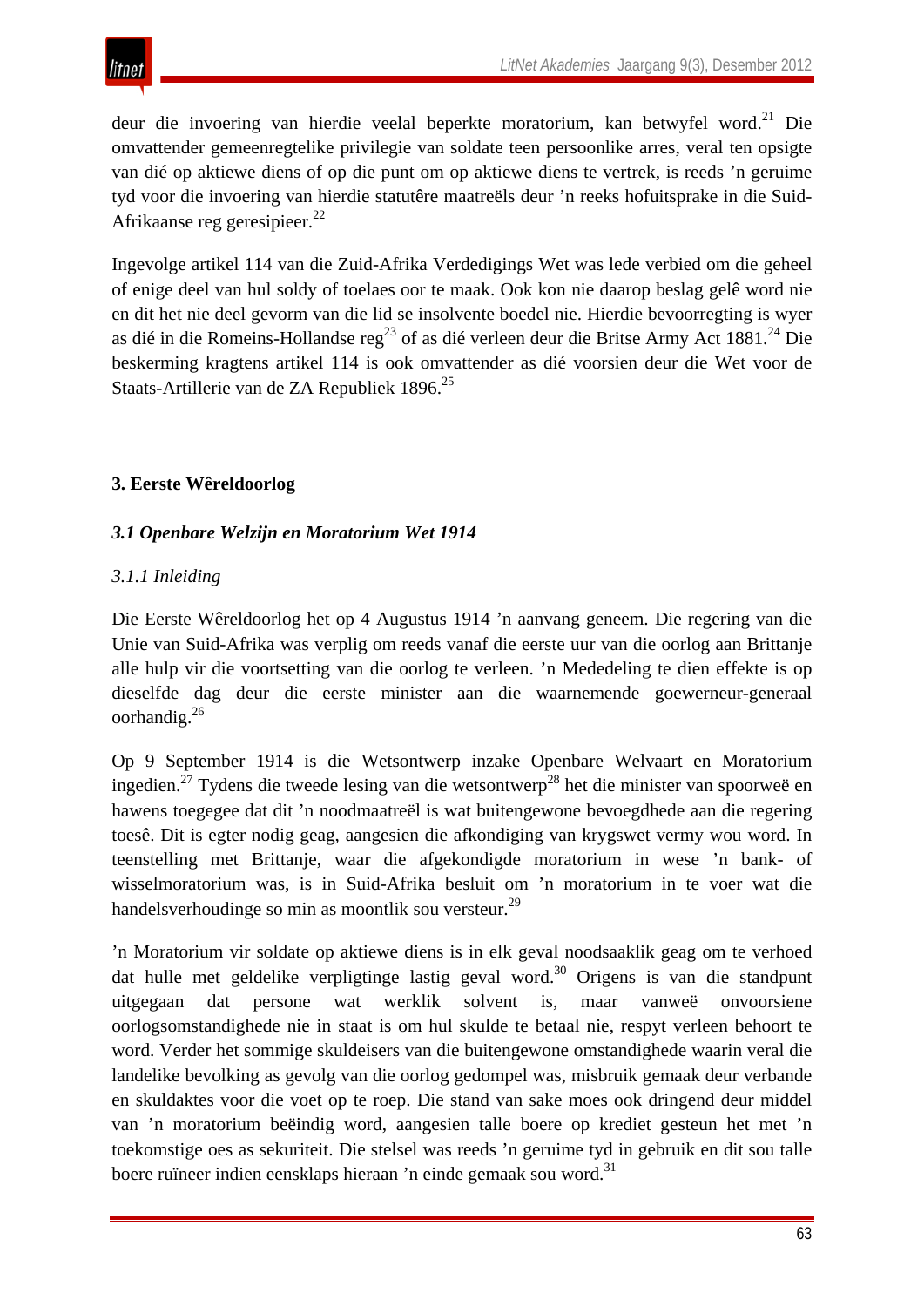Gedurende die komiteestadium van die wetsontwerp op 12 September 1914 is die oorspronklike klousule 5 verwerp en vervang deur 'n totaal nuwe bepaling wat uiteindelik as artikel 5 van die Openbare Welzijn en Moratorium Wet op die wetboek verskyn het.32 Die derde lesing van die wetsontwerp het op 14 September 1914 plaasgevind. Die Openbare Welzijn en Moratorium Wet 1 van 1914<sup>33</sup> het op 15 September 1914 in werking getree.<sup>34</sup>

# *3.1.2 Algemene moratorium vir vooroorlogse skulde*

Geregshowe is deur artikel  $5(1)$  en (2) van die Openbare Welzijn en Moratorium Wet 1914<sup>35</sup> gemagtig om 'n moratorium te verleen aan persone wat, hoewel solvent, as gevolg van oorlogstoestande nie in staat was om aan hul verpligtinge te voldoen nie.<sup>36</sup> Die verlening van die moratorium was in die diskresie van die hof.<sup>37</sup>

Die skuldenaar moes bewys dat hy wel solvent is, dat die skuld aangegaan is voor 4 Augustus 1914 en dat hy as direkte of indirekte gevolg van oorlogsomstandighede nie in staat is om aan sy verpligtinge te voldoen nie.38 Die hof kon daarop na goeddunke die tyd verleng vir voldoening aan die skuld of toelaat dat die siviele geding sy loop neem totdat vonnis toegestaan word, en daarna op versoek van die vonnisskuldenaar die eksekusie van die vonnis opskort of uitstel.<sup>39</sup>

Voorts het artikel 5(2) daarvoor voorsiening gemaak dat 'n skuldenaar ten opsigte van 'n skuld aangegaan voor 4 Augustus 1914 by sy krediteur kon aansoek doen om verlenging van die tydperk om aan die skuld te voldoen op grond van sy onvermoë om, vanweë oorlogsomstandighede, te betaal. Weier die skuldeiser om uitstel van betaling te verleen, kon die skuldenaar ná behoorlike kennisgewing óf die afdeling van hooggeregshof met jurisdiksie oor die skuld óf die landdroshof binne wie se regsgebied hy woonagtig was, versoek om so 'n uitstel van betaling aan hom te verleen. Die hof kon dan 'n moratorium verleen wat nie langer sou duur as tot drie maande na die einde van die oorlog nie.

Laasgenoemde voorskrif herinner nogal aan gemeenregtelike *beneficia* vir skuldenaars, soos *rescripta inductionis, rescripta moratoria* (oftewel *brieven van respyt en atterminatie*) en *surcheance van betaalinge*. <sup>40</sup> Die vraag ontstaan gevolglik of die gemeenregtelike *beneficia*  vir debiteure ook tot die beskikking was van betalingsonvermoënde individue voor, tydens en na die Eerste Wêreldoorlog.

Die antwoord hierop lê opgesluit in 'n drietal uitsprake van regter Kotze. In Newcombe v O'Brien41 kom regter Kotze tot die gevolgtrekking dat die gemeenregtelike remedie surcheance van betaling<sup>42</sup> geabrogeer is deur die Kaapse Insolvency Ordinance 1843.<sup>43</sup> Aangesien die Kaapse insolvensiewetgewing bykans verbatim oorgeneem is deur Natal in 1846,<sup>44</sup> die Oranjevrijstaat in 1878<sup>45</sup> en die Zuid-Afrikaansche Republiek in 1880<sup>46</sup> is die uitspraak van kardinale belang vir die lotgevalle van surcheance van betaalinge in die Suidelike Afrika van die 19de eeu.<sup>47</sup> Regter Kotze verwoord sy standpunt soos volg:

[T]he … Insolvency Ordinance … provides that "all the laws and customs heretofore in force within this colony, in so far as the same are repugnant to or inconsistent with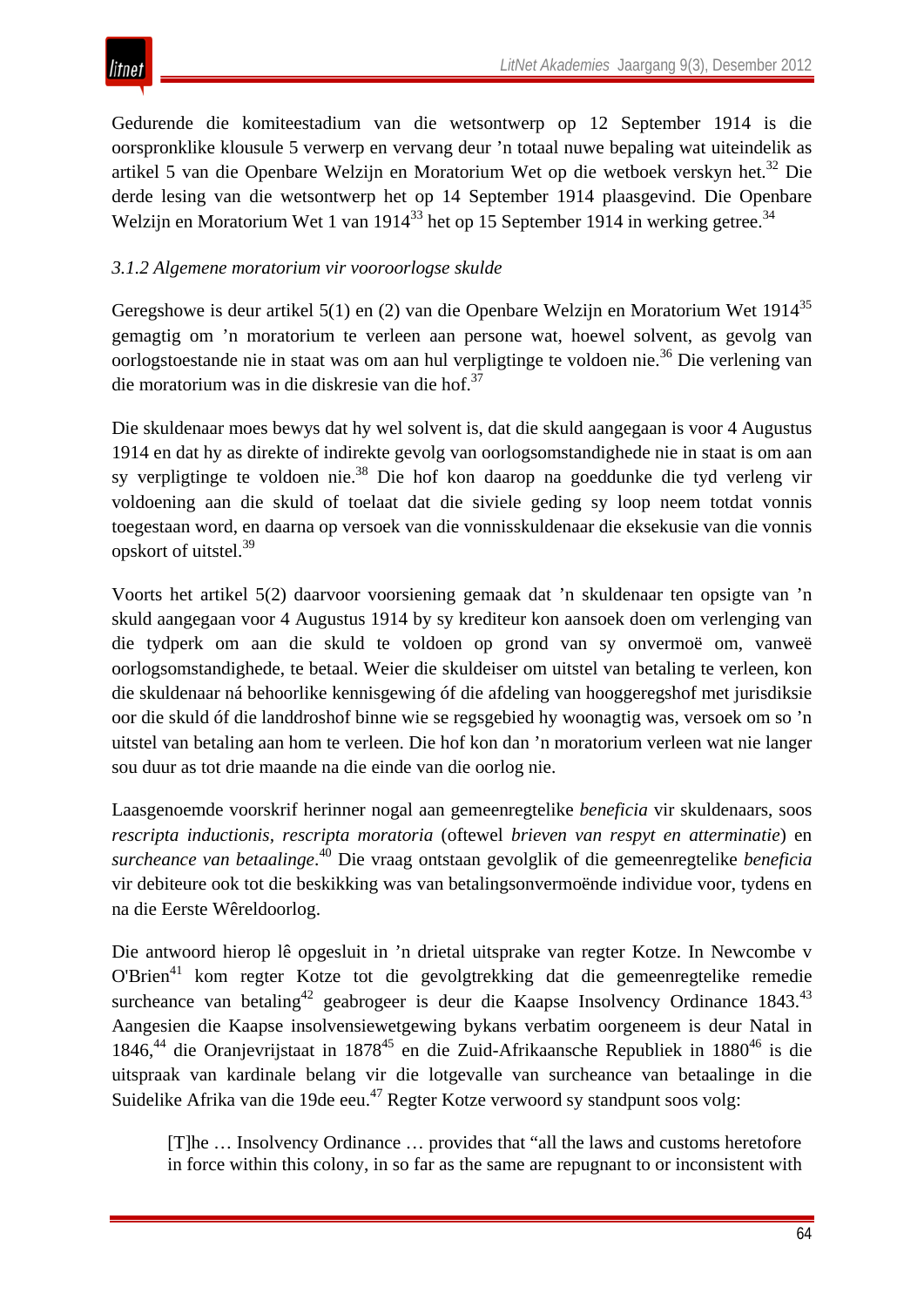any of the provisions of this Ordinance, shall be and the same are hereby respectively repealed." Surcheance, or suspension of debts, is no longer a remedy of which a debtor can avail himself against the demand of his creditors. It may be of interest to mention that after the war of 1880–81 land in the Transvaal dropped in value to a most extraordinary extent, and in an application for surcheance of payment by a debtor was per infortunium granted by an acting judge; but on a similar application coming before me I, on the return day, dismissed it on the ground that the Insolvency Ordinance, which had been introduced into the Transvaal Province in 1880, had repealed this remedy of the Roman-Dutch law.

Die Transvaalse regspraak waarna in die aanhaling hier bo verwys word, is deur regter Kotze in sy aantekeninge op sy vroeëre vertaling van Van Leeuwen<sup>48</sup> geïdentifiseer as *sy eie* ongerapporteerde uitspraak in Ex parte van de Veen wat op 11 Julie 1885 gelewer is. In dieselfde aantekeninge gee hy ook te kenne dat die ander Romeins-Hollandse beneficia vir skuldenaars, soos rescripta moratoria, stilswyend "herroep" is deur die betrokke insolvensiewetgewing. Volgens die Cape Law Journal<sup>49</sup> is op 1 Junie 1885 in die Transvaalse hooggeregshof uitspraak gelewer in Ex parte Van de Veer<sup>50</sup> waarin bevind is dat die "doctrine of attermination" by noodwendige implikasie "herroep" is deur artikel 4 van die Insolvent Ordinance. Hierdie standpunt is weer deur regter Kotze in 'n latere Kaapse uitspraak onderskryf. $51$ 

Of die standpunt van regter Kotze in historiese perspektief beskou as korrek aanvaar kan word, is egter nie bo alle twyfel verhewe nie. Hoe dit ookal sy, so 'n statutêre ingreep sou nie nodig gewees het indien sorg gedra is om met groter omsigtigheid met die nalatenskap van die Romeins-Hollandse reg te werk te gaan nie. Trouens, die ingreep kan gesien word as 'n indirekte erkenning dat die Suid-Afrikaanse reg veel armer gelaat is deur 'n ongelukkige sameloop van omstandighede wat die onbruik van *rescripta moratoria* en ander soortgelyke *beneficia* tot gevolg gehad het.<sup>52</sup>

Verjaring is opgeskort<sup>53</sup>en daar is voorsiening gemaak vir die verlening van rente teen 'n koers van ses persent per jaar op die verskuldigde bedrag.<sup>54</sup>

Die wet het ook verskeie strafbepalings ingevoer waarop nie verder ingegaan word nie.<sup>55</sup>

## *3.1.3 Opskorting van siviele regsmiddels*

## *3.1.3.1 Omskrywing*

Voorsiening is soos volg deur artikel 5(5) vir 'n moratorium ten aansien van lede van die verdedigingsmag op aktiewe diens gemaak:<sup>56</sup>

Alle civiele rechtsmiddelen tegen een lid van de Zuid-Afrikaanse Verdedigingsmacht ... op aktieve dienst gedurende de tegenwoordige oorlog zijn geschorst voor het gehele tijdperk dat zodanige lid op aktieve dienst is en gedurende drie maanden daarna.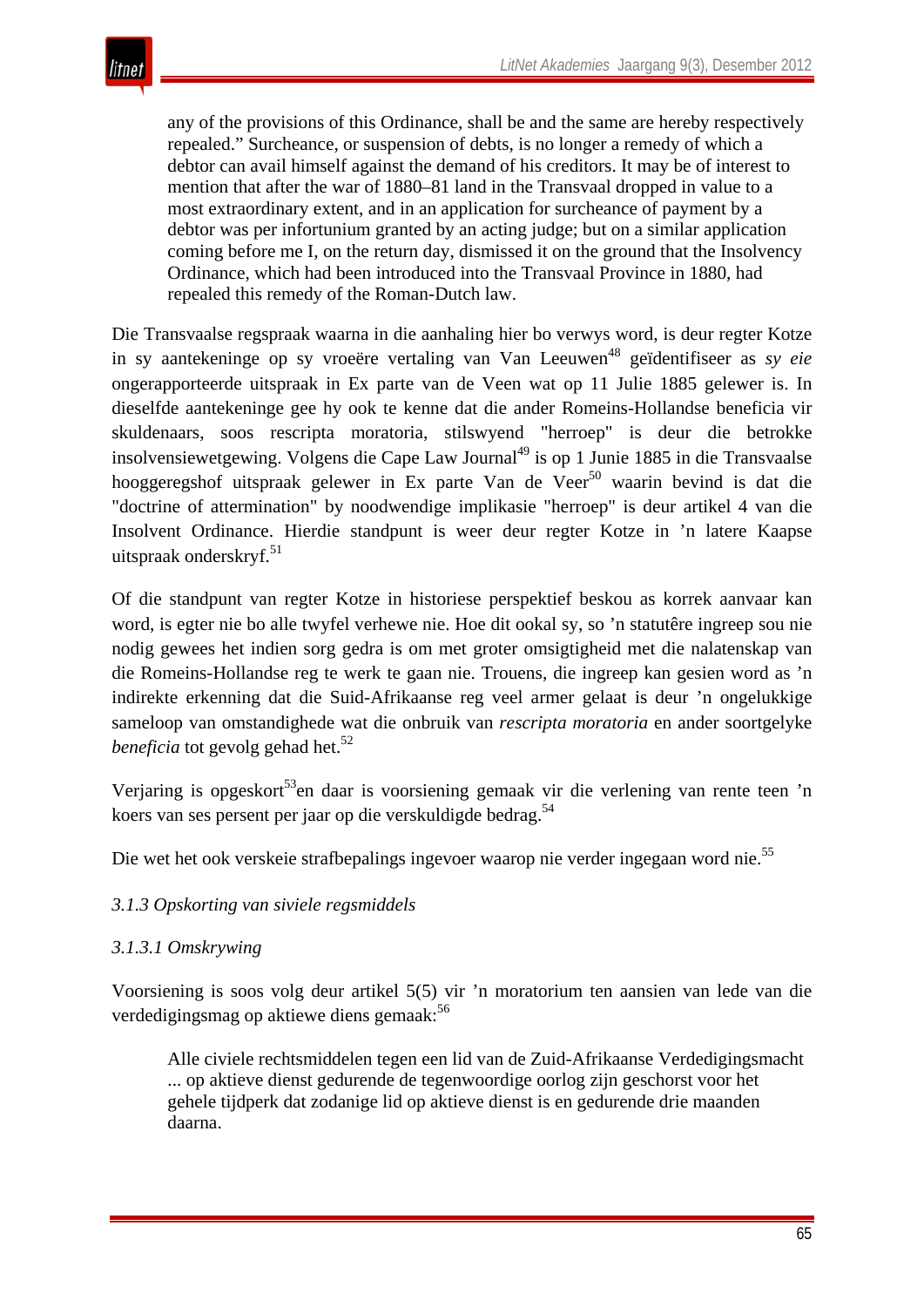Hierdie bepaling sou die *caput et fundamentum* vorm van alle soortgelyke latere Suid-Afrikaanse moratorium-wetgewing ten behoewe van militêre dienspligtiges en krygspligtiges. Daarbenewens stem dit in beduidende opsigte ooreen met artikel 10 van die Wet voor de Krijgsdienst der ZA Republiek 2 van 1883.<sup>57</sup> Net soos artikel 10 van die Krijgswet het artikel 5(5) van die 1914-Moratoriumwet 'n wye moratorium ingevoer deur 'n allesomvattende opskorting van siviele regsmiddels ten opsigte van soldate op aktiewe diens. In beide gevalle was die moratorium absoluut en het daar aanvanklik geen uitsonderings daarop bestaan nie. In beide gevalle het die moratorium ook 'n materieelregtelike uitwerking gehad in die sin dat die opeisbaarheid van skulde effektief op die lange baan geplaas is. Trouens, betaling daarvan kon eers regtens afgedwing word na verstryking van die respyt.<sup>58</sup> In beide gevalle het die respyt langer geduur as die tydperk op aktiewe diens om die krygsman in staat te stel om na sy terugkeer sy sake in orde te kry voordat die moratorium verstryk.

Die bepalings herinner in 'n gewisse mate ook aan die voorskrifte van die Edik van Karel V van 20 Oktober 1547, die plakkaat van die Prins van Oranje van 7 Mei 1630, die plakkaat van die State-Generaal van 8 Desember 1665,<sup>59</sup> en soortgelyke maatreëls wat gedurende die Amerikaanse burgeroorlog ingevoer is. In dié opsig val veral die mate van ooreenstemming met bepalings soos artikel 1 van Minnesota se Act to Protect Persons in the Military and Naval Service of the United States from Civil Suits van 1865<sup>60</sup> in die oog.

# *3.1.3.2 Doel en uitleg*

In *Lloyd v Horn*<sup>61</sup> is beslis dat artikel 5(5) uitgelê moet word op 'n wyse wat die wydste moontlike beskerming aan die weerman verskaf:

If there were any question as to the exact meaning of the section I would say *a very wide interpretation must be given to the words of the section.* The object of the legislature was to prevent any person on active service being troubled or worried with legal proceedings, and the reasons are so obvious that it is not necessary to state them."<sup>62</sup>

Dit is opmerklik dat 'n soortgelyke benadering in die Verenigde State voorgestaan is.<sup>63</sup>

Hierdie toegeeflike benadering verskil opmerklik van die streng uitleg wat voorgestaan is in *Keyter v Maasdorp* <sup>64</sup> ten opsigte van die moratorium op skulde aangegaan voor 4 Augustus  $1914:^{65}$ 

This Act is an Act interfering with the ordinary rights of creditors. It seems to me that it is not intended that the court should exercise a sort of benevolent indulgence towards debtors, but when the ordinary law is superseded by an Act, the court should be careful to see that any condition precedent to such supersession is fulfilled.

In *Willard v Daines*, <sup>66</sup> *Olsen v Olsen*, <sup>67</sup> *Wolfson v Heunes*, <sup>68</sup> *Ross R M & Co v Foster*<sup>69</sup> en *Glensor and Passmore v Kantor*<sup>70</sup> is as hoofrede vir die beskerming geïdentifiseer die oogmerk om te verhoed dat persone op aktiewe diens te velde geteister of lastig geval word met siviele litigasie, en wel om hul sodoende in staat te stel om hul volle aandag te wy aan hul militêre take en pligte as krygslui. Hierdie take en pligte geniet naamlik in oorlogstyd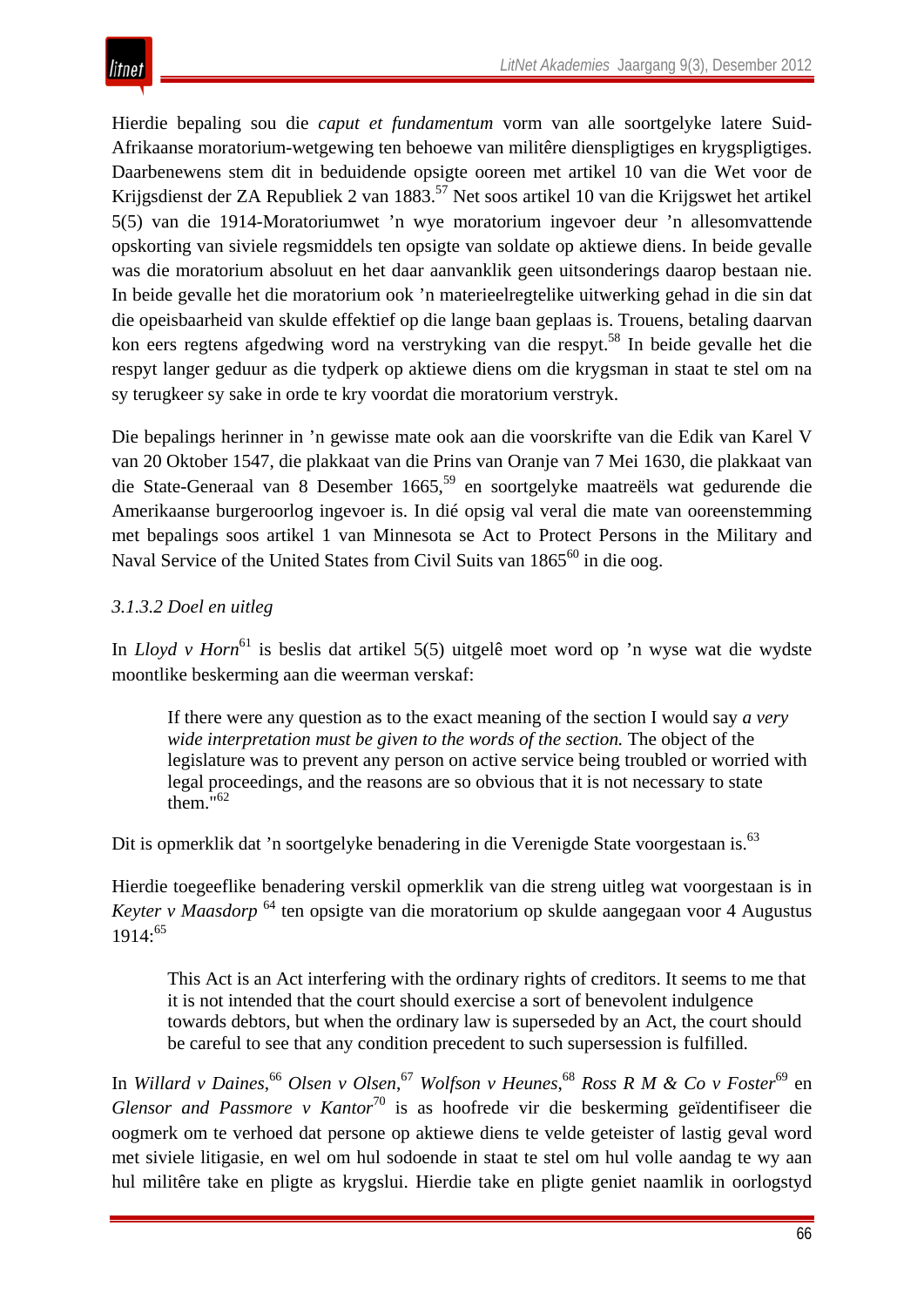voorrang bo alle ander. Aangesien 'n krygsman op aktiewe diens nie na sy persoonlike sake kan omsien nie, verleen die wetgewer nie slegs aan hom 'n moratorium terwyl hy aktiewe diens doen nie, maar ook vir 'n verdere tydperk van drie maande daarna om sy sake na sy terugkeer in orde te kry voordat sy respyt verstryk. In *Worthington v Wilson*<sup>71</sup> is die mening deur regter Gregorowski uitgespreek dat die verlening van die betrokke moratorium ten doel het om persone aan te moedig om op aktiewe diens te gaan.

Dit is duidelik dat die oorgrote meerderheid van die gewysdes die prosesregtelike aard van die moratorium beklemtoon en dit bowendien as 'n streng persoonlike bevoorregting beskou.

Daar kan egter ook 'n saak uitgemaak word dat nie slegs billikheid en ekonomiese noodsaak ter sprake kom by moratorium-wetgewing rakende krygslui nie, maar dat ook militêre doelmatigheid die verlening noop van 'n moratorium aan persone wat aktiewe diens in oorlogstyd verrig. Dit is veral om 'n hoë moreel, die minimum inbreukmaking op opleiding en die handhawing van 'n effektiewe peil van paraatheid in 'n weermag te verseker.<sup>72</sup> Dit wil derhalwe voorkom of moontlik te veel klem geplaas is op die verlening van hierdie onderstand as 'n persoonlike *beneficium*. So 'n benadering kon geïnspireer gewees het deur die teenwoordigheid van ander moratoria in die 1914-Moratoriumwet wat sterk aan die *beneficia* van skuldenaars in die Romeins-Hollandse reg herinner. Dit wil egter voorkom of so 'n eng interpretasie van die motivering vir die invoering van hierdie moratorium nie sonder meer as bo alle kritiek verhewe beskou kan word nie.

## *3.1.3.3 Gemeenregtelike aanknopingspunte*

Reeds in 1914 kom die hof in *Estate van der Merwe v Bruwer*<sup>73</sup> tot die volgende gevolgtrekking: "The Public Welfare and Moratorium Act introduced no new principle into the law. Under Roman-Dutch law, if a person could satisfy the court that if he was given time he would be able to meet his liabilities, he was entitled to what was known as attermination or respite." Die benadering is onderskryf in *Borchers v Morgan*<sup>74</sup> en *Broomberg v Birkett*. 75

In *Barrett and Glynn v Davidson*<sup>76</sup> bevind regter Wessels dat die statutêre opskorting van siviele regsmiddels teen 'n lid van die verdedigingsmag aan die krygsman 'n persoonlike privilegie verleen. Dit is veral so aangesien die Openbare Welzijn en Moratorium Wet 1914 nie ingevoer is tot voordeel van die staat nie, maar tot voordeel van die betrokke individu. Juis daarom kan regsgeldig van die betrokke moratorium afstand gedoen word.

Volgens *Worthington v Wilson*<sup>77</sup> bestaan daar 'n aansienlike mate van ooreenkoms tussen die beskerming verleen deur die Openbare Welzijn en Moratorium Wet en die privilegies verleen deur *atterminatie* in die Romeins-Hollandse reg, hoewel dié deur die wet verleen omvattender mag wees as die onderstand ingevolge die gemeenregtelike moratoria. Daarom is die gemeenregtelike gesag rakende die regsposisie van 'n borg in 'n geval waar aan die hoofskuldenaar 'n moratorium verleen word, ook van toepassing indien die hoofskuldenaar op aktiewe diens is en derhalwe geregtig is op die moratorium verleen deur die opskorting van siviele regsmiddels ingevolge die 1914-Moratoriumwet.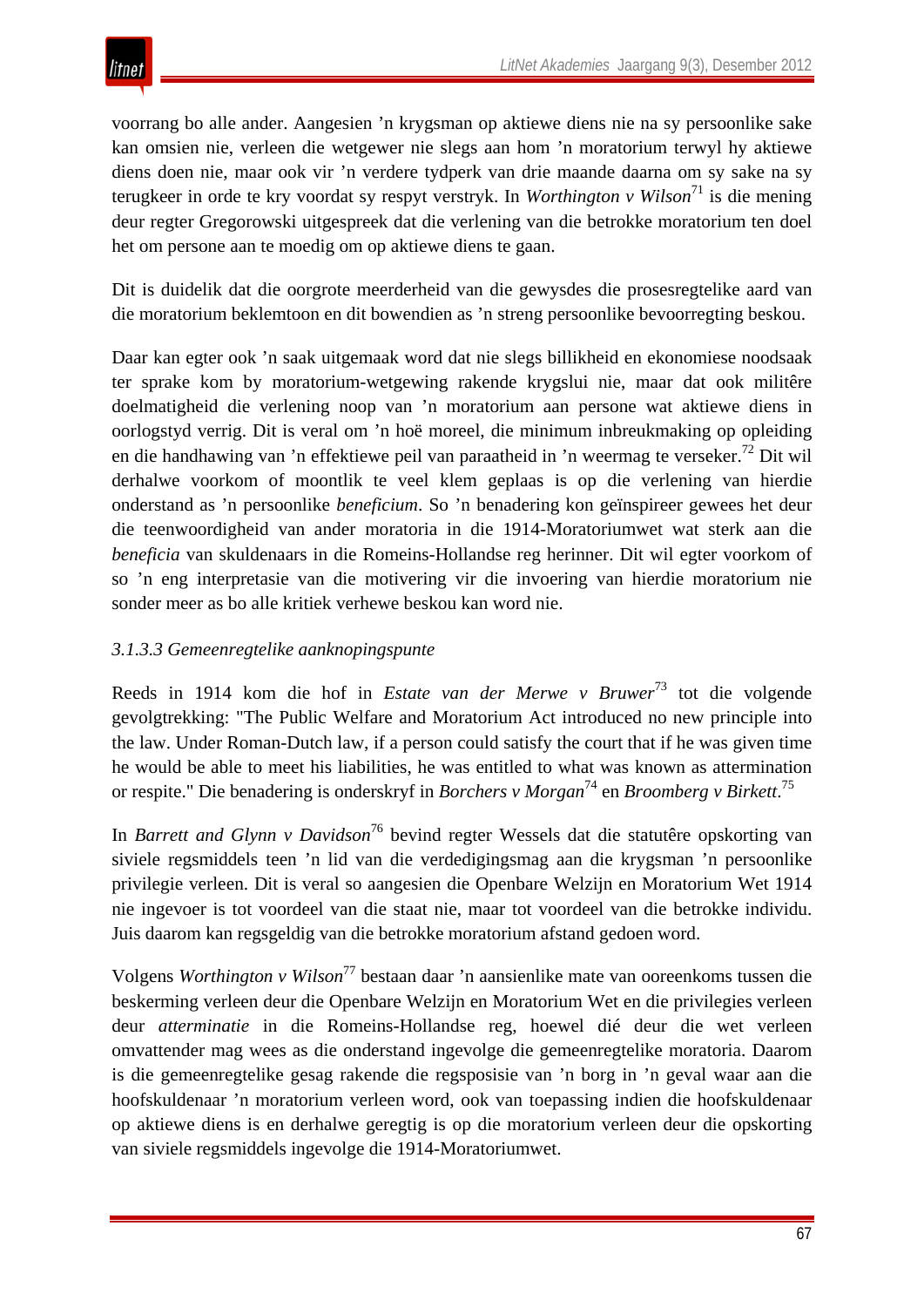Die kritiek rakende die oorbeklemtoning van die oogmerk om die soldaat persoonlik te bevoorreg kan ook hier weer geopper word. Voorts kom dit as histories geregverdig voor om die besonder noue en bykans uitsluitlike verwantskap te bevraagteken wat in regspraak tussen die statutêre respyt vir soldate en die gemeenregtelike voorregte vir skuldenare<sup>78</sup> getrek is. Dit sou meer konsekwent gewees het om die maatreëls ter opskorting van siviele regsmiddels teen soldate, soos dié aan te tref in die Edik van Karel V van 20 Oktober 1547,<sup>79</sup> te beskou as die gemeenregtelike voorlopers van die goed vergelykbare moratorium ter opskorting van siviele regsmiddels teen krygslui verleen deur die Openbare Welzijn en Moratorium Wet.

# *3.1.3.4 Regswerking*

Aangesien geen siviele aksie of geding van welke aard ook al teen 'n lid van die Zuid-Afrikaanse Verdedigingsmacht op aktiewe diens ingestel of voortgesit kon word nie, $80$  geen vonnis of bevel in 'n siviele aksie of geding teen hom verleen kon word nie, <sup>81</sup> en geen tenuitvoerlegging van 'n vonnis kon geskied nie.  $82$  is die bevoegdheid van 'n eiser tydelik lamgelê om die verpligtinge van die krygsman voortspruitend uit enige skuldoorsaak regtens af te dwing.<sup>83</sup>

Uit die oogpunt van die kontraktereg beskou, is die opeisbaarheid<sup>84</sup> van 'n prestasie deur die krygsman verskuldig effektief op die lange baan geplaas en kon betaling van sy skulde dus tot tyd en wyl nie regtens afgedwing word nie.<sup>85</sup> Daar behoort gewaak te word teen die oorbeklemtoning van die formeelregtelike aspekte van die onderstand om te voorkom dat hierdie materieelregtelike aspekte van die respyt op die agtergrond geskuif en sodoende buite rekening gelaat word wanneer die regsgevolge van hierdie moratorium op die keper beskou word.

Kentekenend van sodanige miskenning is die uitleg wat aan die voorganger van hierdie bepaling, naamlik artikel 8 van die Wet voor den Krijgsdiens in de Zuid-Afrikaansche Republiek 1898, gedurende 1903 in Nederland gegee is in twee ietwat kursoriese uitsprake van howe te 's-Gravenhage.<sup>86</sup> In die hof a quo<sup>87</sup> is bevind dat die opskorting van regsprosesse ook die opskorting van die vorderingsregte voortspruitend uit die verbintenis tot gevolg het, wat weer daartoe aanleiding gee dat die moratorium ook 'n materieëlregtelike werking het. Aangesien die betrokke vorderingsregte self ook opgeskort is, kon dit selfs nie in Nederland afgedwing word nie. Dit was naamlik gemenesaak dat die betrokke verbintenis te Johannesburg aangegaan was en derhalwe beheers is deur die toe geldende wette van die Zuid-Afrikaansche Republiek. In appèl is die beslissing van die hof a quo egter omvergewerp, aangesien die hof van oordeel was dat hoewel die tersaaklike deel van artikel 8 wel "voorschrift schorsing in genoemde republiek, gedurende bedoelden termijn van de rechtspleging; maar niet, dat onder meer elke aldaar gesloten verbintenis zal geacht worden met bijvoeging van dien termijn als tijdsbepaling te zijn aangegaan". Die feitelike opskorting van die vorderingsreg in die Zuid-Afrikaansche Republiek het volgens die hof derhalwe nie tot gevolg dat die vorderingsreg nie elders regtens afgedwing kan word nie en daarom was die eis in 'n Nederlandse hof ontvanklik. Die uitspraak in appèl kom waarskynlik slegs daarop neer dat billikheidshalwe beslis is dat die betrokke bepaling nie die voortbestaan van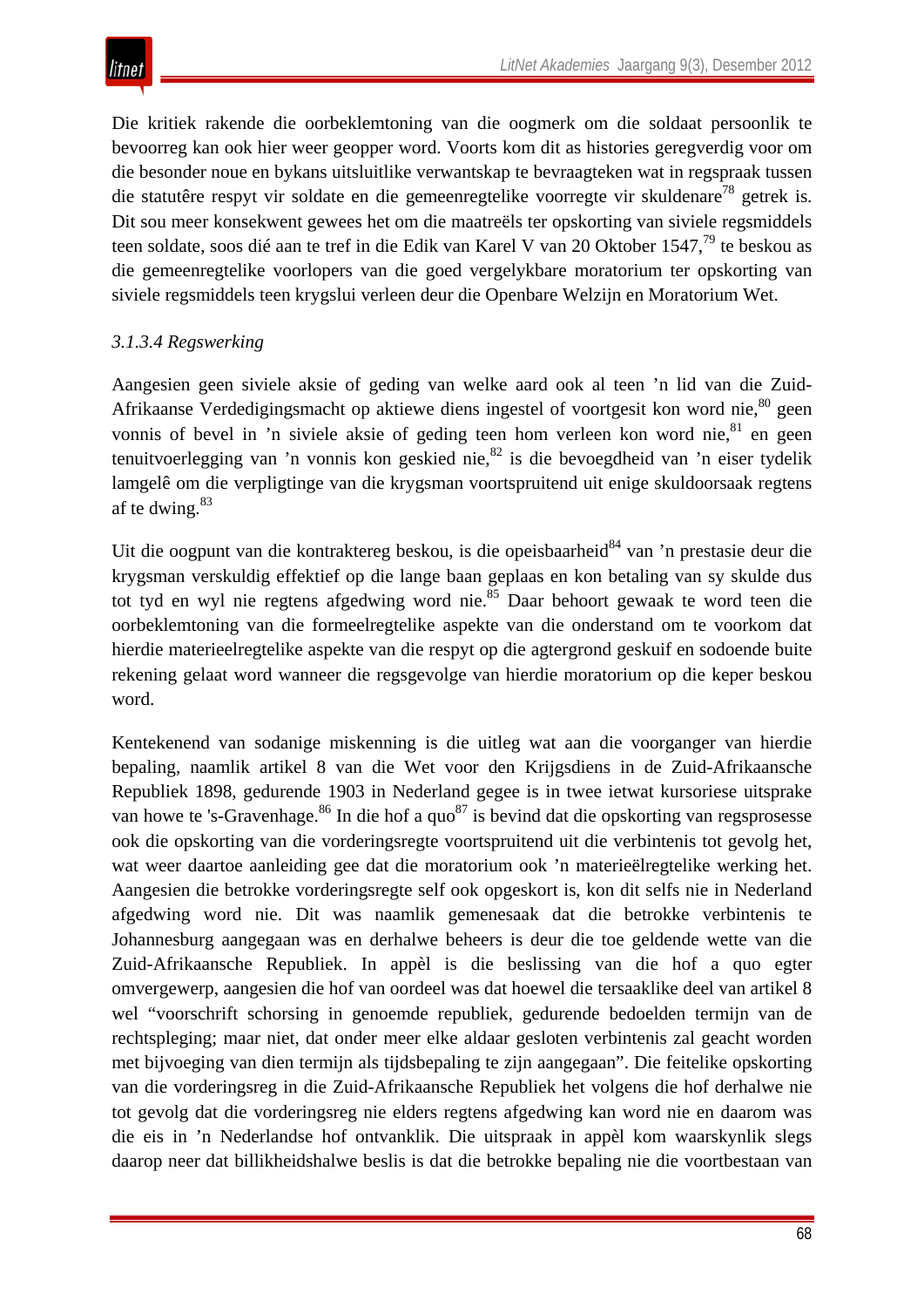die vorderingsreg self wou affekteer nie, maar bloot die afdwinging daarvan wou opskort, en dit bowendien slegs in Transvaalse howe en nie in enige ander bevoegde hof nie. Vir sover die uitspraak te kenne gee dat 'n moratorium bestaande uit die opskorting van siviele regsmiddels slegs 'n formeelregtelike werking het en nie 'n materieelregtelike een nie, kan selfs uit 'n gemeenregtelike oogpunt beskou nie daarmee akkoord gegaan word nie. Trouens, deur die opeisbaarheid van skulde op die lange baan te plaas, word effektief verhoed dat 'n skuldenaar in mora verval indien hy gedurende die oorlog nie die skulde betaal op die dag oorspronklik in die kontrak bepaal nie. Dienooreenkomstig kan daar nie sprake wees van mora debitoris of kontrakbreuk as gevolg van versuim om op die oorspronklik bepaalde dag te presteer nie en is die teenkontraktant nie daarop geregtig om hom voor die verstryking van die moratorium op enige vervroegings- of verbeuringsbeding of lex commissoria te beroep nie. Soos reeds beklemtoon, is die oogmerk van 'n moratorium in beginsel nie om regte en verpligtinge geheel en al uit te wis nie, maar om die afdwinging daarvan uit te stel tot die verstryking van die betrokke noodtoestand of ander onvoorsiene omstandigheid. Dat die uitwerking van die uitstel as sodanig gesien kan word as 'n gewisse vermindering van die regte van skuldeisers is gemeenregtelik reeds ingesien, want die stelreël het gegeld dat hy wat ná die aanvanklik ooreengekome termyn betaal, te min betaal.

Aangesien die driemaande-tydperk na verstryking van aktiewe diens bedoel is om die soldaat geleentheid te bied om sy persoonlike sake in orde te kry, is die moratorium nie van toepassing op enige nuwe verpligtinge wat tydens die driemaande-periode aangegaan is nie, maar net op die verpligtinge voor en tydens aktiewe diens aangegaan.

# *3.1.3.5 Vennootskap*

## *3.1.3.5.1 Inleiding*

Aanvanklik is geen uitsonderings op die moratorium verleen deur artikel 5(5), geskep nie en geen diskresie is aan die howe verleen nie. Die wetgewer het dus op die invoering van 'n absolute moratorium aan krygslui besluit. Die benadering verskil opmerklik van dié wat gevolg is met die invoering van die moratorium ten opsigte van skulde aangegaan voor 4 Augustus 1914.<sup>88</sup>

Twee uiteenlopende benaderings kan by die verlening van 'n moratorium gevolg word: die wetgewer kan 'n streng en absolute reëling vir die toepassing van die moratorium daarstel,<sup>89</sup> of dit kan die verlening van die moratorium in 'n besondere geval aan 'n spesifieke persoon grotendeels aan die diskresie van die howe oorlaat.<sup>90</sup>

Kies die Suid-Afrikaanse wetgewer eersgenoemde uitweg, tree die regsposisie van die soldaat wat lid van 'n vennootskap is en dié van sy medevennote<sup>91</sup> dadelik op die voorgrond, veral in die lig van die voetangels en klemme waarmee die weg na 'n billike reëling van die regsposisie besaai is.

Met die invoering van 'n absolute moratorium behoort in gedagte gehou te word dat die versamelingsteorie oor die regsaard van 'n vennootskap as algemene reël in die Suid-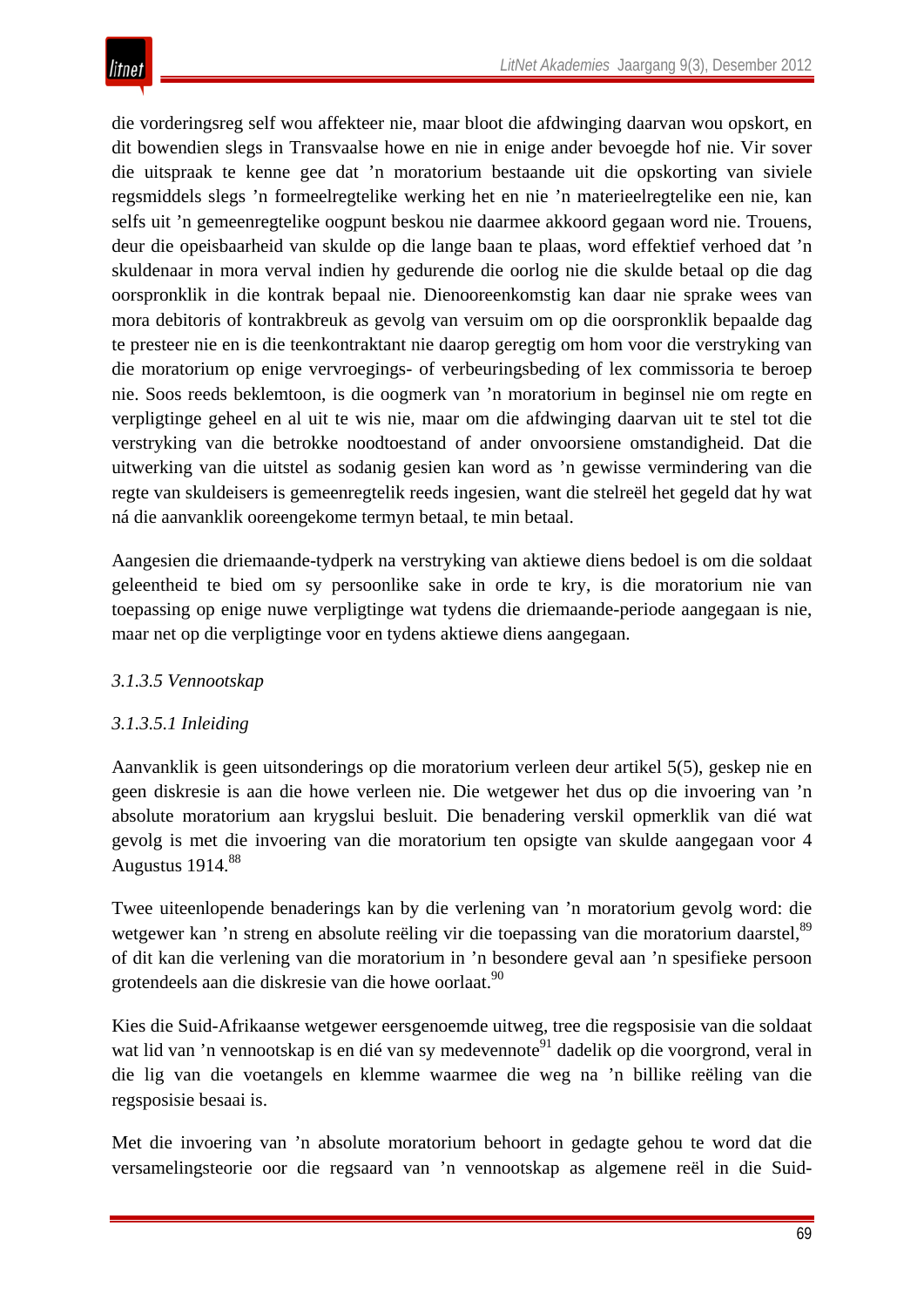Afrikaanse reg geld en die entiteitsteorie slegs in uitsonderingsgevalle inslag kon vind. 'n Vennootskap word dus regtens bloot as 'n versameling van individue beskou.<sup>92</sup> Die regte en verpligtinge van die vennootskap is die regte en verpligtinge van die vennote en die bates daarvan is die eiendom van die vennote in gemeenskaplike onverdeelde aandele.<sup>93</sup> Deur die totstandkoming van die vennootskap word 'n ingewikkelde netwerk van regte en verpligtinge tussen die vennote in die lewe geroep.94 Alhoewel elke vennoot in beginsel *in solidum* aanspreeklik is vir vennootskapskulde,<sup>95</sup> staan die vennote voor die ontbinding van die vennootskap, voor uitwinning van die vennootskapsbates, en veral ook vanweë die reëls van die burgerlike prosesreg, vir sekere doeleindes op die oog af as 'n eenheid teenoor die buitewêreld. Daarom kan vennote, veral terwyl daar wel voldoende uitwinbare vennootskapsbates<sup>96</sup> voor ontbinding van die vennootskap teenwoordig is, as gesamentlike medeskuldenaars beskou word en kan een van die vennote gewoonlik nie afsonderlik aangespreek word deur skuldeisers van die vennootskap nie.<sup>97</sup> Eers na uitwinning van die vennootskapsbates kan elke vennoot voor ontbinding van die vennootskap *singuli in solidum* aanspreeklik gehou word vir die betaling van die restant van die vonnisskuld van die vennootskap.98 Daarom kan die aanspreeklikheid van vennote *stante societate* bestempel word as subsidiêr *in solidum*. 99

In beginsel is daar dus twee uiteenlopende uitweë beskikbaar aan die wetgewer wat 'n absolute reëling verkies: hy kan besluit om aan die begunstigde ook in sy hoedanigheid as vennoot 'n moratorium te verleen, met die noodwendige gevolg dat sy vennote meteen ook dieselfde prosesregtelike beskerming ten opsigte van vennootskapskulde sal geniet, of hy kan die begunstigde onderstand ontsê in sy hoedanigheid as vennoot. Tussen die twee teenpole moet getrag word om 'n uitweg te kies wat 'n billike opweging van belange tussen die vennoot op militêre diens, sy vennote en die skuldeisers van die vennootskap sal verseker.<sup>100</sup>

In die lig van bogemelde beginsels van die vennootskapsreg en die breë spektrum van aktiwiteite wat in vennootskap beoefen kan word,  $101$  skyn die verwesenliking van so 'n ideaal nie geredelik bereikbaar te wees nie. Die wetgewer het dan ook nie altoos hierin geslaag nie. Inteendeel, sy eerste pogings is deur die howe as klaarblyklik onregverdig beskou en daar is op wysiging aangedring.

Aanvanklik is geen bepalings in die Openbare Welzijn en Moratorium Wet 1914 opgeneem waardeur besondere voorsiening gemaak is vir die reëling van die regsposisie indien een van die lede van 'n vennootskap op aktiewe diens is nie. Een moontlike afleiding is dat die wetgewer die mening toegedaan was dat die afwesigheid van sodanige bepalings geen probleme sou veroorsaak nie. Indien die stand van die vennootskapsreg in daardie tydsgewrig in aanmerking geneem word, skyn daar wel rede vir sodanige optimisme te gewees het.

Gemeenregtelik het die verlening van 'n moratorium slegs 'n persoonlike verweer aan 'n skuldenaar verskaf, wat nie sonder meer ter beskikking van persone was wat addisioneel tot die skuldenaar aanspreeklik gehou kon word nie.102 In die Romeins-Hollandse reg kon enigeen van die vennote afsonderlik gedurende die bestaan van die vennootskap, <sup>103</sup> en in die latere Romeins-Hollandse reg selfs *singuli in solidum*, aanspreeklik gehou word vir die betaling van 'n vennootskapskuld.<sup>104</sup> Ten spyte van die aanvaarding van die beginsel dat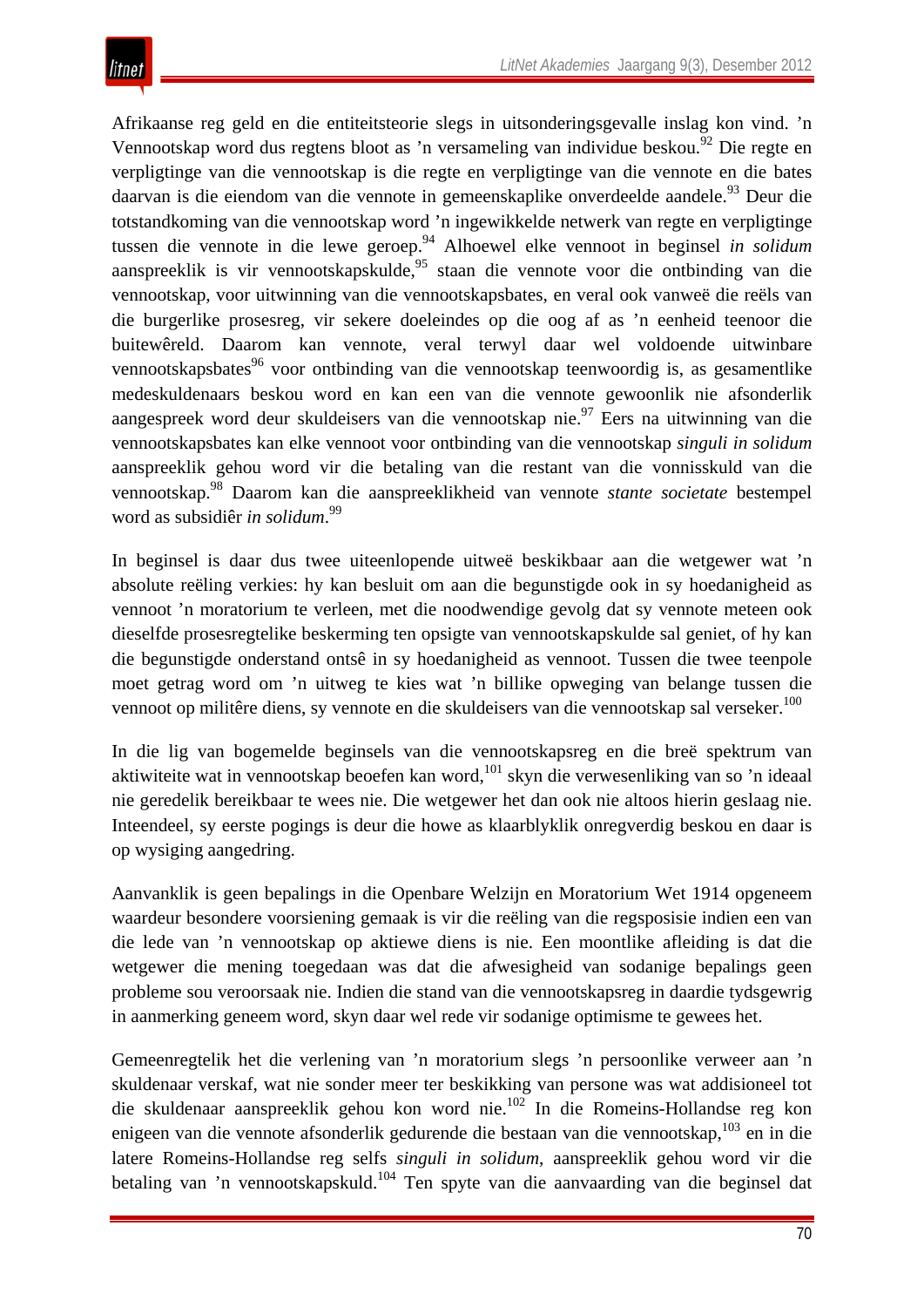

vennote *in solidum* aanspreeklik is vir vennootskapskulde,<sup>105</sup> het hier te lande 'n praktyksreël ontwikkel dat aksie deur of teen 'n vennootskap *stante societate* slegs in naam van al die vennote ingestel kan word.106 Nogtans is toegelaat dat waar 'n vennoot afwesig was, aksie deur of teen die oorblywende vennoot ingestel kon word.<sup>107</sup> In Transvaal kon aksie in elk geval deur of teen sekere vennootskappe in naam van die vennootskap ingestel word.<sup>108</sup>

## *3.1.3.5.2 Regspraak*

Enige optimisme in dié verband was egter ongegrond. In *Lloyd v Horn*<sup>109</sup> is beslis dat artikel 5(5) uitgelê moet word op 'n wyse wat die wydste moontlike beskerming verskaf. Ook word in *Nel v Naudé & Labuschagne*; *Nel v Naudé & Nel v Labuschagne*; *Labuschagne & Naude v Nel*<sup>110</sup> bevind dat die opskorting van siviele regsmiddels wel op 'n vennoot wat aktiewe diens verrig, van toepassing is. Alhoewel die hof van mening is dat die vennoot wat nie op aktiewe diens is nie, nie op die beskerming geregtig is nie, voel die hof billikheidshalwe verplig om in die lig van die noue verwikkeldheid van die regte en verpligtinge van die vennote, ook aan dié vennoot 'n moratorium te verleen.

Voorts word die hof in *Matterson Bros v Rolfes Nebel & Co*<sup>111</sup> versoek om te beslis of aksie teen 'n vennootskap ingestel kan word indien slegs een van die vennote op aktiewe diens is en die vennootskapsbesigheid soos voorheen deur die ander vennote voortgesit word. Die hof is van mening dat aangesien 'n vennootskap nie 'n regspersoon is nie, enige aksie teen die vennootskap inderwaarheid teen al die vennote, insluitend die vennote op aktiewe diens, ingestel word. Dit sou in stryd wees met die opskorting van siviele regsmiddels teen die vennoot op aktiewe diens. Die aksie kan nie slegs tot vonnis teen die vennootskapsbates beperk word nie, want ook hierin het die vennoot op aktiewe diens 'n belang. Enige vonnis teen die vennootskap gevel, sal wel die vennoot op aktiewe diens raak. Indien slegs die vennote wat nie op aktiewe diens is nie, aan die vonnis gebonde gehou word, het hul wel 'n regresreg teen die vennoot op aktiewe diens. Dié regresreg kan egter eers later uitgeoefen word. Intussen word hierdie vennote moontlik wesenlik benadeel indien die vennootskapsbates nie ter bevrediging van die vonnis aangewend mag word nie. Indien die vennote wel later hul regresreg uitoefen teen die vennoot wat op aktiewe diens was, kan in die aksie moontlik 'n ander uitspraak gegee word as in die voorafgaande aksie deur die skuldeiser: "It seems to me that everyone concerned would be involved in the most hopeless confusion if such a judgement could be given as would professedly operate against a partnership, without affecting the position of the partner on military service."<sup>112</sup>

Daar word dus beslis dat alle siviele regsmiddels teen die vennootskap ook opgeskort word, dit wil sê ook teen die vennote nie op aktiewe diens nie ten opsigte van hul aanspreeklikheid vir vennootskapskulde. Die hof volstaan met 'n beroep op die wetgewer om die aangeleentheid in die reine te bring.<sup>113</sup>

In *Barrett & Glynn v Davidson*<sup>114</sup> verkry die volbank van die Transvaalse provinsiale afdeling geleentheid om die aangeleentheid te oorweeg. Weer eens word tot dieselfde bevinding geraak: "There can be no doubt that directly one admits that a partnership is not a legal persona, and that it is not a *persona legis* with respect to actions brought against it, then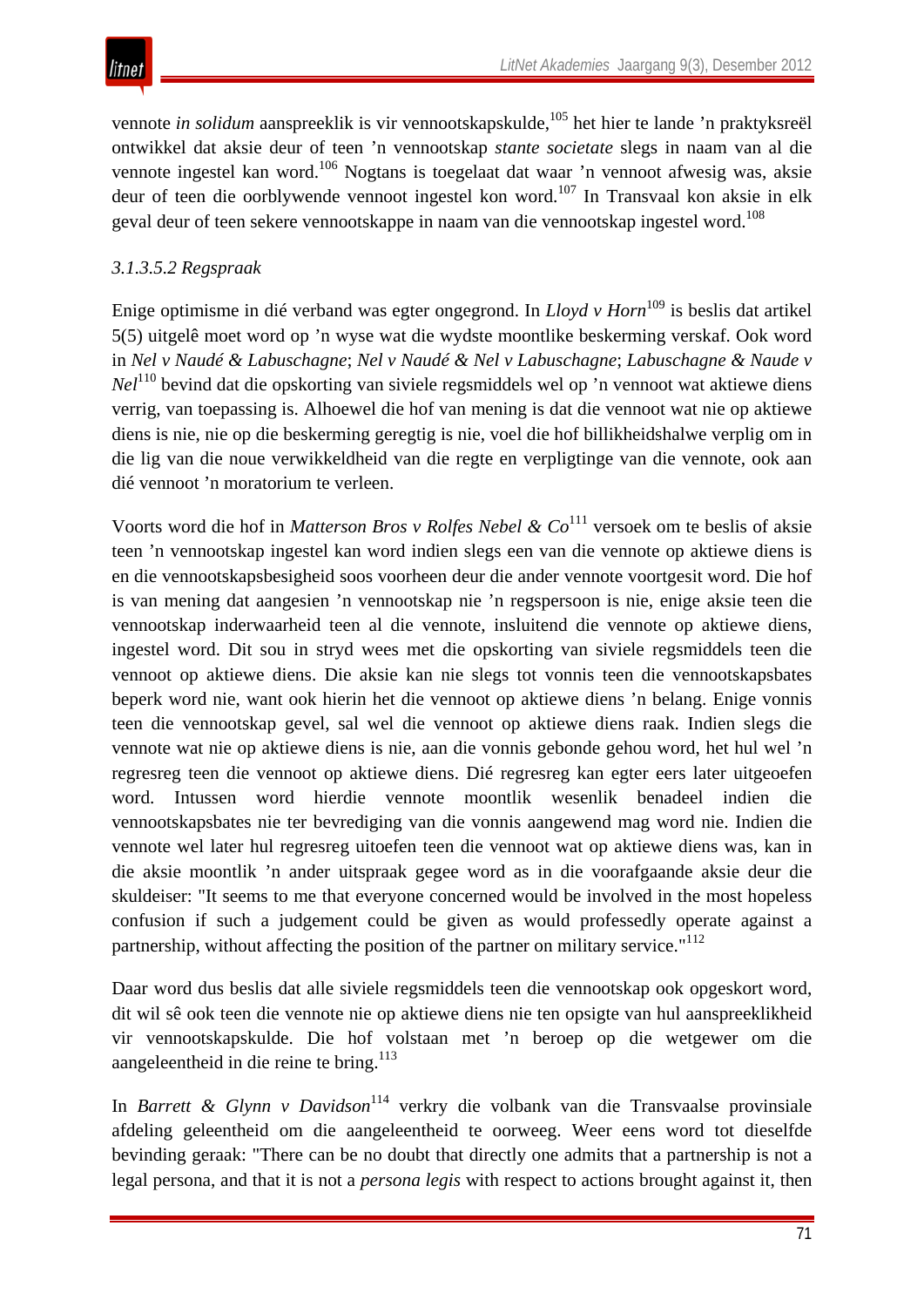it follows as a necessary corollary that you cannot sue a partnership, because you are debarred from suing a partner."<sup>115</sup>

In *Mennie v Lennard & Washington*<sup>116</sup> erken die vennoot op aktiewe diens dat hy by die gewapende magte aangesluit het bloot om die afdwinging van sy verpligtinge te vertraag. Nogtans weier die hof om óf die vennootskapsboedel óf die boedels van die vennoot op aktiewe diens en sy vennote te sekwestreer, aangesien die boedel van die vennoot op aktiewe diens nie gesekwestreer mag word nie. Weer eens word 'n beroep op die wetgewer gedoen om in te gryp.

Die gevolg was dus dat selfs waar misbruik gemaak is van die moratorium in die vorm van die opskorting van siviele regsmiddels, die skuldeiser van die vennootskap remedieloos gelaat is. 'n Moontlike uitweg vir die skuldeiser sou wees om die vennoot op aktiewe diens te oorreed om van die opskorting van siviele regsmiddels afstand te doen, in welke geval aksie wel normaalweg ingestel en voortgesit sou kon word.<sup>117</sup>

Uiteraard is bogemelde bespreking nie van toepassing op aksies déúr die vennootskap ingestel nie, aangesien die opskorting van siviele regsmiddels alleen betrekking het op aksies téén 'n lid van die verdedigingsmag.<sup>118</sup>

## *3.1.3.6 Borg*

In *Worthington v Wilson*<sup>119</sup> kom regters Mason en Gregorowski tot die gevolgtrekking dat 'n moratorium gemeenregtelik slegs 'n persoonlike verweer aan die hoofskuldenaar verleen het wat nie tot die beskikking van sy borge is nie. Derhalwe kon 'n borg van 'n hoofskuldenaar aan wie 'n moratorium verleen is, hom nie beroep op die *beneficium excussionis* of *beneficium divisionis* nie. Betaal die borg, word hy die skuldeiser van die hoofskuldenaar onderhewig aan die moratorium.<sup>120</sup> Daar word voorts bevind dat "[a]s there is very considerable analogy between the privilege granted by the Public Welfare and Moratorium Acts and the privilege granted by *atterminatie* to debtors who have assets but require time to make them available for their creditors", dieselfde regsposisie ten opsigte van borge ook aanwending vind in geval van die moratorium bestaande uit die opskorting van siviele regsmiddels verleen deur die Openbare Welzijn en Moratorium Wet 1914.<sup>121</sup> Derhalwe is die borg van die soldaat op aktiewe diens nie daarop geregtig om hom op die opskorting van siviele regsmiddels te beroep nie, aangesien die statutêre moratorium 'n persoonlike verweer verleen wat slegs tot beskikking van die hoofskuldenaar is. Slegs indien die borg self op aktiewe diens gaan, sou hy ook op die respyt geregtig wees.<sup>122</sup>

Die borg bevind hom hiervolgens dus in die onbenydenswaardige posisie dat tensy hy ook op aktiewe diens gaan, hy verplig is om die skuldeiser te betaal en dan te wag totdat drie maande na die hoofskuldenaar se terugkeer van aktiewe diens verstryk het voordat hy die bedrag van die hoofskuldenaar kan verhaal. Nogtans is *Worthington v Wilson*<sup>123</sup> sonder enige kritiek in latere beslissings nagevolg. $^{124}$ 

## *3.1.3.7 Afstand*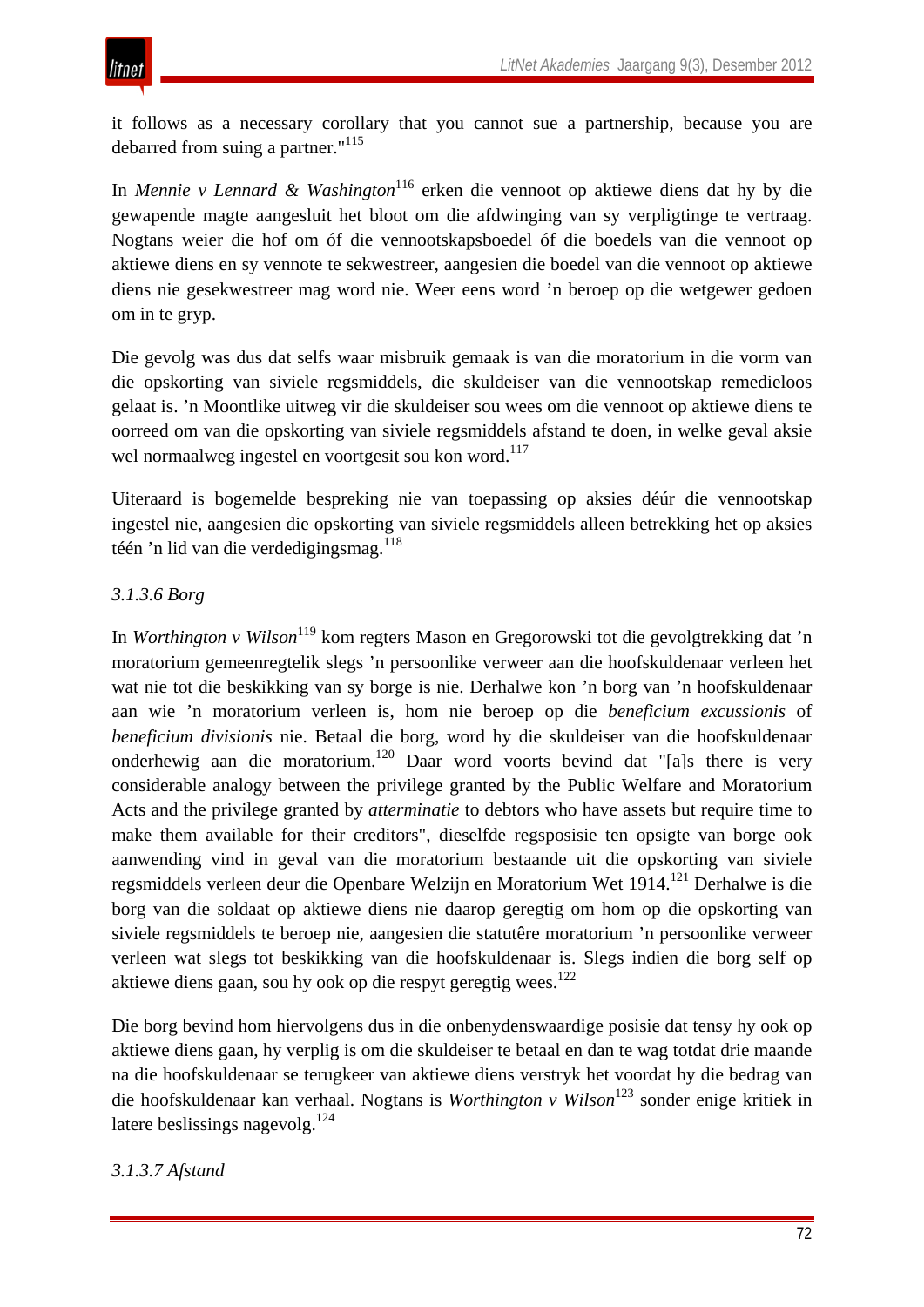

itnet

Die Romeinsregtelike standpunt vervat in *C* 2 3 29<sup>125</sup> was dat 'n soldaat regsgeldig van 'n privilegie soos die *praescriptio fori* kon afstand doen. Hierdie beginsel is in *Ritch and Bhyat v Union Government (Minister of Justice)*<sup>126</sup> deur hoofregter Innes onderskryf:

The maxim of the Civil Law (C. 2, 3, 29), that every man is able to renounce a right conferred by law for his own benefit was fully recognised by the law of Holland. But it was subject to certain exceptions, of which one was that no one could renounce a right contrary to law, or a right introduced not only for his own benefit, but in the interests of the public as well. […]

[…]

[T]he same principle must necessarily apply where, the result of the renunciation by an individual would be to abrogate the term of a statute which in their nature are mandatory and not merely directory. […] Because otherwise the result would be not merely to destroy private rights, but to defeat the provisions of an enactment intended on general and public grounds to be peremptory and binding on all concerned.<sup>127</sup>

Hierdie standpunt dat van statutêre beskerming afstand gedoen kan word indien dit bloot tot voordeel van 'n individu of 'n sekere klas persone ingevoer is, is weer deur hoofregter Innes bevestig in *Wilken v Kohler*<sup>128</sup> en is sonder uitsondering in latere regspraak nagevolg.<sup>129</sup>

Toe die vraag die eerste keer ter sprake kom of 'n krygsman kan afstand doen van die moratorium verleen deur die opskorting van siviele regsmiddels ingevolge artikel 5(5) van die Openbare Welzijn en Moratorium Wet 1914, is dit bevestigend beantwoord deur regter Mason in *Soutter v Soutter*, <sup>130</sup> maar sonder om op enige besonderhede in te gaan. Dieselfde standpunt is egter ook in *Barrett and Glynn v Davidson*, <sup>131</sup> die meer oorwoë *locus classicus* oor die aspek, ingeneem:

The next question is whether sec. 5(5) of Act 1 of 1914 can be waived. Mr Pittman has contended that it cannot be waived because, though it gives private rights, it is also a matter of public expedience that a man on active service should not be sued. It may be so that it is a matter of public expedience, but there is no doubt that the Moratorium Act is not passed for the benefit of the State; it is passed for the benefit of the individual. If an individual chooses to waive the right under the statute, he is not prevented from doing so. Therefore, according to our law, the benefits of the statute can be waived.

In *Spencer v Spencer*<sup>132</sup> kom die hof tot dieselfde gevolgtrekking.

# *3.1.3.8 Rente en verjaring*

Verjaring is opgeskort vir die duur van die betrokke moratorium. Die tydperk van sodanige skorsing is nie beskou as deel van die verjaringstermyn nie.133 Daar is voorsiening gemaak vir die verlening van rente teen 'n koers van ses persent per jaar op die verskuldigde bedrag vir die duur van die moratorium of totdat betaling van die verskuldigde hoofsom voor verstryking van die respyt plaasvind.134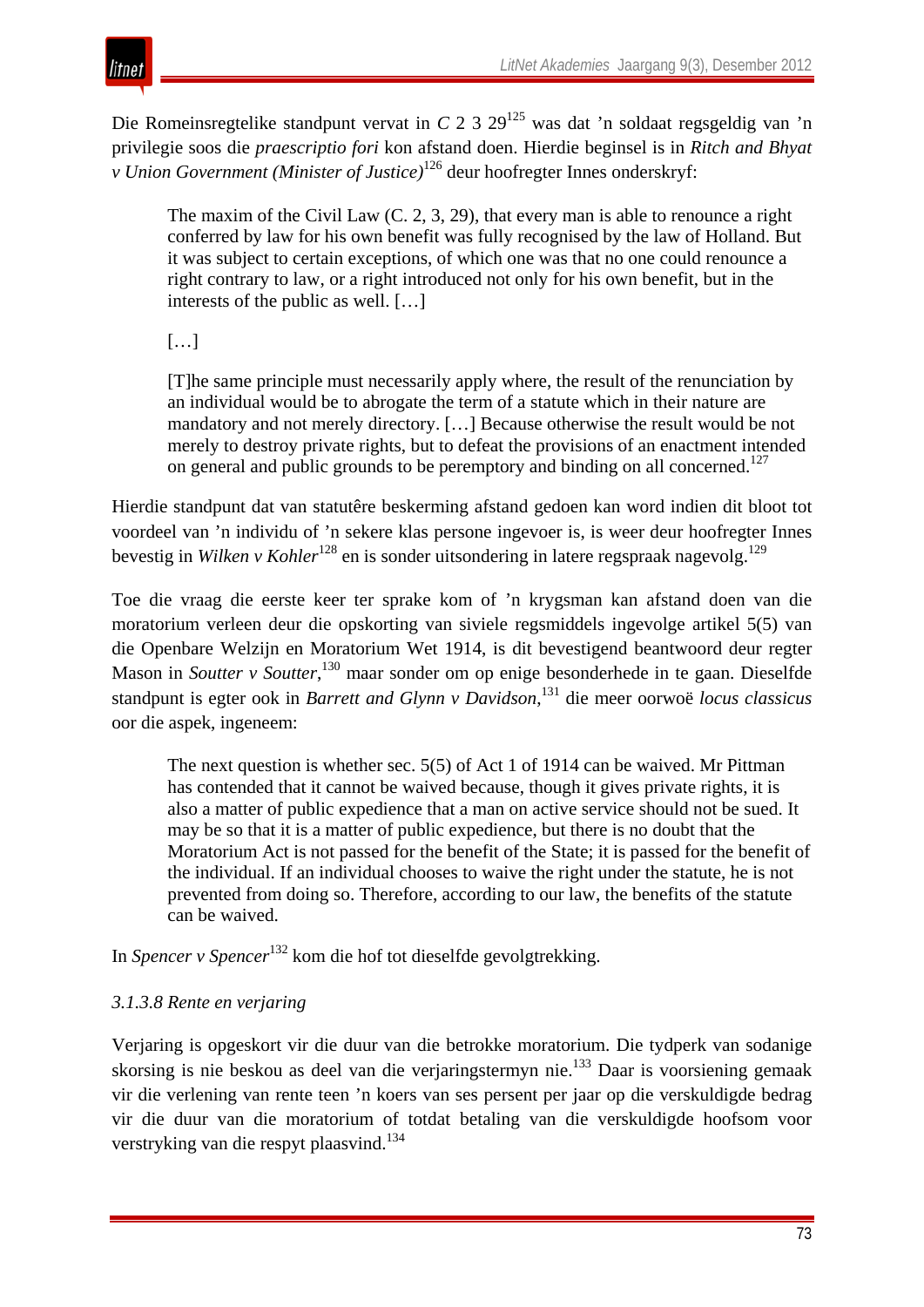

Hierdie bepalings is klaarblyklik die voorlopers van artikels 4 en 5 van die Moratoriumwet 25 van 1963.

## *3.2 Openbare Welzijn en Moratorium Wet Wijzigingswet 1917*

## *3.2.1 Inleiding*

Uit persverslae<sup>135</sup> oor die debatte in die Volksraad tydens die tweede lesing en komiteestadium van die Openbare Welzijn en Moratorium Wet Wijzigingswetsontwerp val dit op dat verskeie probleemgebiede benewens vennootskappe in die praktyk na vore getree het as gevolg van die verlening van 'n absolute moratorium aan krygslui.

Volgens die minister van justisie<sup>136</sup> het gewetenlose persone die respyt deur artikel 5(5) van die Openbare Welzijn en Moratorium Wet 1914 uitgebuit om die reëlmatige betaling van hul skulde te vermy en so die persone wat werklik die onderstand behoef ook benadeel. Gevalle het selfs voorgedoen waar persone inderdaad op aktiewe diens gegaan het om betaling van hul skulde te ontduik. As gevolg van sodanige misbruike van die regsweldaad het die eggenotes van soldate op aktiewe diens byvoorbeeld ernstige probleme ondervind om gepaste huisvesting te bekom.

Die konsepwysigingswetsontwerp<sup>137</sup> wat getrag het om hierdie probleme aan te spreek, het nie oral ewe veel byval gevind en eenstemmigheid ontlok nie. Veral tydens komiteestadium is die wetsontwerp grondig ontleed en gedebatteer. Uiteindelik is eenstemmigheid bereik dat die afhanklikes van soldate op aktiewe diens die prys van lewensbenodigdhede normaalweg behoort te betaal, aangesien gevalle voorgekom het waar toelaes roekeloos spandeer is op luukshede en daar nagelaat is om rekenings aan slagters en bakkers te betaal. Hoewel dit vir afhanklikes van soldate prakties onmoontlik was om huisvesting te bekom in Kaapstad of Johannesburg, was dit die gevolg van wanpraktyke soos waar 'n eggenote 'n huis onderverhuur het teen 'n hoër huurgeld as wat sy moes betaal en boonop ook nog geweier het om self die huur te betaal omdat die huurkontrak in haar man se naam gesluit was en hy as soldaat op aktiewe diens op 'n opskorting van alle siviele regsmiddels geregtig was.138

Veral klousule 3, wat bedoel was om artikel 5 van die Openbare Welzijn en Moratorium Wet 1914 te herroep en te vervang, het in die komiteestadium talle veranderings ondergaan, sodat die reëling wat uiteindelik op die wetboek verskyn het, heelwat verskil het van die oorspronklike konsep.<sup>139</sup> Die Openbare Welzijn en Moratorium Wet Wijzigingswet 37 van 1917 het op 9 Julie 1917 in werking getree.

Artikel 3 van die 1917-wysigingswet het artikel 5(5) van die Openbare Welzijn en Moratorium Wet herroep en vervang met 'n veel wyer en gedetailleerde bepaling. Die oorspronklike artikel 5(5) het weer sy verskyning gemaak as artikel 5(5)(a). Daarbenewens is die opskorting van siviele regsmiddels ook van toepassing gemaak op 'n lid van die verdedigingsmag gedurende enige tydperk waartydens hy in 'n hospitaal vir siekte en wonde behandel word.<sup>140</sup>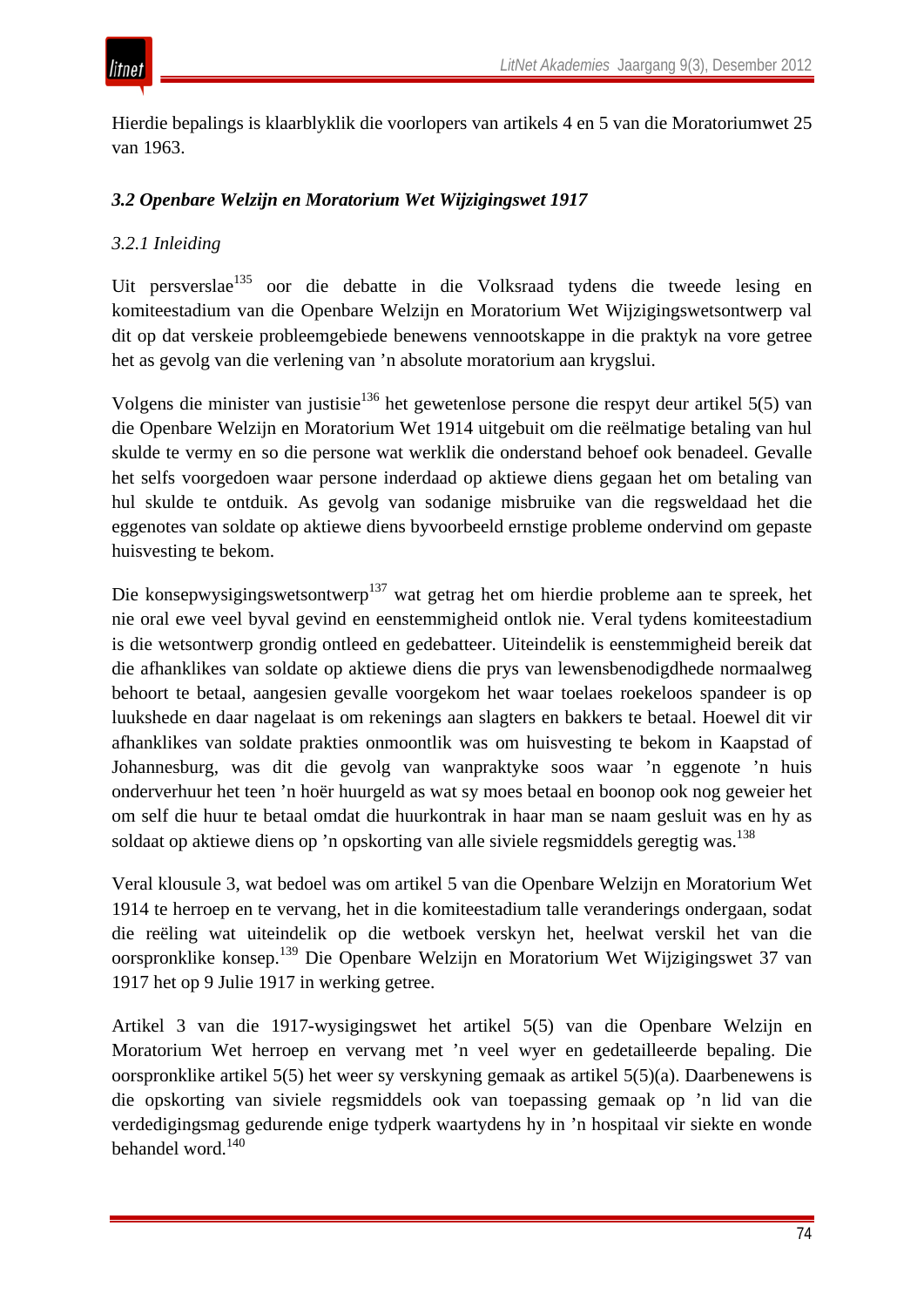Uitsonderings is op die oorspronklik absolute moratorium geskep ten opsigte van vennootskappe, asook huurgelde van woonhuise, kamers of wonings, die prys van lewensbenodigdhede en losies of inwoning wat verskuldig geword het nadat die persoon reeds aktiewe diens begin verrig het. $141$ 

Voorts is aan die hooggeregshof die bevoegdheid verleen om, indien hy op aansoek oortuig is dat van die opskorting van siviele regsmiddels misbruik gemaak word of dat dit andersins reg en billik sou wees, die beskerming op te hef en aan die applikant verlof te verleen om met sy aksie voort te gaan.<sup>142</sup> Enige aldus ingestelde aksie kon egter weer eens deur die hof opgeskort word op die voorwaardes wat hy goeddink.143 Hiermee het die wetgewer dan erken dat die aangeleentheid nie aan die hand van absolute bepalings bevredigend gereël kon word nie.

Ook is bepalings rakende aansoeke om die ontslag van eksekuteurs, trustees, likwidateurs en dies meer op aktiewe diens uit hul amp, <sup>144</sup> vir die verlenging van tydperke vir vernuwing van lisensies en vir die verrigting van voorgeskrewe handelinge ten aansien van patente, handelsmerke en modelle ingevoer.<sup>145</sup>

In die verdere bespreking word die klem merendeels gelê op maatreëls wat beskou kan word as die voorgangers van bepalings wat in die oorspronklike Moratoriumwet 1963 aan te tref was en sommige steeds is.

# *3.2.2 Vennootskap*

Die wetgewer het op *Matterson Bros v Rolfes Nebel & Co*, <sup>146</sup> *Barrett & Glynn v*  Davidson,<sup>147</sup> en *Mennie v Lennard & Washington*<sup>148</sup> gereageer<sup>149</sup> deur die invoering van artikel 3 van die Openbare Welzijn en Moratorium Wet Wijzigingswet 1917 wat artikel 5(5)(b)(i) ingevoeg het in die Openbare Welzijn en Moratorium Wet 1914. Hiervolgens is die opskorting van siviele regsmiddels nie van toepassing op enige "aktie of ander rechtsgeding van civiele aard" teen 'n vennootskap nie, indien enigeen van die vennote ten tyde van die instel van aksie of geding nie op aktiewe diens is nie.<sup>150</sup>

Die wetgewer het hiervolgens besluit om die krygsman in sy hoedanigheid as vennoot beskerming te ontneem ten aansien van vennootskapskulde eerder as om die beskerming van toepassing te laat bly op die vennote wat nie aktiewe diens doen nie. Alhoewel dit voorkom of die wetgewer van een uiterste na die ander oorgegaan het, was dit nie heeltemal die geval nie, aangesien die hof die bevoegdheid verleen is om 'n aksie wat in sodanige omstandighede teen 'n vennootskap ingestel is, in gepaste gevalle op te skort.<sup>151</sup>

Die howe het nie die geleentheid gehad om die konsekwensies van die 1917-wysigings ten aansien van vennootskappe onder die loep te neem nie. Dit sou moes wag vir die Tweede Wêreldoorlog.

## *3.2.3 Huur*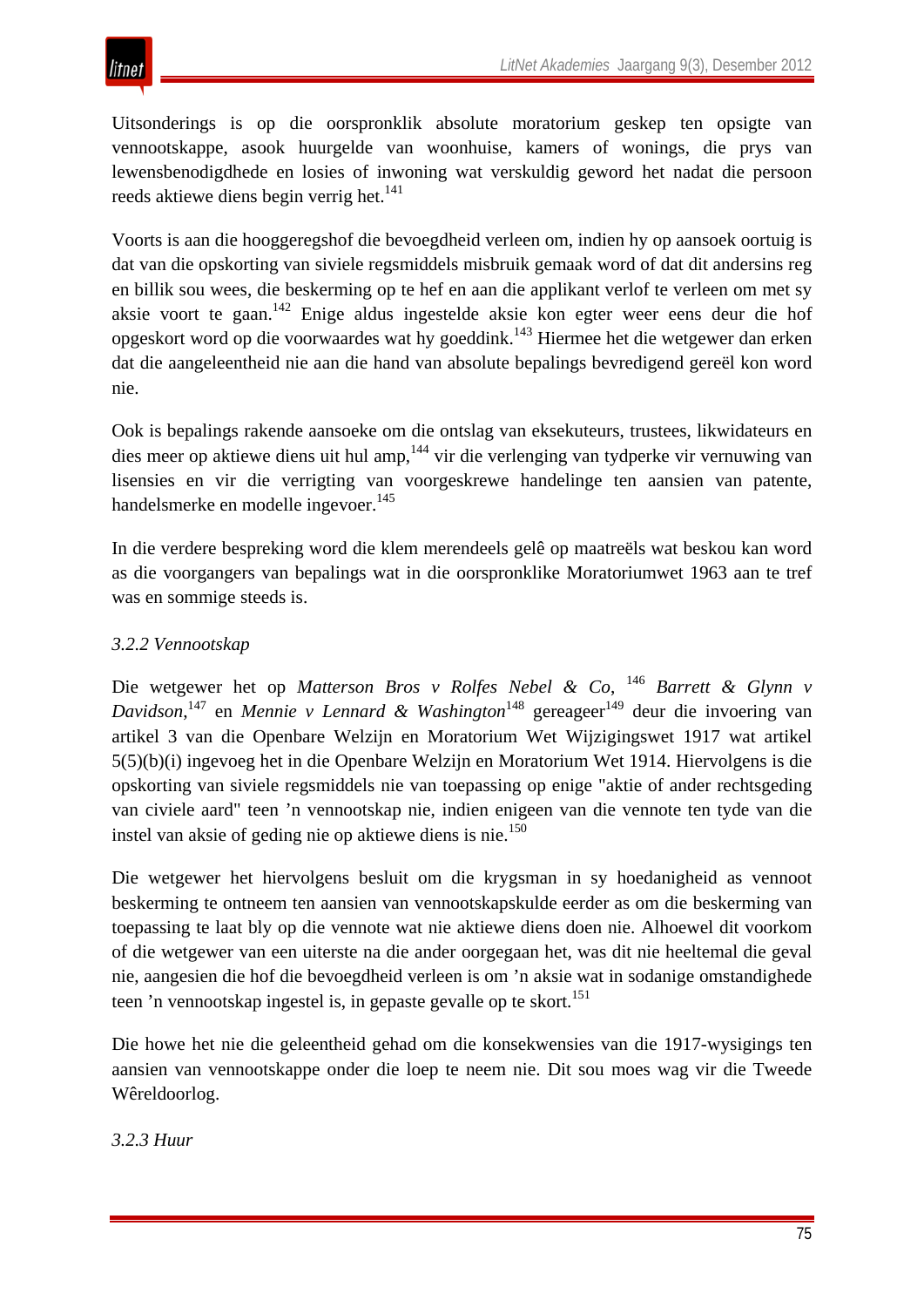Volgens artikel 5(5)(b)(ii) is die opskorting van siviele regsmiddels ook nie van toepassing op 'n aksie vir die betaling van huurgeld van 'n woonhuis, kamer of woning wat verskuldig word deur 'n lid van die verdedigingsmag nadat hy op aktiewe diens gegaan het nie. Dieselfde het gegeld vir 'n aksie vir die ontruiming van sodanige perseel. Prosesstukke vir doeleindes van sodanige aksies kon bestel word op die bewoner van die betrokke perseel. Die hof is die bevoegdheid verleen om 'n aksie wat in sodanige omstandighede teen 'n persoon ingestel is, in gepaste gevalle op te skort onder sodanige voorwaardes as wat hy goedvind.<sup>152</sup>

Hierdie bepaling is klaarblyklik 'n voorloper van die latere artikel 2(2)(b) van die Moratoriumwet 1963.

# *3.2.4 Lewensbenodigdhede*

Kragtens artikel 5(5)(b)(iii) is die moratorium verleen deur artikel 5(5) nie van toepassing op 'n aksie vir die betaling van die prys van werklike lewensbenodigdhede nie, indien dit verskaf is deur persone in die gewone loop van hul besigheid aan of op versoek van 'n lid van die verdedigingsmag nadat hy op aktiewe diens gegaan het. Die hof is ook in dié geval met die bevoegdheid beklee om 'n aksie wat in sodanige omstandighede teen 'n lid van die verdedigingsmag ingestel is in gepaste gevalle op te skort.<sup>153</sup>

Hierdie bepaling is klaarblyklik 'n voorloper van die latere artikel 2(2)(c) van die Moratoriumwet 1963.

## *3.2.5 Voedsel en losies*

Die opskorting van siviele regsmiddels teen 'n lid van die verdedigingmag is ingevolge artikel 5(5)(b)(iv) nie van toepassing op 'n aksie waarin 'n bedrag geëis word wat verskuldig is vir voedsel en losies verstrek of verskaf op versoek van so 'n lid nadat hy op aktiewe diens gegaan het nie.

Hierdie bepaling is klaarblyklik 'n voorloper van die latere artikel 2(2)(d) van die Moratoriumwet 1963.

Die hof kon 'n aksie wat in sodanige omstandighede teen 'n lid ingestel is, in gepaste gevalle opskort onder sodanige voorwaardes as wat hy goedvind. 154

## *3.2.6 Arres en beslaglegging*

In die uitsonderingsgevalle rakende vennootskappe, huurgelde, lewensbenodigdhede, voedsel en losies kon aksie ingestel en voortgesit word nieteenstaande die bepalings van artikel 5(5). 'n Lasbrief vir die eksekusie van 'n vonnis of bevel in so 'n geding verleen, kon normaalweg uitgereik word.<sup>155</sup>

In geen geval hoegenaamd het hierdie uitsonderingsgevalle egter tot gevolg gehad dat 'n lasbrief uitgereik kon word vir die gyseling van sodanige lid of vir die aanhouding of arres van sy persoon nie. Dieselfde het gegeld vir die inbeslagneming van 'n salaris of loon wat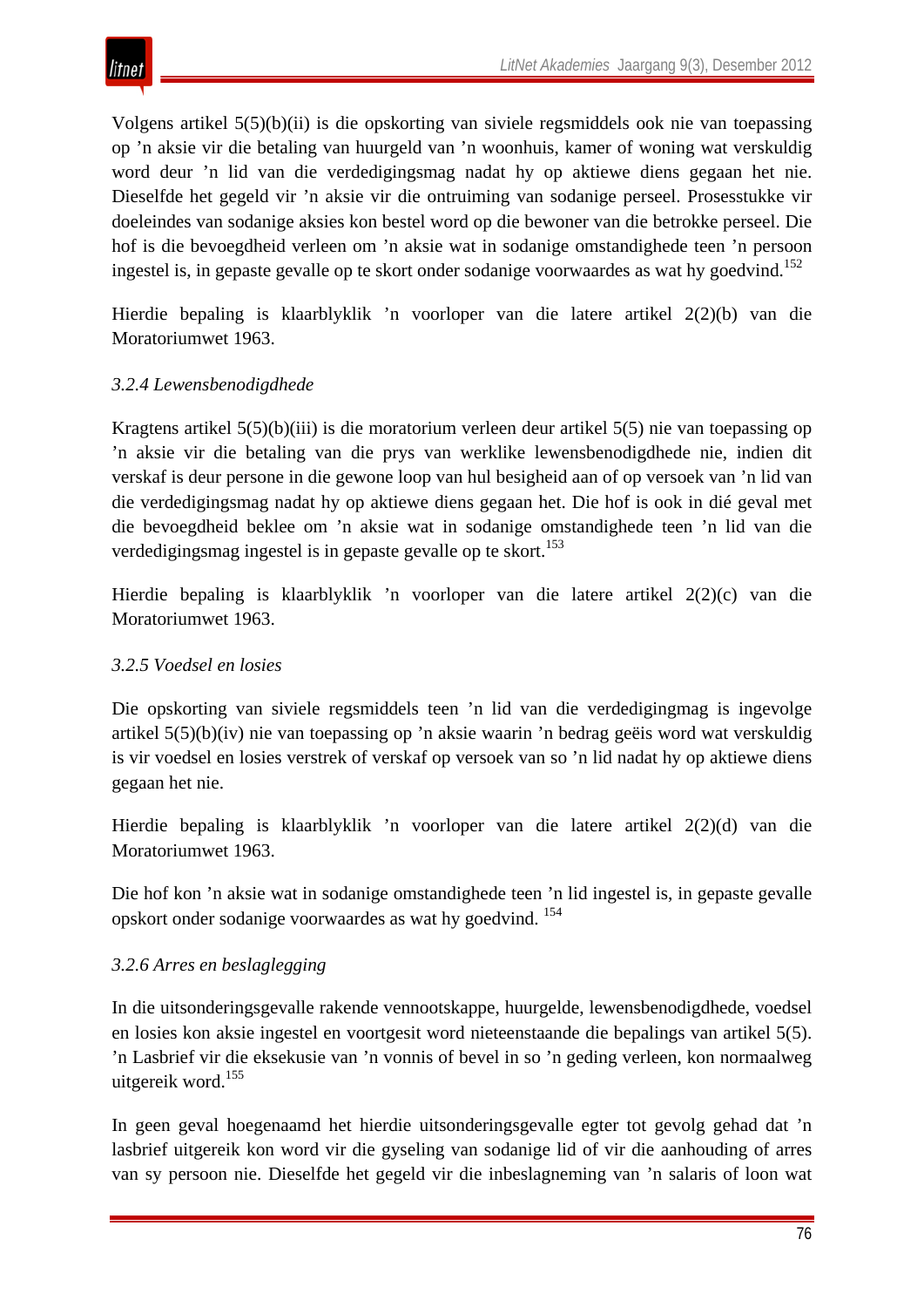

aan so 'n lid verskuldig is of van enige "seperatietoelage" of toelae betaal uit 'n openbare fonds aan hom of sy afhanklikes.

Hierdie bepaling is klaarblyklik 'n voorloper van die huidige voorbehoudsbepaling by artikel 2(2)(f) van die Moratoriumwet 1963. Dit het ook 'n wyer moratorium veronderstel as dié deur óf artikel 144 van die Army Act 1881 óf artikel 114 van die Zuid-Afrika Verdedigings Wet 1912 verleen.

## *3.2.7 Bevoegdhede van die hof*

Die betrokke hof kon enige aksie ingestel ingevolge die uitsonderingsgevalle, rakende vennootskappe, huurgelde, lewensbenodigdhede, voedsel en losies, staak op sodanige voorwaardes as wat hy mag goedvind.156 Daarbenewens kon 'n bevoegde provinsiale of plaaslike afdeling van die hooggeregshof op aansoek verlof verleen vir die instel van aksie teen 'n lid van die verdedigingsmag op aktiewe diens in die Unie. Die hof kon sodanige verlof verleen slegs indien hy oortuig was dat:

- die lid op aktiewe diens gegaan het om die betaling van sy skulde te ontduik; of
- die waarskynlikheid bestaan dat die lid van die moratorium misbruik sou maak om sy handelsonderneming of besigheid te bedryf sonder om sy skuldeisers te betaal of om sy bates van die hand te sit tot nadeel van sy skuldeisers; of
- dit om enige ander rede reg en billik sou wees om sodanige regshulp toe te staan. $157$

Staan die hof sodanige verlof tot dagvaarding toe, en vonnis word teen 'n lid van die verdedigingsmag verleen, kon dit normaalweg ten uitvoer gelê word. Die betrokke afdeling kon egter te eniger tyd op aansoek sodanige aksie of eksekusie opskort vir so 'n tydperk en onder sodanige voorwaardes as wat hy goedvind, indien dit in die omstandighede reg en billik voorkom om so 'n aansoek toe te staan.<sup>158</sup>

Hierdie bepaling is klaarblyklik 'n voorloper van artikel 2(3) van die Moratoriumwet 1963.

## *3.3 Openbare Welzijn en Moratorium Wetten Verlenging en Verdere Wijzigingswet 1919*

Hierdie wysigingswet het eerstens daarvoor voorsiening gemaak dat die Openbare Welzijn en Moratorium Wet 1914, soos gewysig, van krag bly tot twaalf maande na die datum wat deur die goewerneur-generaal by proklamasie in die *Staatskoerant* vasgestel word as die datum van beëindiging van die oorlog.<sup>159</sup>

Voorts is artikel 5 van die Openbare Welzijn en Moratorium Wet 1914 gewysig<sup>160</sup> deur die invoeging van 'n verdere subartikel.<sup>161</sup> Hierdie bepaling<sup>162</sup> het daarvoor voorsiening gemaak dat indien 'n kragtens wet aangestelde amptenaar of enige ander statutêre outoriteit oortuig is dat iemand verhinder word om iets te doen met betrekking tot die indiening of versending van enige dokument binne die tydperk voorgeskryf deur die betrokke wet of regulasie daarvolgens uitgevaardig, omdat so iemand weg was op aktiewe diens of noodwendig uit die Unie afwesig was of weens enige ander omstandighede deur die oorlog veroorsaak, die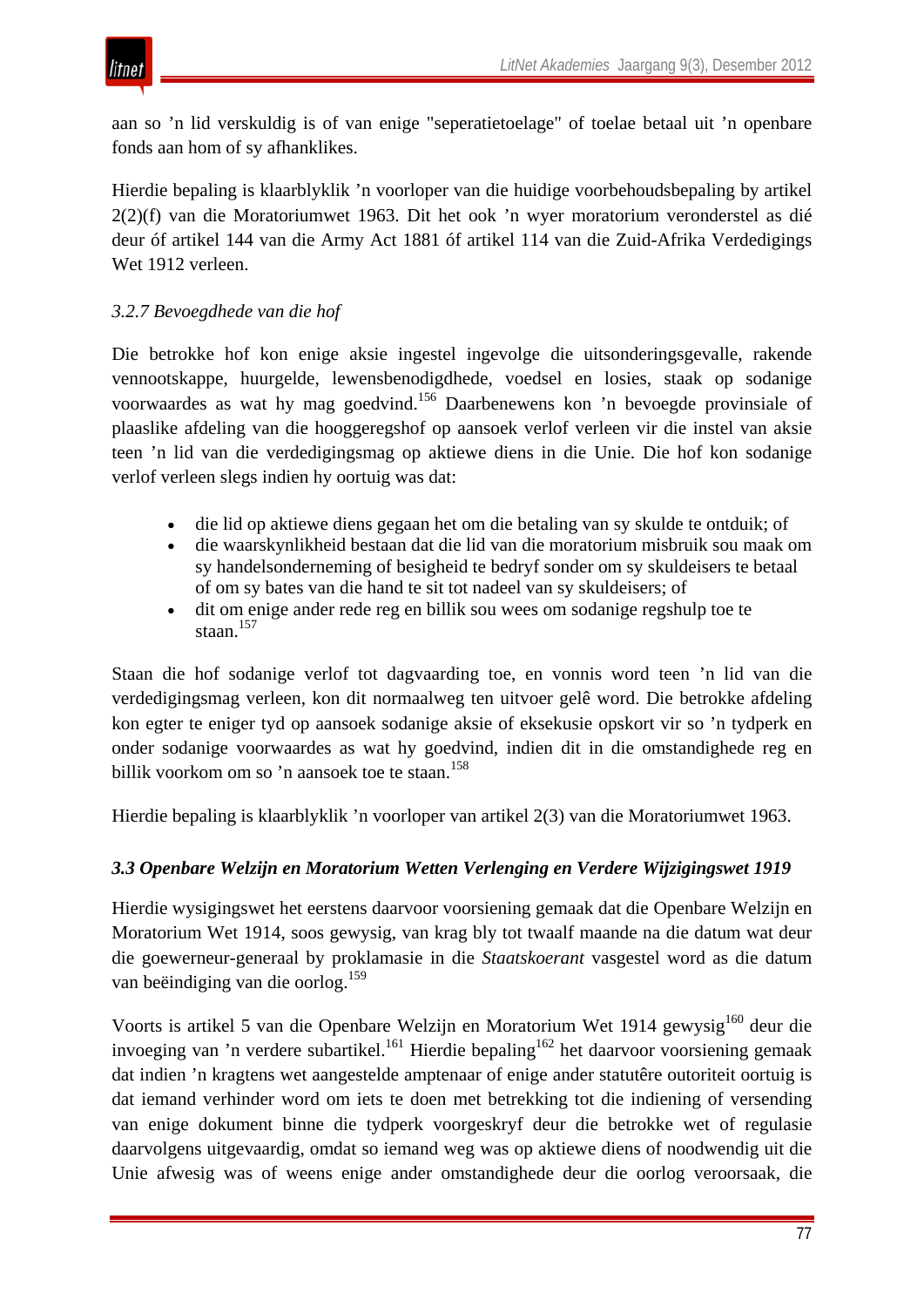

betrokke amptenaar of outoriteit die voorgeskrewe tydperk verder kon verleng soos hy in die omstandighede billik ag, tensy die statutêre regte van iemand anders daardeur benadeel sou word.

Hierdie voorskrif is klaarblyklik 'n voorganger van artikel 5 van die Moratoriumwet 25 van 1963.

Volgens artikel 4 van die 1917-wysigingswet sou die Openbare Welzijn en Moratorium Wet 1914 tesame met sy wysigingswette voortaan bekend staan as die Openbare Welzijn Wetten 1914–1919.

## *3.4 Openbare Welzijn en Moratorium Wetten Verlenging en Verdere Wijzigingswet Verlengingswet 1920*

Deur hierdie wet is die werking van sommige bepalings van die Openbare Welzijn Wetten 1914–1919 verleng tot 1 Julie 1922.163 Die hele artikel 5 is egter van hierdie verlenging uitgesluit.<sup>164</sup>

# **4.Tweede Wêreldoorlog**

#### *4.1 Verdedigings Spesiale Pensioen en Moratoriumwet 1940*

## *4.1.1 Inleiding*

Op 1 September 1939 val Duitsland Pole binne, en met die verstryking van die gevolglike Britse en Franse ultimatums op 3 September 1939 is die Tweede Wêreldoorlog 'n voldonge feit. Op 6 September 1939 het die Unie van Suid-Afrika hom met 'n meerderheidstem in die parlement aan die kant van die geallieerdes geskaar en oorlog teen die spilmoondhede verklaar.

Alhoewel die verlening van 'n algemene moratorium ten opsigte van skulde voor die uitbreek van oorlog nie gedurende die Tweede Wêreldoorlog herhaal is nie, het die bepalings van die Openbare Welzijn Wetten 1914–1919 van toepassing op lede van die verdedigingsmag op aktiewe diens die *caput et fundamentum* van latere wetgewing op hierdie gebied gevorm. So is hierdie bepalings<sup>165</sup> bykans onveranderd opgeneem in die Verdedigings Spesiale Pensioen en Moratoriumwet 29 van 1940<sup>166</sup> om voorsiening te maak vir die beskerming van *vrywillige*<sup>167</sup> lede van die verdedigingsmag op militêre diens tydens die Tweede Wêreldoorlog. 168

Die minister van finansies<sup>169</sup> het die invoering van die moratorium soos volg gemotiveer:

Die soldaat op aktiewe diens het beskerming nodig teen siviele aksies ten aansien van die verhaal van skuld. Dit is altyd as redelik beskou dat sulke bepalings gemaak word, en wanneer daar 'n tyd van oorlog aanbreek, dan is een van die eerste dade nog altyd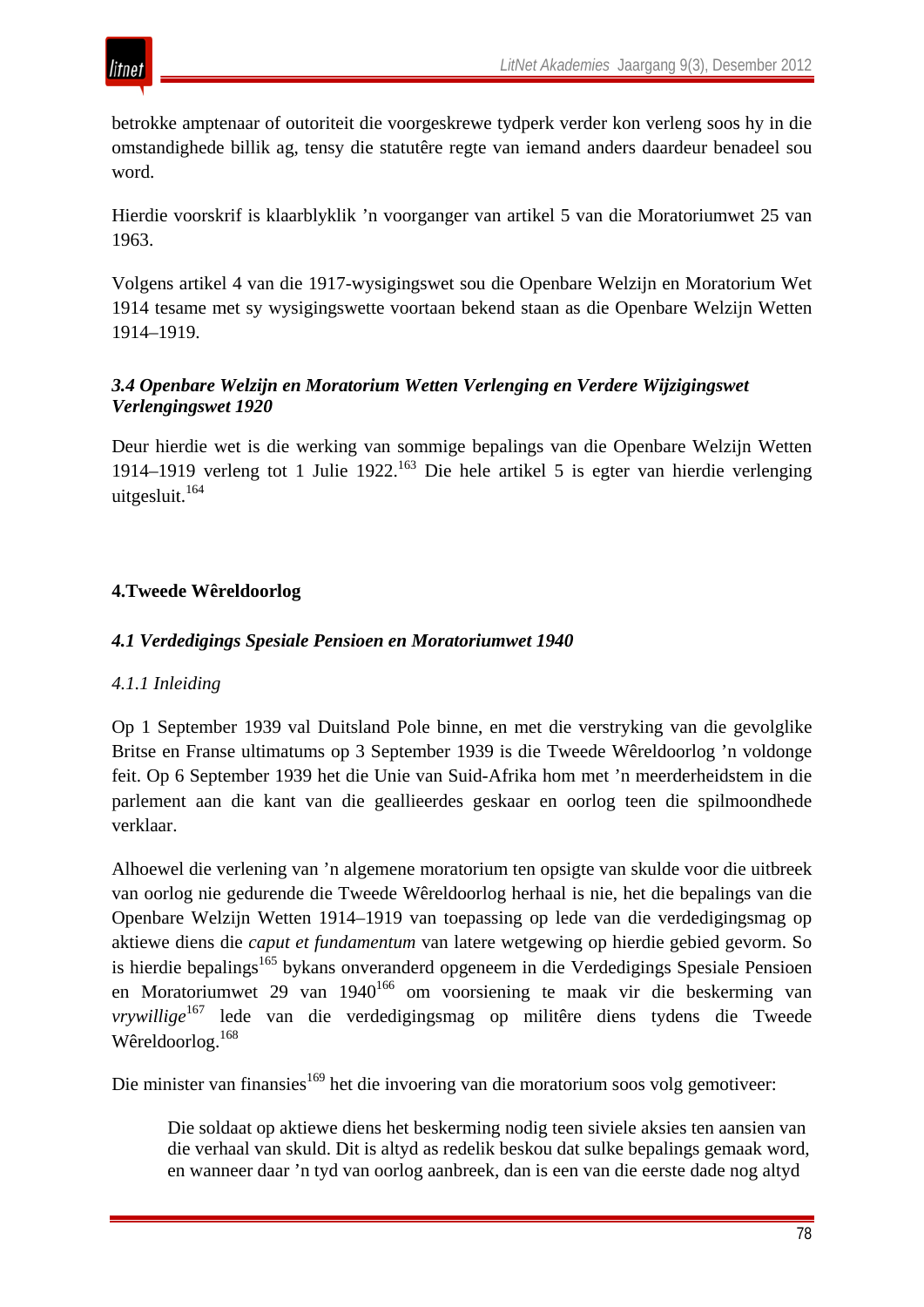

gewees om voorsiening van daardie aard te maak. In 1914 was een van die eerste wette wat na die begin van die oorlog aangeneem is, die Wet op Openbare Welzijn en Moratorium. Dit word in hierdie wetsontwerp voorgestel.

Die resulterende artikel 8 van die Verdedigings Spesiale Pensioen en Moratoriumwet het op 15 Mei 1940 in werking getree. Die res van die bepalings is geag reeds op 6 September 1939 in werking te getree het. $170$ 

Die howe word sodoende geleentheid gegun om die uitwerking van die maatreëls ingevoer deur die Openbare Welzijn en Moratorium Wet Wijzigingswet 37 van 1917 na waarde te skat.

## *4.1.2 Vennootskap*

#### *4.1.2.1 Verpligte sekwestrasie*

In *Partridge v Harrison & Harrison*<sup>171</sup> is die uitwerking van artikel  $5(5)(b)(i)^{172}$  op die regsposisie van die vennoot op militêre diens oorweeg. Die hof bevind dat die wetgewer die vennoot op militêre diens beskerming wou ontneem slegs ten opsigte van sy belang in die vennootskapsbates, maar dat dit duidelik die bedoeling van die wetgewer was om nog steeds beskerming te verleen aan die afsonderlike boedel van hierdie vennoot. Alhoewel die hof ingevolge artikel 13 van die Insolvensiewet 1936<sup>173</sup> die boedel van elke lid van die vennootskap moet sekwestreer, is die hof bereid om in die lig van die uitleg van artikel 5(5)(b)(i) die boedels van die vennootskap en die niediensdoende vennoot te sekwestreer, maar nie dié van die vennoot op militêre diens nie. Hierdie beslissing is sonder uitsondering nagevolg deur daaropvolgende uitsprake oor die uitleg van artikel  $5(5)(b)(i).$ <sup>174</sup>

Die gevolg is dus dat die afsonderlike boedel van die vennoot op militêre diens geensins deur die voorskrifte van artikel 5(5)(b)(i) geraak word nie. Die opskorting van siviele regsmiddels bly dus steeds daarop van toepassing of al sy vennote diens doen ten tyde van instel van aksie al dan nie.175

Die interpretasie van artikel 13 van die Insolvensiewet 24 van 1936, naamlik dat dit ruimte laat vir die sekwestrasie van die boedel van die vennootskap sonder dat die afsonderlike boedels van al die gewone vennote gelyktydig daarmee gesekwestreer hoef te word, is as korrek aanvaar in 'n aantal latere uitsprake, soos *Laymore (Pty) Ltd v Five Streams Wattle*  Estate,<sup>176</sup> wat oor die uitleg van die Boerebystandswet 48 van 1935 gehandel het.<sup>177</sup>

Hoewel hierdie uitleg nie in *P de V Reklame (Edms) Bpk & Gesamentlike Onderneming van SA Numismatiese Buro (Edms) Bpk en Vitaware (Edms) Bpk*<sup>178</sup> aanvaar is nie, is laasgenoemde uitspraak onlangs deur die hoogste hof van appèl omvergewerp en die vorige uitleg van artikel 13 van die Insolvensiewet in ere herstel in *Commissioner, South African Revenue Services v Hawker Air Services (Pty) Ltd; Commissioner, South African Revenue Service v Hawker Aviation Partnership*. 179

#### *4.1.2.2 Boedeloorgawe*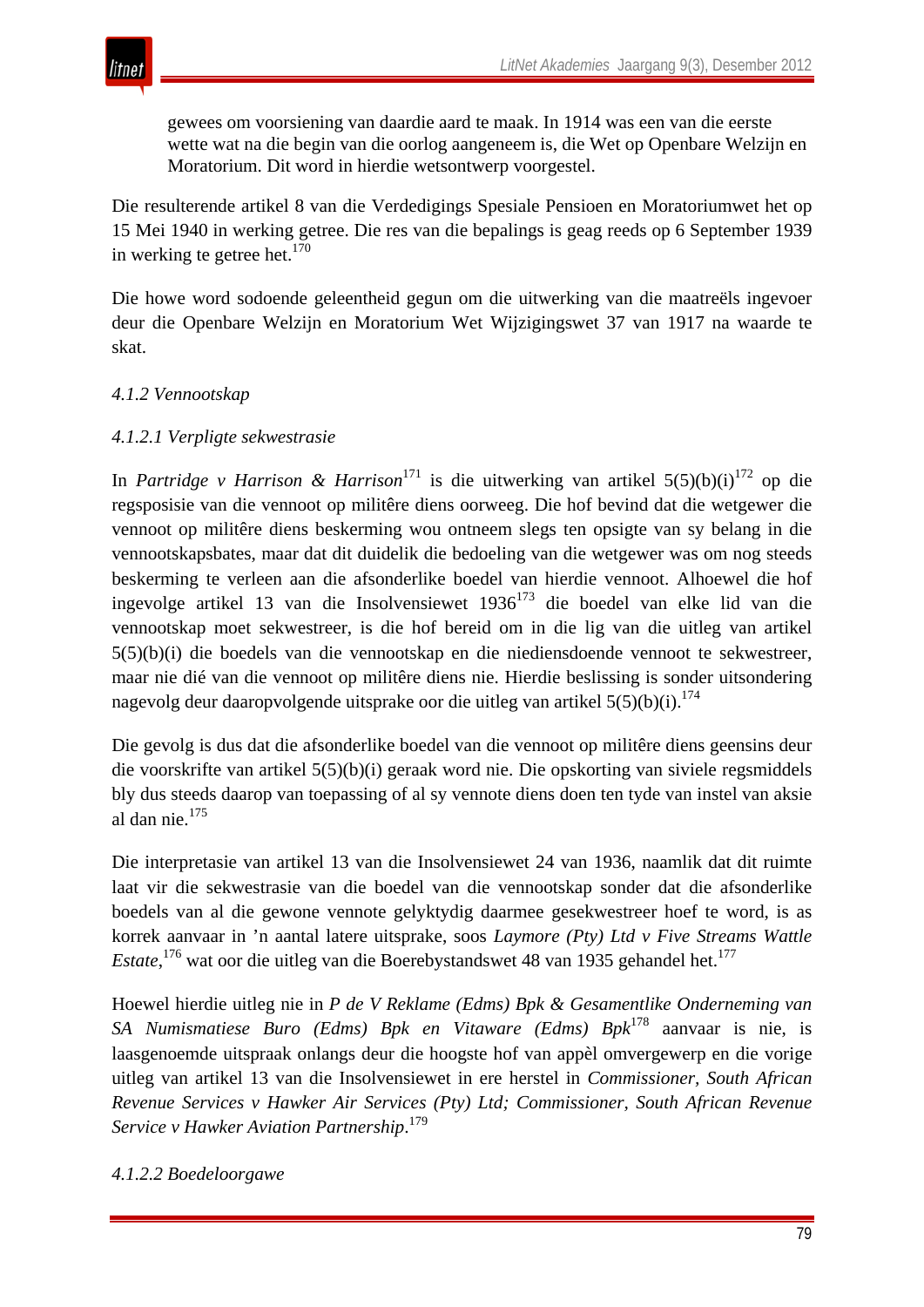'n Heel ander benadering as dié by verpligte sekwestrasie is egter deur die howe ten opsigte van boedeloorgawe ingeneem.

In *Ex parte Commercial Hotel*<sup>180</sup> word die hof versoek om die oorgawe van die vennootskapsboedel en die boedel van slegs een van die vennote te aanvaar. Die vennote op militêre diens was bereid om toe te stem tot oorgawe van die vennootskapsboedel slegs op voorwaarde dat sy afsonderlike boedel steeds deur die Verdedigings Spesiale Pensioen en Moratoriumwet 1940 beskerm sou word en derhalwe nie tesame met die vennootskapsboedel gesekwestreer sou word nie. Die hof toon aan dat daar 'n duidelike verskil tussen sekwestrasie en boedeloorgawe bestaan: "In the latter case the parties are asking the court a favour. Therefore there could not be a condition attached to the partner's consent to surrender."<sup>181</sup>

Derhalwe weier die hof om die boedeloorgawe te aanvaar tensy die vennoot op militêre diens sy ongekwalifiseerde toestemming tot oorgawe van sowel die vennootskapsboedel as sy afsonderlike boedel verleen. Die benadering is onderskryf in *Ex parte Bleach*: 182

An application for surrender of an estate is a favour granted to the debtor by the court in terms of the law and I am not prepared to grant that favour unless there is an unconditional and out and out request from both partners for the surrender of the estate.

In *P de V Reklame (Edms) Bpk & Gesamentlike Onderneming van SA Numismatiese Buro (Edms) Bpk en Vitaware (Edms) Bpk*<sup>183</sup> is dit deur regter Van den Heever nodig geag om hierdie uitleg van artikel 3(2) van die Insolvensiewet *obiter* te beaam. Die uitspraak is egter in 2006 deur die hoogste hof van appèl omvergewerp in *Commissioner, South African Revenue Services v Hawker Air Services (Pty) Ltd; Commissioner, South African Revenue Service v Hawker Aviation Partnership*. 184

## *4.1.2.3 Aksies deur 'n vennootskap*

Ook word weer eens bevestig dat die opskorting van siviele regsmiddels en die uitsonderings daarop slegs van toepassing is op aksies teen die vennootskap en nie aksies deur die vennootskap nie.<sup>185</sup>

#### *4.1.2.4 Aksies tussen vennote of teen 'n vennoot*

Daarbenewens is dit duidelik gestel dat artikel 5(5)(b)(i) betrekking het slegs op aksies of gedinge deur skuldeisers van die vennootskap. Die artikel is nie van toepassing op aksies tussen vennote nie en nog minder op aksies deur die afsonderlike skuldeisers van die vennoot op militêre diens.186

## *4.1.2.5 Opheffing*

In *Prosser v De Lange*<sup>187</sup> beslis die hof dat artikel 5(5)(f) ook op vennootskappe van toepassing is. Alhoewel alle vennote op militêre diens was, maar misbruik gemaak het van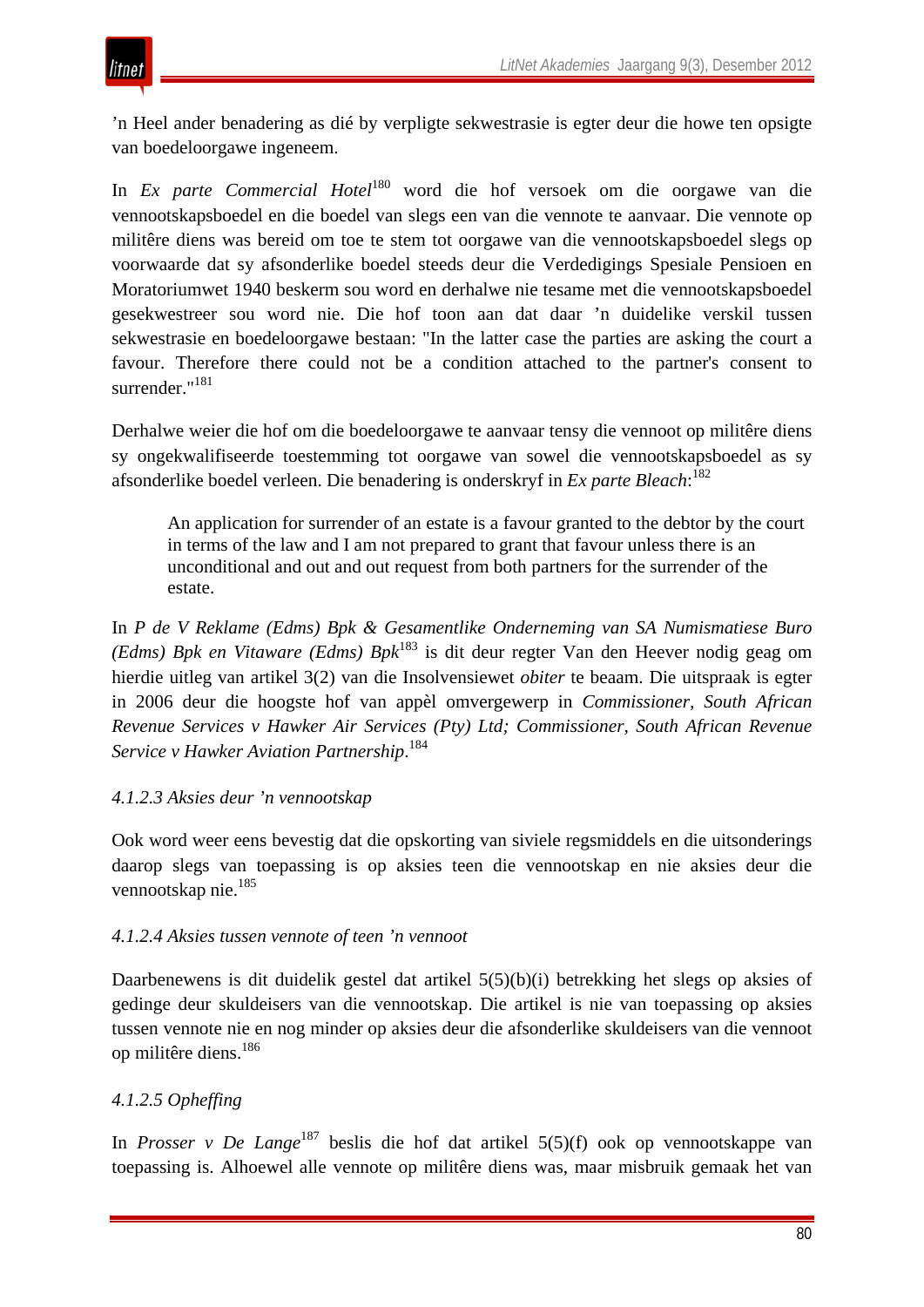

die beskerming deur die opskorting van siviele regsmiddels aan hulle verleen deur die bates van die vennootskap tot nadeel van die skuldeisers van die vennootskap te vervreem, het die hof aan die applikant verlof verleen om voort te gaan met sy aansoek om sekwestrasie van die vennootskapsboedel en die boedels van die vennote op militêre diens.

Ook hoef 'n lid van die verdedigingsmag ingevolge *Ex parte A David & Co*<sup>188</sup> nie persoonlik sy besigheid voort te sit alvorens die hof hom ingevolge artikel 5(5)(f) beskerming sal ontneem nie. Waar hy deur middel van 'n verteenwoordiger of bestuurder sy besigheid voortgesit het sonder om sy skuldeisers te betaal, het die hof hom beskerming ontneem. Toegepas op 'n vennootskap is die gevolg dus dat waar alle vennote diens doen en die besigheid van die vennootskap deur middel van 'n bestuurder of verteenwoordiger voortgesit word sonder om die skuldeisers van die vennootskap te betaal, die hof op aansoek waarskynlik verlof sal verleen dat aksie ingestel of aansoek gedoen<sup>189</sup> en voortgesit word teen die vennootskap en derhalwe in effek teen al die vennote op militêre diens.

Alhoewel in geen uitspraak oorweeg is wanneer die hof dit ingevolge artikel 5(5)(f) reg en billik sou ag om 'n applikant toe te laat om aksie in te stel en voort te sit spesifiek teen 'n vennootskap indien al die lede ten tye daarvan militêre diens verrig nie, kan die oorwegings vermeld in paragraaf 4.4.6 *infra* moontlik wel as leidraad geneem word.

#### *4.1.2.6 Vennoot 'n droster*

Sodra 'n lid van die verdedigingsmag wegdros, verbeur hy onmiddellik alle beskerming ingevolge die Verdedigings Spesiale Pensioen en Moratoriumwet 1940.<sup>190</sup> Dit beteken dat in 'n geval waar al twee vennote gelyktydig militêre diens verrig, aksie onmiddellik teen die vennootskap ingestel kan word sodra enigeen van die vennote uit die verdedigingsmag wegdros.<sup>191</sup>

## *4.1.3 Huurkoop*

Kragtens artikel 9(1) van die Verdedigings Spesiale Pensioen en Moratoriumwet 29 van 1940 was die bepalings van artikel 5(5)(a) van die Openbare Welzijn Wetten 1914–1919 nie van toepassing op 'n regsgeding voortspruitend uit 'n huurkoopkontrak waarin die teruggawe van die huurkoopgoedere geëis word, of die betaling van die koopprys wat ingevolge die kontrak betaalbaar is nie. Die koste van 'n geding aangegaan voor die aanvang van militêre diens het egter buite die trefwydte van die uitsondering geval.

Gedetailleerde voorskrifte is deur artikel 9(3) ingevoer om die regsposisie te reël waar 'n vrywilliger wat op militêre diens is, geld skuld ingevolge 'n huurkoopkontrak. Onder andere kon hy die huurkoopgoedere aan die skuldeiser teruggee, in welke geval hy nie verplig was om enige verdere betalings te doen nie en ook daarop geregtig was om soveel van die reeds betaalde paaiemente terug te vorder as wat 'n assessor vir die doel aangestel, mag vasstel.<sup>192</sup>

Hierdie spesifieke reëlings ten aansien van huurkoopkontrakte is nie nagevolg in artikel 2(2)(e) van die Moratoriumwet 1963 nie.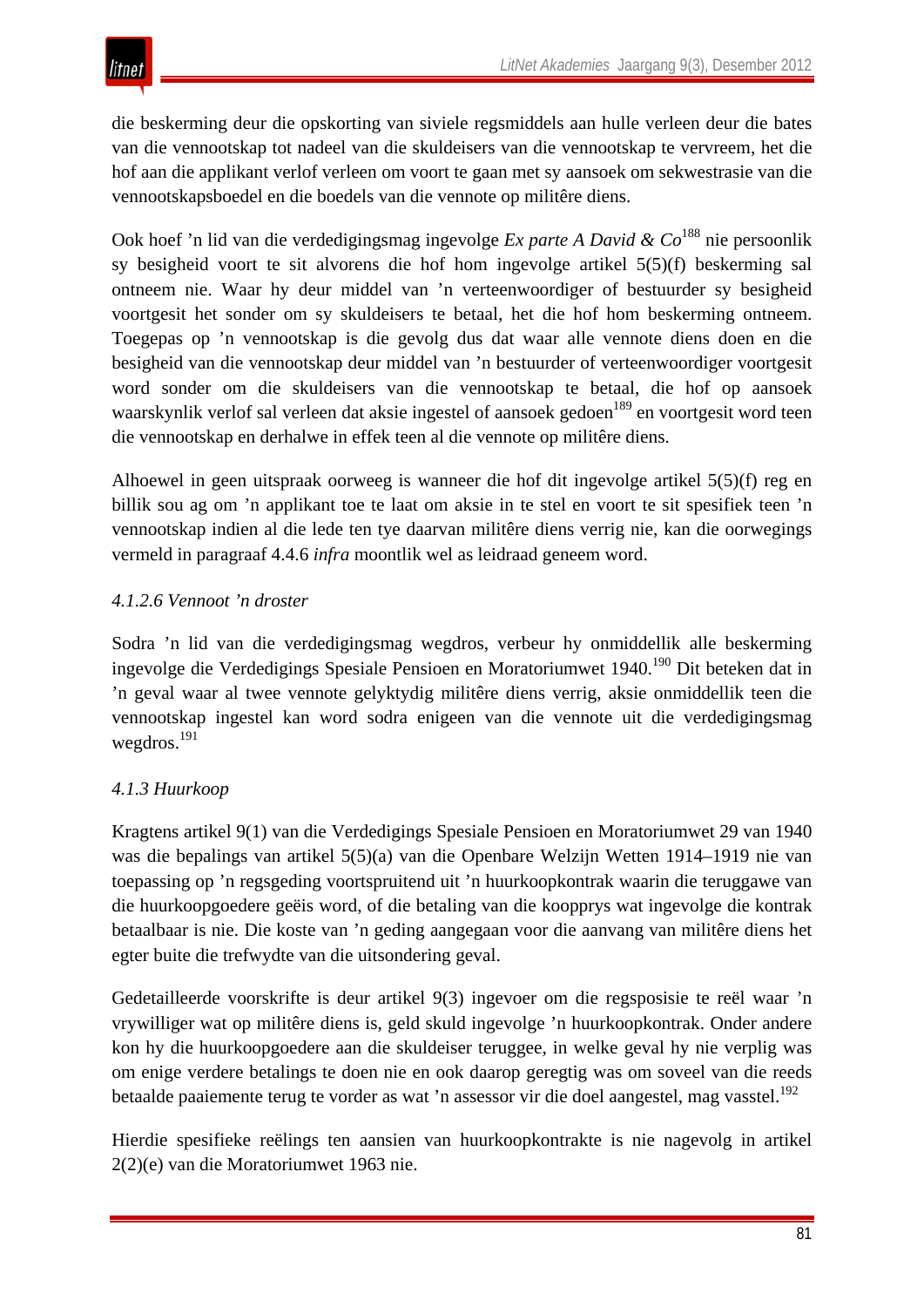# *4.1.4 Siviele regsmiddels*

# *4.1.4.1 Uitleg*

Die begrip *siviele regsmiddels* het ook nie die aandag van die howe ontglip nie. Hoewel 'n aansoek om die sekwestrasie van 'n persoon se boedel regtens nie as 'n siviele aksie beskou kan word nie, is 'n sekwestrasiebevel wel 'n siviele regsmiddel.<sup>193</sup> Ook 'n voorlopige sekwestrasiebevel, en selfs net 'n bevel vir die uitstel van 'n geding, is as 'n siviele regsmiddel te beskou.194 Sowel 'n interdik as 'n mandement van spolie is vanselfsprekend ook binne die begrip *siviele regsmiddel* tuis te bring.195 Hoewel *siviele regsmiddel* wel 'n siviele aksie of geding insluit, is dit nie daartoe beperk nie. Daarom is ook die taksering van 'n kosterekening en die uitreiking van 'n lasbrief vir eksekusie as die uitoefening van siviele regsmiddels te beoordeel.<sup>196</sup>

# *4.1.4.2 Ontoepaslikheid van "doctrine of prevention"*

Die spesifieke aard van die moratorium wat alle siviele regsmiddels hoegenaamd teen lede van die verdedigingsmag effektief lamlê, laat geen ruimte vir die toepassing van die sogenaamde "doctrine of prevention" nie.<sup>197</sup> Regter Van den Heever stel die aangeleentheid gepas soos volg in *Gibson v Holtzhausen*: 198

[T]he question whether the *doctrine of prevention* applied to a member on whom process had been served prior to his qualifying for the benefits of the Act … was left open. If the legislature had effected a *moratorium* by means of restricting the jurisdiction of the Courts or expressly conferring a benefit on soldiers, there may have been some doubt as to its intentions in this regard. It effected its purpose, however, by paralysing all civil legal remedies against soldiers at their source. The suspension therefore includes any remedy which, otherwise, might conceivably have been crystallised by prevention, and no legal remedy can be put into effect against the defendants.

# *4.1.4.3 Afstand*

In 'n hele reeks uitsprake word die beginsel herbevestig dat afstand gedoen kan word van die beskerming deur die opskorting van siviele regsmiddels verleen.<sup>199</sup> Blykbaar sal die afstanddoening as geldig en voldoende aanvaar word alleen indien die hof oortuig is dat die verweerder ten volle ingelig is oor die beskerming wat deur die Verdedigings Spesiale Pensioen en Moratoriumwet 1940 aan hom verleen word, dit verstaan en desnieteenstaande daarvan afstand gedoen het. $200$ 

# *4.1.5 Wegdros*

Soos reeds vermeld, verbeur 'n lid van die verdedigingsmag wat wegdros, onmiddellik alle beskerming waarop hy andersins ingevolge die Verdedigings Spesiale Pensioen en Moratoriumwet 1940 geregtig sou wees. $^{201}$ 

## *4.1.6 Misbruik en bevoegdheid van hof*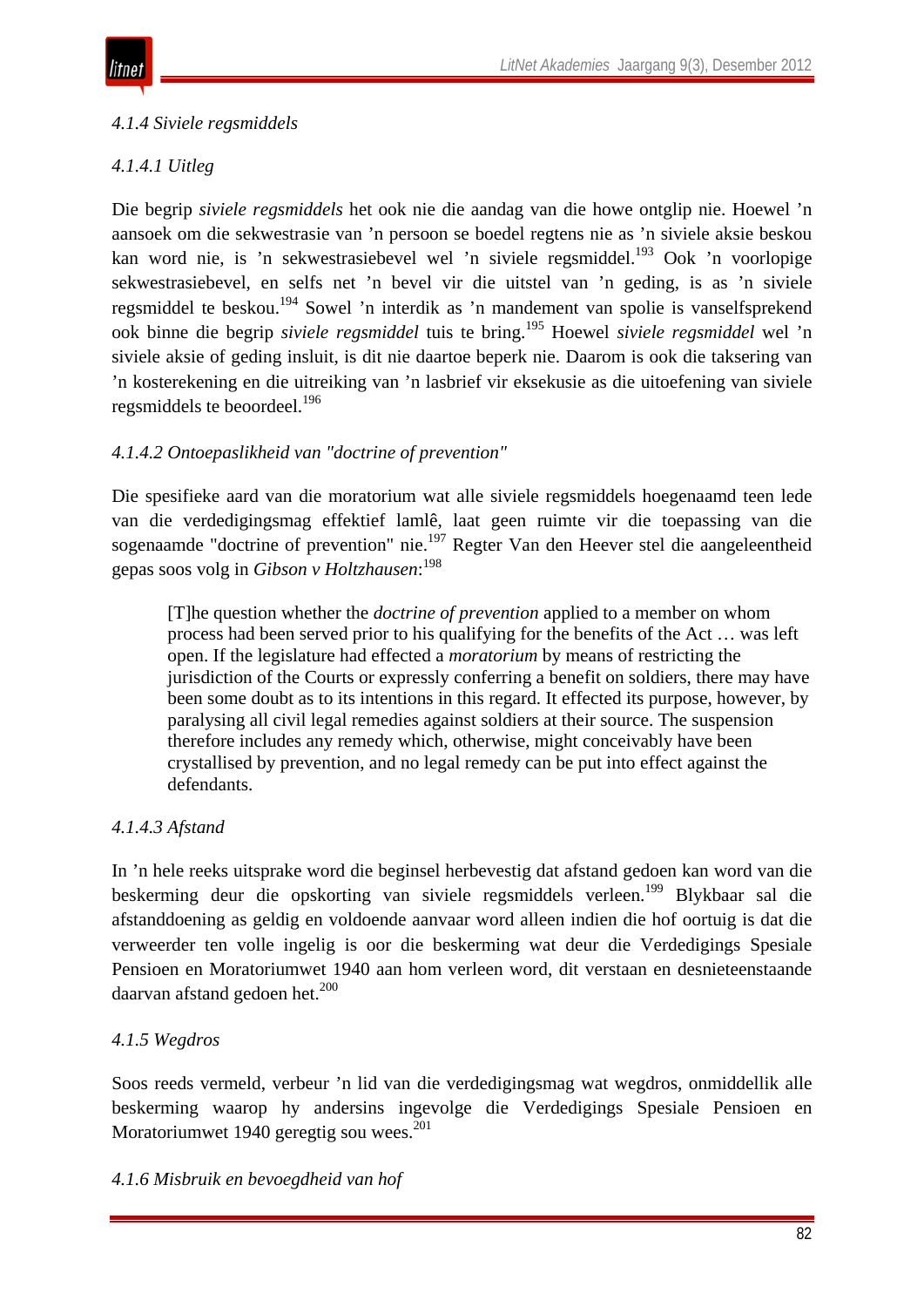Ook artikel 5(5)(f)<sup>202</sup> het nie die aandag van die howe ontglip nie. 'n Lid van die verdedigingsmag hoef volgens *Ex parte A David & Co*<sup>203</sup> nie persoonlik sy besigheid voort te sit alvorens die hof hom ingevolge artikel 5(5)(f) beskerming sal ontneem nie. Waar so 'n lid deur middel van 'n verteenwoordiger of bestuurder sy besigheid voortgesit het sonder om sy skuldeisers te betaal, het die hof hom sonder huiwering die moratorium ontneem.

Om vas te stel wanneer die hof dit ingevolge artikel 5(5)(f) reg en billik sal ag om 'n applikant toe te laat om aksie in te stel en voort te sit teen 'n lid van die verdedigingsmag, kan die volgende oorwegings aan die hand van die interpretasie van die artikel as leidraad geneem word. Die hof sal dit as reg en billik beskou om sodanige verlof te verleen indien die weiering van sodanige verlof ernstige ontbering vir die applikant tot gevolg sal hê en op 'n growwe miskenning van die regte van die applikant sal neerkom,<sup>204</sup> of indien die applikant onherroeplik daardeur benadeel sal word.205 Die hof sal sodanige verlof geredelik verleen indien die voorgestelde aksie noodwendig volg op 'n aksie deur die lid ingestel;<sup>206</sup> of waar dit duidelik is dat die respondent as gevolg van inkomste uit ander bronne wel finansieel in staat is om sy skulde te betaal en geen rede hoegenaamd bestaan waarom hy dit nie kan doen nie;<sup>207</sup> of waar dit duidelik is dat die respondent van die beskerming misbruik maak om die applikant 'n wettige remedie te ontsê en voorheen alles in sy vermoë gedoen het om die instelling van die aksie te vertraag.208

Die bewyslas rus op die applikant om aan te toon dat 'n *prima facie*-skuldoorsaak bestaan en dat misbruik van die beskerming plaasgevind het, of dat dit reg en billik sou wees om hom verlof te verleen om sy aksie voort te sit.<sup>209</sup> Die hof behoort egter steeds die redes vir die verlening van die moratorium deur die wetgewer in gedagte te hou en die aangevraagde verlof dus nie ligtelik te verleen nie.<sup>210</sup>

# *4.1.7 Prokureursklerke en leerkontrakte*

Volgens artikel 10 van die Verdedigings Spesiale Pensioen en Moratoriumwet 1940 moet militêre diens gedurende die oorlog as 'n genoegsame grond vir doeleindes van artikel 19 van die Wet op Toelating van Prokureurs, Notarisse en Transportbesorgers 23 van 1934 beskou word. Die hof is gemagtig om 'n klerk onder leerkontrak wat gedurende die oorlog weens militêre diens afwesig was van die kantoor van sy prinsipaal, vry te stel van die verpligting om enige addisionele tydperk onder leerkontrak te dien.

# *4.1.8 Wysigingswette*

# *4.1.8.1 Algemeen*

Vervolgens word die aandag kortliks gevestig op die wysigings van die Verdedigings Spesiale Pensioen en Moratoriumwet 29 van 1940 wat gedurende die Tweede Wêreldoorlog ingevoer is. Aangesien hierdie wysigings merendeels geen weerklank in latere wetgewing gevind het nie, word slegs kursories op die hoofmomente gewys bloot vir die behoud van korrekte perspektief op die historiese gang van sake.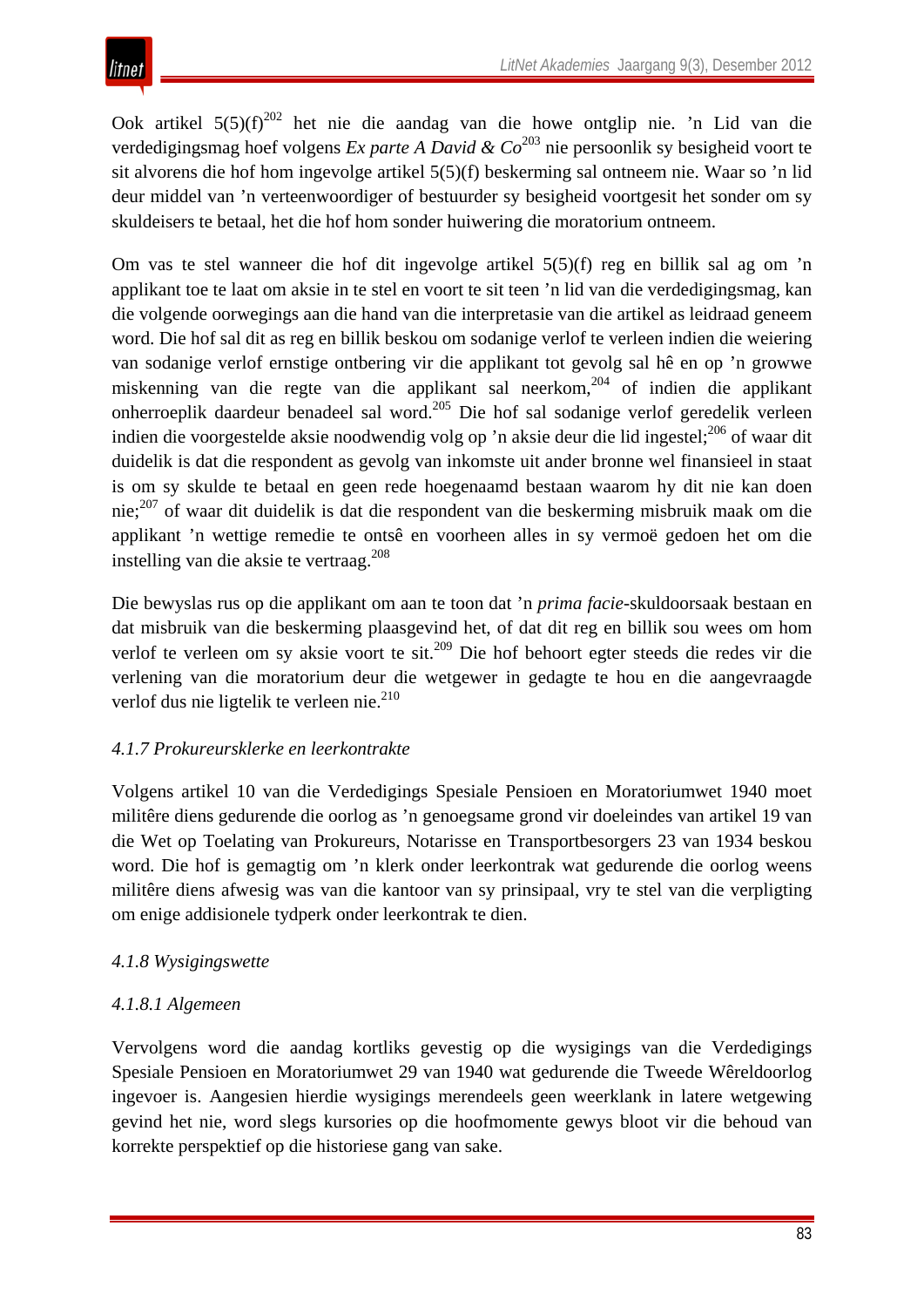

#### *4.1.8.2 Oorlogspensioenwet 1941*

Artikels 22 en 23 van die Oorlogspensioenwet 45 van 1941 het respektiewelik artikels 8(2) en 9(1) van die Verdedigings Spesiale Pensioen en Moratoriumwet gewysig om dit duidelik te stel dat die uitsondering op artikel 5(5)(a) rakende die huurgelde van 'n woonhuis, kamer of woning nie van toepassing is op die huurkoopkontrakte van onroerende eiendom nie, asook dat die uitsondering rakende huurkoopkontrakte aanwending vind slegs waar roerende goedere die onderwerp van die kontrak vorm.

#### *4.1.8.3 Wet op Huurkoop 1942*

Artikel 24 van die Wet op Huurkoop 36 van 1942 het artikel 9 van die Verdedigings Spesiale Pensioen en Moratoriumwet 29 van 1940 gewysig om so die uitsondering op artikel 5(5)(a) rakende huurkoopkontrakte van toepassing te maak slegs op huurkoopkontrakte soos omskryf in artikel 1 van die Wet op Huurkoop 1942.

#### *4.1.8.4 Oorlogspensioenwet 1942*

Artikel 64 van die Oorlogspensioenwet 44 van 1942 het die hele Verdedigings Spesiale Pensioen en Moratoriumwet 29 van 1940 herroep, behalwe artikels 1 en 8 tot 13. Die moratoriumbepalings ten aansien van lede van die verdedigingsmag is derhalwe nie deur hierdie herroeping geaffekteer nie.

#### *4.1.8.5 Wet op Toelating van Prokureurs (Militêre Diens) 1944*

Artikel 10 van die Verdedigings Spesiale Pensioen en Moratoriumwet 1940 is in 'n reeks hofbeslissings<sup>211</sup> gekritiseer, aangesien dit nie duidelik was of 'n aansoek om die kondonasie van die afwesigheid van 'n leerklerk op militêre diens wel nodig was nie.

Artikel 10 van die Verdedigings Spesiale Pensioen en Moratoriumwet 1940 is in die geheel vervang deur die Wet op Toelating van Prokureurs (Militêre Diens) 31 van 1944 in 'n poging om gebreke te ondervang en 'n duidelike en gedetailleerde reëling rakende die tydperke van die leerkontrakte van klerke afwesig met militêre diens te verskaf. Blykbaar het dit wel die gewenste uitwerking gehad.<sup>212</sup>

#### *4.1.9 Verwarring en herroeping*

Die bedoeling met die tersaaklike bepalings van die Openbare Welzijn Wetten 1914-1919, die Verdedigings Spesiale Pensioen en Moratoriumwet 1940 en die Moratoriumwet 1960 was om gedurende onderskeidelik die Eerste en Tweede Wêreldoorlog sivielregtelike beskerming aan lede van die verdedigingsmag te verleen. Daarom het elke wet telkens voorsiening gemaak vir die verval van die betrokke bepalings 'n sekere periode na die beëindiging van die oorlog of noodtoestand.

Desnieteenstaande het verskeie handboekskrywers volhard om na daardie uitgediende bepalings te verwys as geldende gesag en om die regsposisie van militêre dienspligtiges en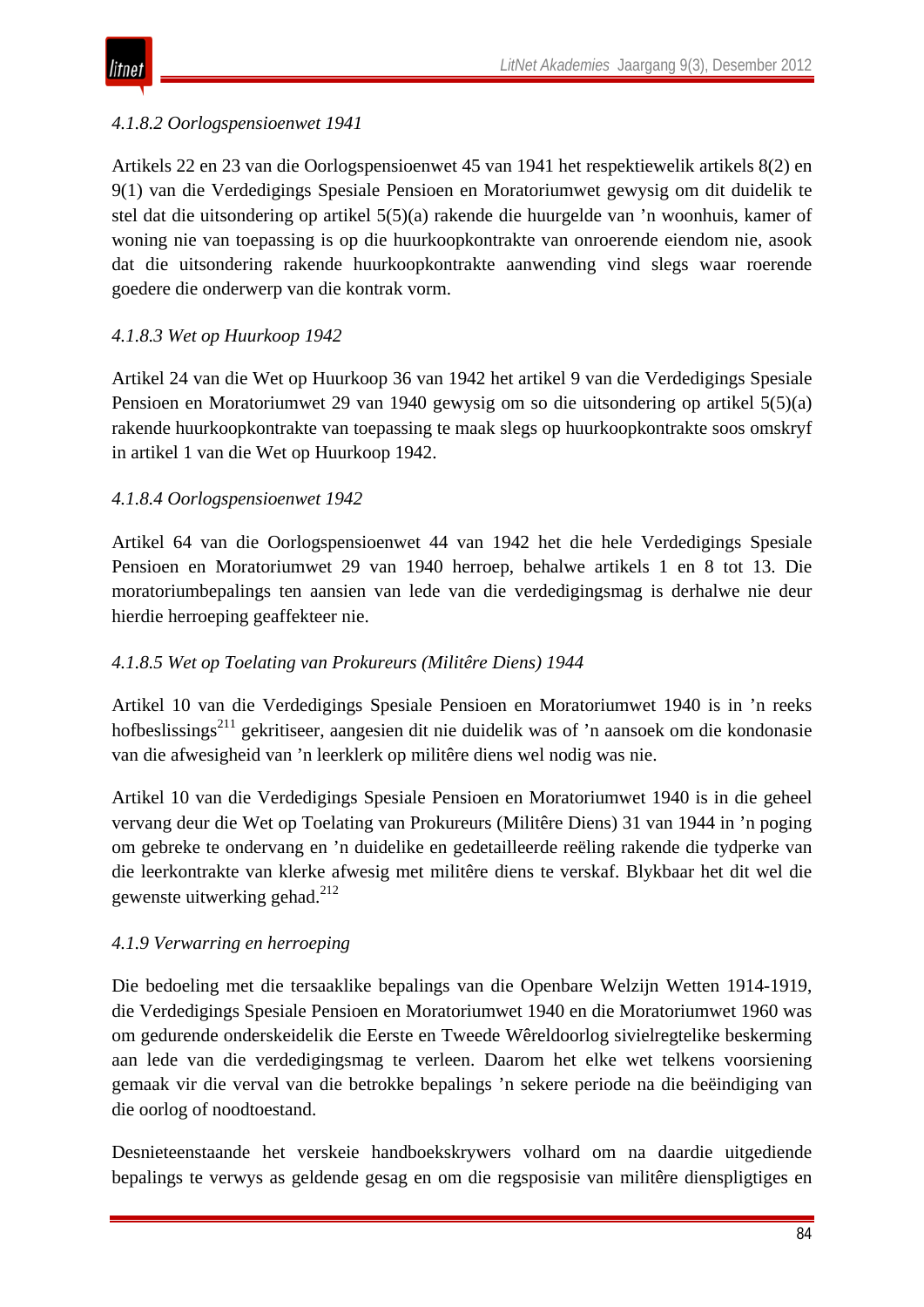weermaglede op aktiewe diens ingevolge die Verdedigingswet van 1957<sup>213</sup> aan die hand daarvan te omskryf. Die wetgewer is uiteindelik genoop om deur middel van die Wet op die Herroeping van Wette 94 van 1981 in te gryp en alle oorblyfsels en spore van die verouderde bepalings van die wetboek te verwyder. So is onder meer die Openbare Welzijn en Moratorium Wet 1914, die Openbare Welzijn en Moratorium Wet Wijzigingswet 1917, die Openbare Welzijn en Moratorium Wetten Verlenging en Verdere Wijzigingswet 1919, die Openbare Welzijn en Moratorium Wetten Verdere Verlengings Wet 1920 en die Verdedigings Spesiale Pensioen en Moratoriumwet 1940 uitdruklik finaal herroep. 214

#### **5. Ten slotte**

Veral die respyt vir krygslui ingevoer deur artikel 5(5) van die Openbare Welzijn en Moratorium Wet 1914 en die meer gedetailleerde reëling daargestel deur die 1917- en 1919 wysigingswette sou die *caput et fundamentum* vorm van alle moratorium-wetgewing gedurende die onderhawige tydperk ingevoer ten behoewe van lede van die verdedigings- of weermag en sekere ander persone op militêre en aktiewe diens. Een belangrike verskil is egter dat die bepalings rakende 'n algemene moratorium ten opsigte van vooroorlogse skulde, wat ook op soldate van toepassing was, nie in latere wetgewing herhaal is nie. Veral in hierdie opsig het die Openbare Welzijn en Moratoriumwetten 1914–1919 dus uniek gebly.

Artikel 5(5) in die besonder stem in 'n beduidende mate ooreen met artikel 10 van die Wet voor de Krijgsdienst der ZA Republiek 2 van 1883.<sup>215</sup> Net soos artikel 10 van die Krijgswet het artikel 5(5) van die 1914-Moratoriumwet 'n omvattende onderstand ingevoer deur 'n allesomvattende opskorting van siviele regsmiddels ten opsigte van persone op aktiewe diens in oorlogstyd. In beide gevalle was die moratorium absoluut en het daar, ten minste aanvanklik, geen uitsonderings daarop bestaan nie. In beide gevalle het die onderstand ook 'n materieelregtelike uitwerking gehad in die sin dat die opeisbaarheid van skulde effektief op die lange baan geskuif is. In beide gevalle het die respyt langer geduur as die tydperk op aktiewe diens of op kommando om die krygsman in staat te stel om na sy terugkeer sy sake in orde te kry voordat die moratorium verstryk.

Die bepaling herinner in 'n gewisse mate ook aan die voorskrifte van die Edik van Karel V van 20 Oktober 1547, die plakkaat van die Prins van Oranje van 7 Mei 1630, die plakkaat van die State-Generaal van 8 Desember 1665, en soortgelyke maatreëls wat gedurende die Amerikaanse burgeroorlog ingevoer is.<sup>216</sup>

Dit is opmerklik dat die Suid-Afrikaanse wetgewer nie in dié verband ook weer die voorbeeld wat deur die Britse wetgewer gestel is, slaafs nagevolg het nie. Trouens, dit wil voorkom of die Britse moratorium-wetgewing uiters geringe invloed, indien enige, hier te lande op die besondere reëling van 'n statutêre respyt vir krygslui uitgeoefen het. Ook die werkswyse van die howe staaf dié afleiding. In geen uitspraak oor die statutêre moratorium vir krygslui is na óf tydgenootlike Britse regspraak óf tydgenootlike Britse wetgewing oor dié aspek verwys nie. Inteendeel, in 'n hele aantal uitsprake is moeite gedoen om gemeenregtelike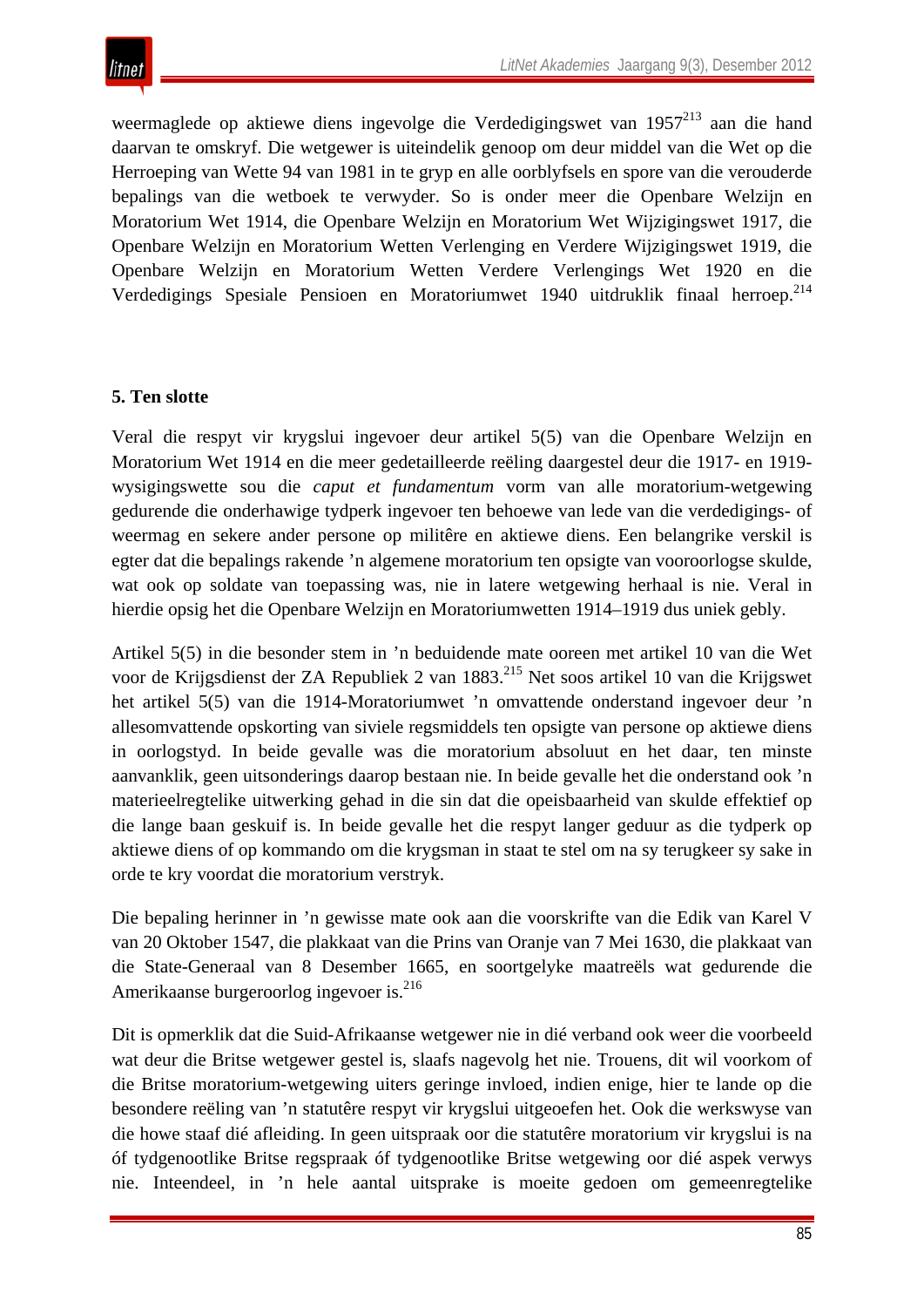aanknopingspunte bloot te lê en ook nie gehuiwer om regsbeginsels rakende gemeenregtelike moratoria toe te pas op die statutêre respyt en aan te wend by die uitleg van die Openbare Welzijn en Moratorium Wet nie. Treffende voorbeelde is die standpuntinname oor die regsposisie van 'n borg en die haalbaarheid van afstanddoening. In die proses is egter ongelukkig moontlik ook te veel klem gelê op gemeenregtelike aanknopingspunte en is die korrekte Romeins-Hollandse regsfigure ook nie altyd as analoog geïdentifiseer nie. Die noue verwantskap nagespeur tussen die statutêre moratorium vir soldate op aktiewe diens en die gemeenregtelike *beneficia* vir skuldenare, in plaas van die Romeins-Hollandse moratoriummaatreëls vir krygsvolk, kan as illustrasie hiervan dien.

Ten spyte van die ontwikkeling van moderne, omvattende en gedetailleerde moratoriumwetgewing ten aansien van militêre diens- en krygspligtiges, veral in die Amerikaanse reg,<sup>217</sup> het die Suid-Afrikaanse wetgewer hom telkens gewend tot die aanwending van die beproefde bepalings van die Openbare Welzijn Wetten 1914–1919.<sup>218</sup> Dit het die geleentheid vir die howe geskep om gedurende die Tweede Wêreldoorlog voort te bou op die basis wat reeds gedurende die Eerste Wêreldoorlog gelê is. In sommige gevalle het die wisselwerking tussen wetgewing en regspraak aanleiding gegee tot die relatief vinnige ontwikkeling van 'n besondere regsreëling. Hier tree veral die regsposisie van die vennoot op militêre of aktiewe diens, en dié van sy vennote, sterk na vore.

Aangesien hierdie wetgewende tradisie ook by konsolidasie voortgesit is, het die bekende bepalings van die Openbare Welzijn Wetten 1914–1919 nie saam met die Unie van Suid-Afrika van die toneel verdwyn nie. Sommige het in latere moratorium-wetgewing bly voortleef.

## **Bibliografie**

Anoniem. 1915. The Ontario Moratorium Bill. *Canadian Law Times,* 35(3):193–9.

Anoniem. 1940. The federal moratorium. *Australian Law Journal,* 517.

Anoniem. 1953. Moratorium debris. *Australian Law Journal,* 321.

Asser, W.D.H. 1983. *In solidum of pro parte?* Leiden: Brill.

Balog, E. 1916. *Randbemerkungen zur Rechtsschaffung im Kriege.* Hannover: Helwing.

Barels, J.M. 1781. *Advysen over den koophandel en zeevaert.* Amsterdam: Gartman.

Barrault, H.A. 1916. L'application en droit international de la legislation de la guerre. *Revue de droit international privé*, 572.

Beinart, B. 1961. Capital in partnership. *Acta Juridica,* 118–55.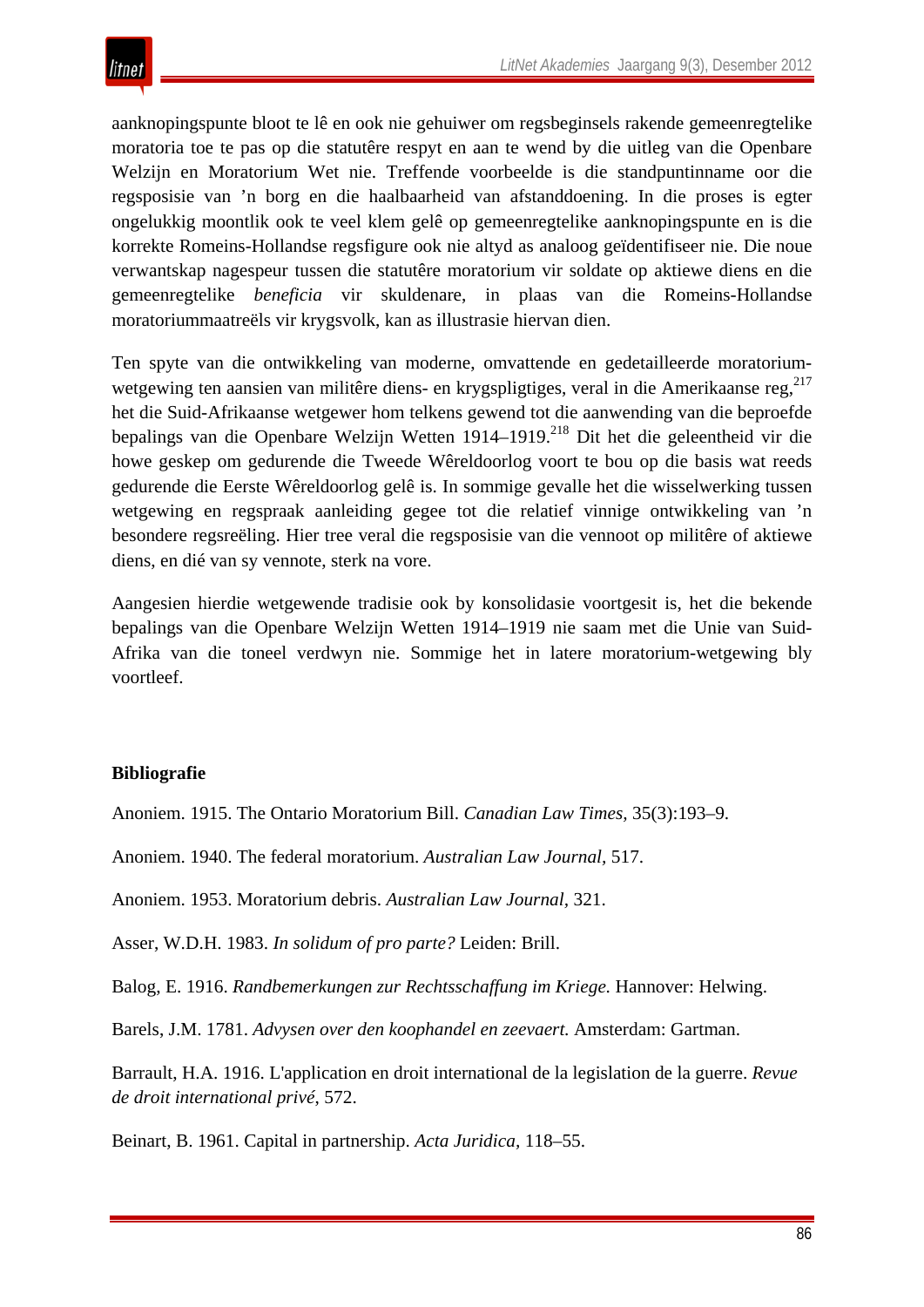Bell, W.H.S. 1901. Immunity of arrest of persons on military service. *South African Law Journal*, 18(4):450–1.

—. 1885. Digest of cases. Supreme Court, Transvaal. Cape Law Journal 2(5):272.

Bendetson, K.R. 1940. A discussion of the Soldiers' and Sailors' Civil Relief Act of 1940. *Washington and Lee Law Review*, 2(1):1–43.

Brunnenman, J. 1679. *Commentarius in duodecim libros codicis Justinianei.* Lipsiae: Tarnovius.

Cohen, M.J. 1987. Representing the military spouse. *Florida Bar Journal*, 117.

Conrad, H. 1906. *Die Pfändungsbeschränkungen zum Schutze des schwachen Schuldners. Eine juristische und sozialpolitische Studie.* Jena: Fischer.

De Haas, G. 1741. *Nieuwe Hollandsche consultatien, advertissementen van regten, memorien en andere schrifturen van voorname regtsgeleerden.* 's-Gravenhage: Mattheus Gaillard.

De Wet, J.C. en A.H. van Wyk. 1978. *De Wet en Yeats. Die Suid-Afrikaanse kontraktereg en handelsreg.* 4de uitgawe. Durban: Butterworths.

De Wet, J.C. en J.P. Yeats. 1964. *Die Suid-Afrikaanse kontraktereg en handelsreg.* 3de uitgawe. Butterworths: Durban.

Deumer, R. 1940. *Der private Kriegskredit und seine Organisation.* 2de uitgawe. Berlyn: Duncker & Humblot.

De Tollenaere, F. en A.J. Persijn. 1985. *Nieuw handwoordenboek der Nederlandse taal.* Utrecht: Van Dale Lexicografie.

De Villiers, M. e.a. 1968. *Kernwoordeboek van Afrikaans.* Kaapstad: Nasou.

Evans, P.M. 2006. Protecting those that protect us. A judicial primer on the Servicemembers Civil Relief Act. *Judges' Journal,* 45(3):25-31.

Faber, A. 1649. *Codex Fabrianus definitiorum forensium et rerum in Sabaudiae senatu tractatarum, ex ordine titolorum codicis Justinianei, quantum fieri potuit, accommodate ad usum forensem, in novem libros ditributus.* Geneva.

Feller, A.H. 1933. Moratory legislation: A comparative study. Harvard Law Review, 46(7):1061*–*85.

Ferry, M. e.a. 1918. The Soldiers and Sailors Civil Rights Bill. *Illinois Law Review,* 12(7):449*–*81.

Fouche, W.J. 1973. The Moratorium Act. *Paratus,* 40.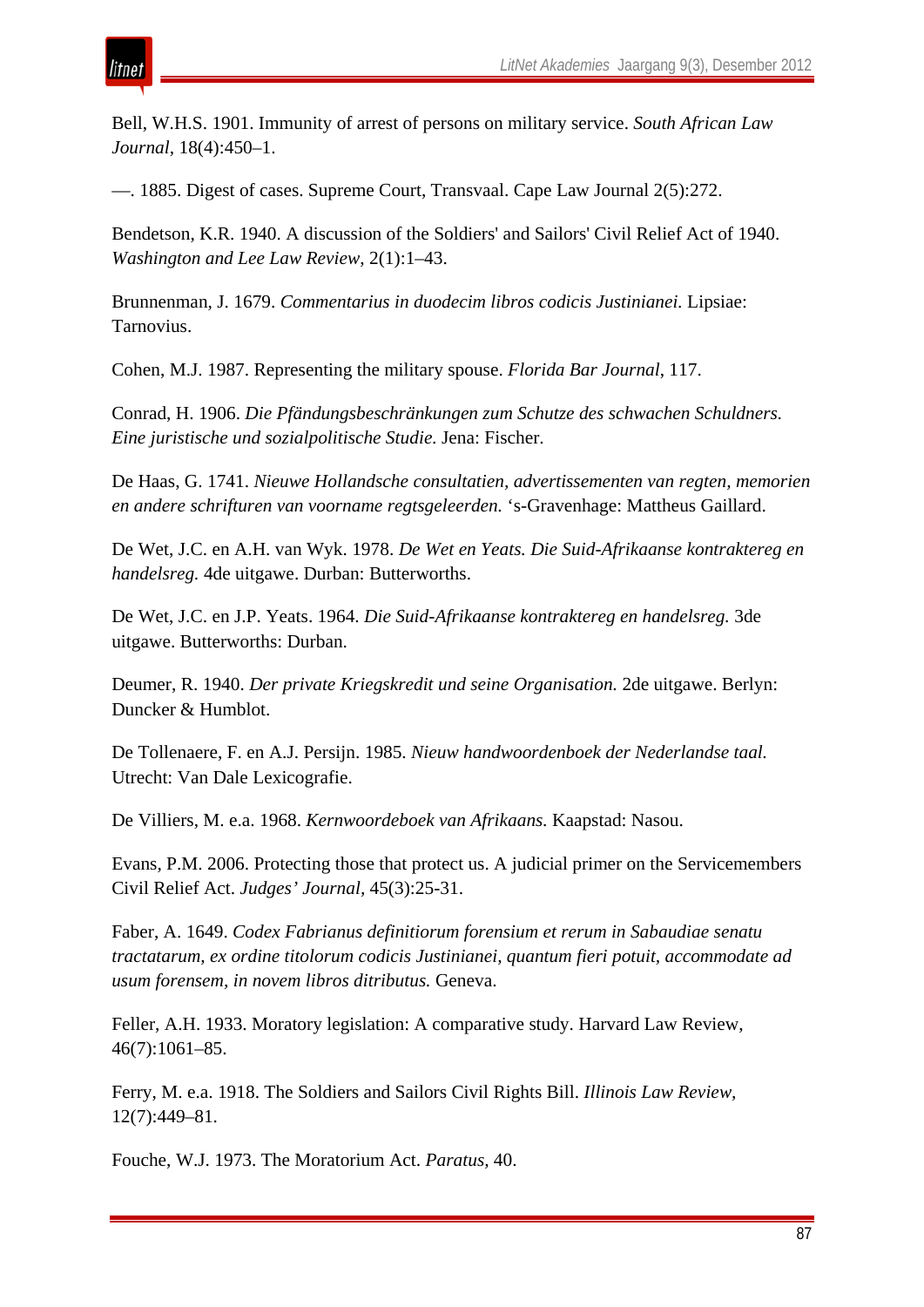Freese, D.W. 1987. Defending against debt collection. *Washington State Bar News*, 23.

Glare, P.G.W. (red.). 1976. *Oxford Latin Dictionary.* Oxford, Londen: Clarendon Press.

Grisel, A. 1962. La semaine de cinq jours et délais, actes et termes poursuites. *Blätter für Schuldbetreibung und Konkurs*, 161.

Hailsham (red.). 1938. *Halsbury's laws of England XXXIII*. 2de uitgawe. Londen: Butterworths.

Halsbury. 1913. *The laws of England being a complete statement of the whole of the law of England XXV*. Londen: Butterworths.

Hanna, H. 1914. *The war and suspension of legal remedies.* Dublin: E. Ponsonby.

Henning, J.J. 1978. Vennootskap en moratorium. Die regsposisie van die vennoot op militêre diens en sy vennote. *Tydskrif vir Hedendaagse Romeins-Hollandse Reg*, 41(1):1*–*29.

—. 1991. 'n Oorsig van die aard en invloed van algemene respytmaatreëls in die tweede helfte van die negentiende eeu. *Tydskrif vir Regswetenskap*, 16(2):72*–*98.

—. 1992. Rescripta inductionis, rescripta moratoria en surete du corps: Drie Romeins-Hollandse *beneficia* in respytregtelike verband. *Tydskrif vir Hedendaagse Romeins-Hollandse Reg*, 55(1):1*–*19.

—. 1993. Aspekte van die privilegia militum in die Romeinse reg. *Tydskrif vir Hedendaagse Romeins-Hollandse Reg*, 56(1):38*–*50.

—. 2001. Moratoria vir krygers in die Anglo-Boereoorlog: 'n regshistoriese perspektief. *Joernaal vir Eietydse Geskiedenis,* 25(2):212*–*35.

—. 2007. *Moratoria* en *privilegia militum* veral *in tempore belli*. 41 Mededelings van die Sentrum vir Ondernemingsreg. Bloemfontein: Sun Media.

—. 2009. Die wanresepsie in die Suid-Afrikaanse reg van die gemeenregtelike *beneficia* vir onvermoënde debiteure. *Joernaal vir Eietydse Geskiedenis,* 34(2):169*–*93.

—. 2009. A partnership of companies under the Insolvency Act: Historical and comparative perspectives on the resolution of a South African conundrum. *Tydskrif vir Hedendaagse Romeins-Hollandse Reg,* 72(3):351*–*73.

Henning, J.J. en J.H. de Bruin. 2002. Enkele opmerkings oor die "privilegia militum" voor, tydens en na afloop van die Anglo-Boereoorlog. *Joernaal vir Eietydse Geskiedenis* 27(2):167.

Henning, J.J. en H.J. Delport. 1988. *The South African law of partnership*. Durban: Butterworths.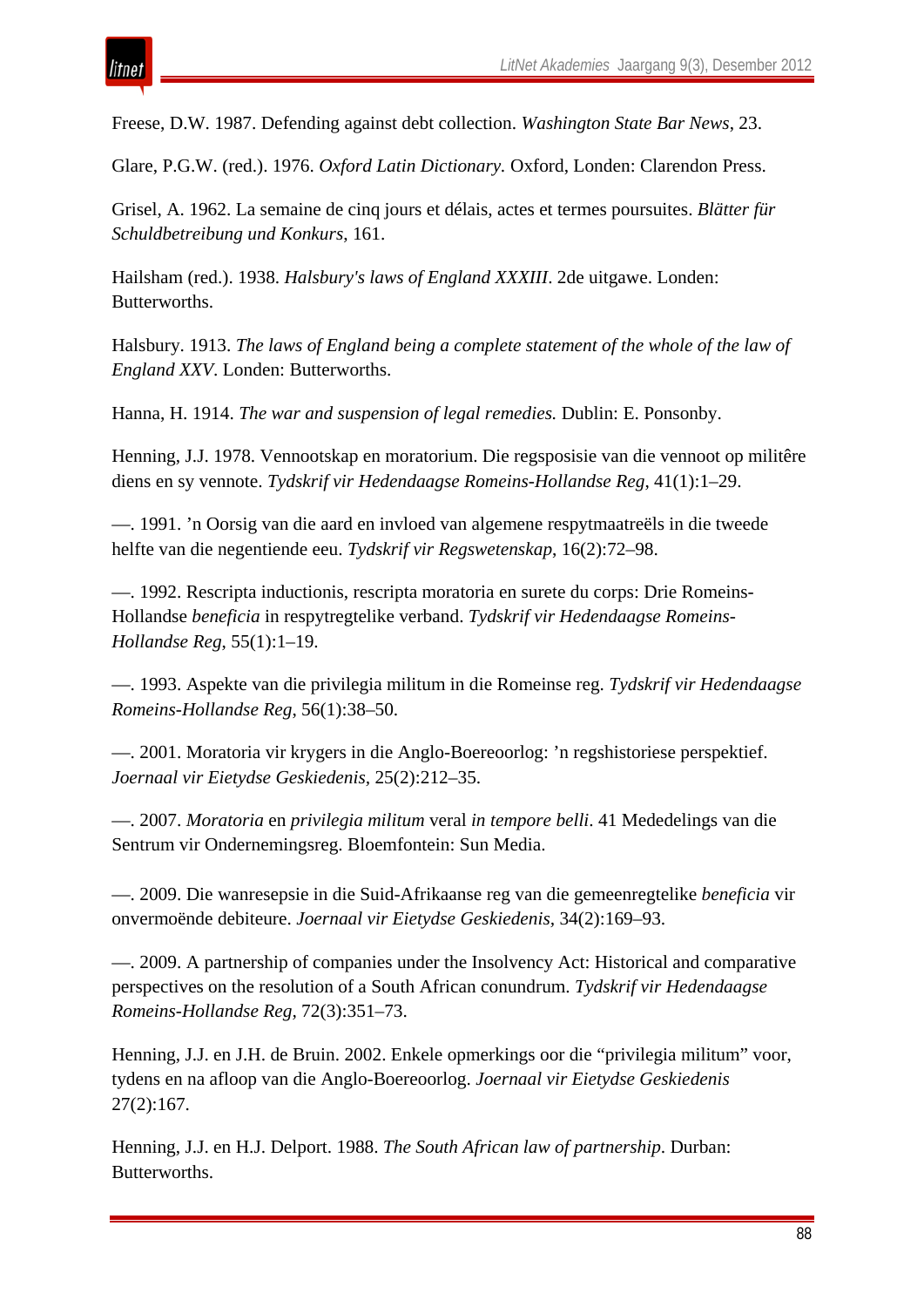itnet

Henning, J.J. en R.J.G. Nieuwenhuis. 1979. Defence in *The Law of South Afric*a. Vol. VII (Joubert, W.A. red.) Durban: Butterworths.

Hooper, S.R. 1986. The Soldiers' and Sailors' Civil Relief Act of 1940 as applied in support litigation. A support enforcement attorney's perspective. *Military Law Review*, 112:93*–*104.

Horan, F.H. 1943. Civil Relief Act amendments. *Fordham Law Review,* 12(3):301.

Hüber, U. 1742. *Hedendaegsche rechtsgeleertheyt.* Amsterdam: De Groot en Schouten.

Huberich, C.H. 1914. Emergency legislation of Germany. *Solicitors' Journal and Weekly Reporter*, 22.

—. 1915. The French and German moratoriums. *The Law Student Helper*, 23(6):10*–*1.

Jaeger, C. 1915. *Die Kriegs-Bestimmüngen zum Bundesgesetz über Schuldbetreibung und Konkurs*. Zürich: Art Institut Orell Füssli.

Jensen, W.A. 1941. Civil relief for soldiers and sailors. A critical analysis. *Illinois Law Review*, 36(3):325*–*37.

Juta, C.W.J.B. 1917. Moratorium Amendment Act, 1917. Application of section 4(9) to section 8 of the Patents Designs, Trade Marks and Copyright Act, 1916. *South African Law Journal*, 34(4):496*–*7.

Kerr, S.C.S. 1914. The effect of a moratorium. *Canadian Law Times* 34(9):793*–*6.

Kersteman, F.L. 1768. *Hollandsch rechtsgeleert woordenboek.* Amsterdam: Van Esveldt.

Killer, A. 1966. Betreibungsferien und Rechtsstillstand. *Blätter für Schuldbetreibung und Konkurs*, 1.

Kotzé, J.G. 1886. Simon van Leeuwen's Commentaries on the Roman-Dutch Law II. Londen: Stevens and Haynes.

Kritzinger, M.S.B. en F.J. Labuschagne. 1982. *Verklarende Afrikaanse woordeboek.* Pretoria: Van Schaik.

Lipman, S.P. 1827. *Essai historique sur les surseances.* Amsterdam: AJ van Tetroode.

Lorenzen, E.G. 1919. Moratory legislation relating to bills and notes and the conflict of laws. *Yale Law Journal,* 28(4):324*–*86.

Ludes, F.J. (red.) 1955. Moratorium in *Corpus Juris Secundum LVIII.* St Paul: West Group.

Lybrechts, A. 1768. *Redenerend Vertoog over't Notaris Ampt*. Amsterdam: Erven J Ratelband en Comp.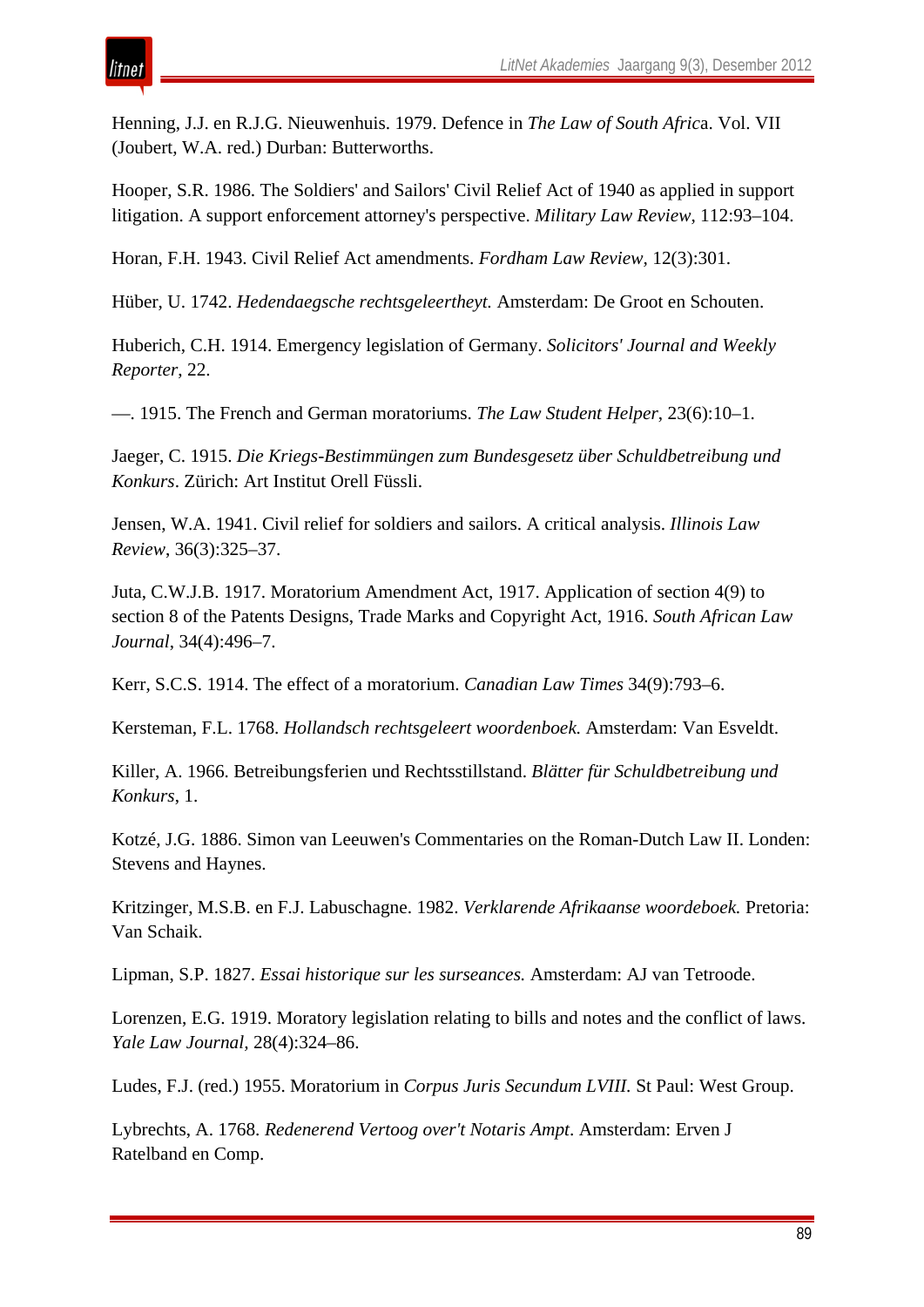

Mayer, A. 1915. Zur Geschichte und Theorie des Moratoriums. *Schmollers Jahrbuch für Gesetzgebung und Volkswirtschaft im Deutschen Reiche,* 181.

—. 1917. *Studien über das Moratorium des Altertums und Mittelalters im Rahmen der gleichzeitigen Kreditwirtschaft.* Jena: Fischer.

Meijers, E.M. en P. Scholten. 1914. Het recht tegenover de huidige crisis *–* Oorlogssurcéance. Weekblad voor Privaatrecht Notaris-ambt en Registratie, 404.

Perezius, A. 1661. *Praelectiones in XII libros codicis Justiiani.* Amstelodami.

Perlman, P.B. 1917. Postponing payments of soldiers' debts. Moratory laws in other warring countries and the prospects of similar legislation throughout the United States. *Chicago Legal News*, 150.

Pierre, M. 1918. *Le moratorium des effets de commerce, sa nature juridique et son application international.* Parys: Université de Paris.

Pothier, R.J. 1844. *Traité des obligations* in *Oeuvres complétes de Pothier: nouvelle edition.* Parys: P.-J. Langlois: A. Durand.

—. 1844. *Traité du contrat de société* in *Oeuvres complétes de Pothier: nouvelle édition* Parys: P.-J. Langlois: A. Durand.

Rebuffus, P. 1554. *Tractatus de literis dilatoriis* in *In constitutiones regias commentarius ob ipsa iuris Romani fundamenta, ad planiorem rationis et veritatis intellectum reducta et ad usum practicum accommodata, non solum in scholis, sed in foro versantibus utilissimus.* Lugduni.

Rogers, P.H.T. 1940. The Courts (Emergency Powers) Act 1939 – A review in retrospect. *Conveyance and Real Property Lawyer*, 4.

Rogers, T.W. 1941. Civil relief to persons in the military service of the United States. *American Law School Review*, 9(10):1082*–*92.

Rüegger, K. 1947. *Die Rechtstellung des schweizerischen Wehrmannes in der Schuldbetreibung*. Zürich: Buchdruckerei Dr J Weiss.

Scholtz, G.D. 1942. *Die rebellie 1914–1915*. Johannesburg: Voortrekkerpers.

Schoonees, P.C. e.a. (reds.) 1965. *Verklarende handwoordeboek van die Afrikaanse taal.* Klerksdorp: Voortrekkerpers.

Selfe, L. 1914. The moratorium abroad. *Solicitors' Journal and Weekly Reporter*, 786.

Skilton, R.H. 1942. The Soldiers' and Sailors' Civil Relief Act 1940 and the amendments of 1942. *University of Pennsylvania Law Review*, 91(3):177*–*93.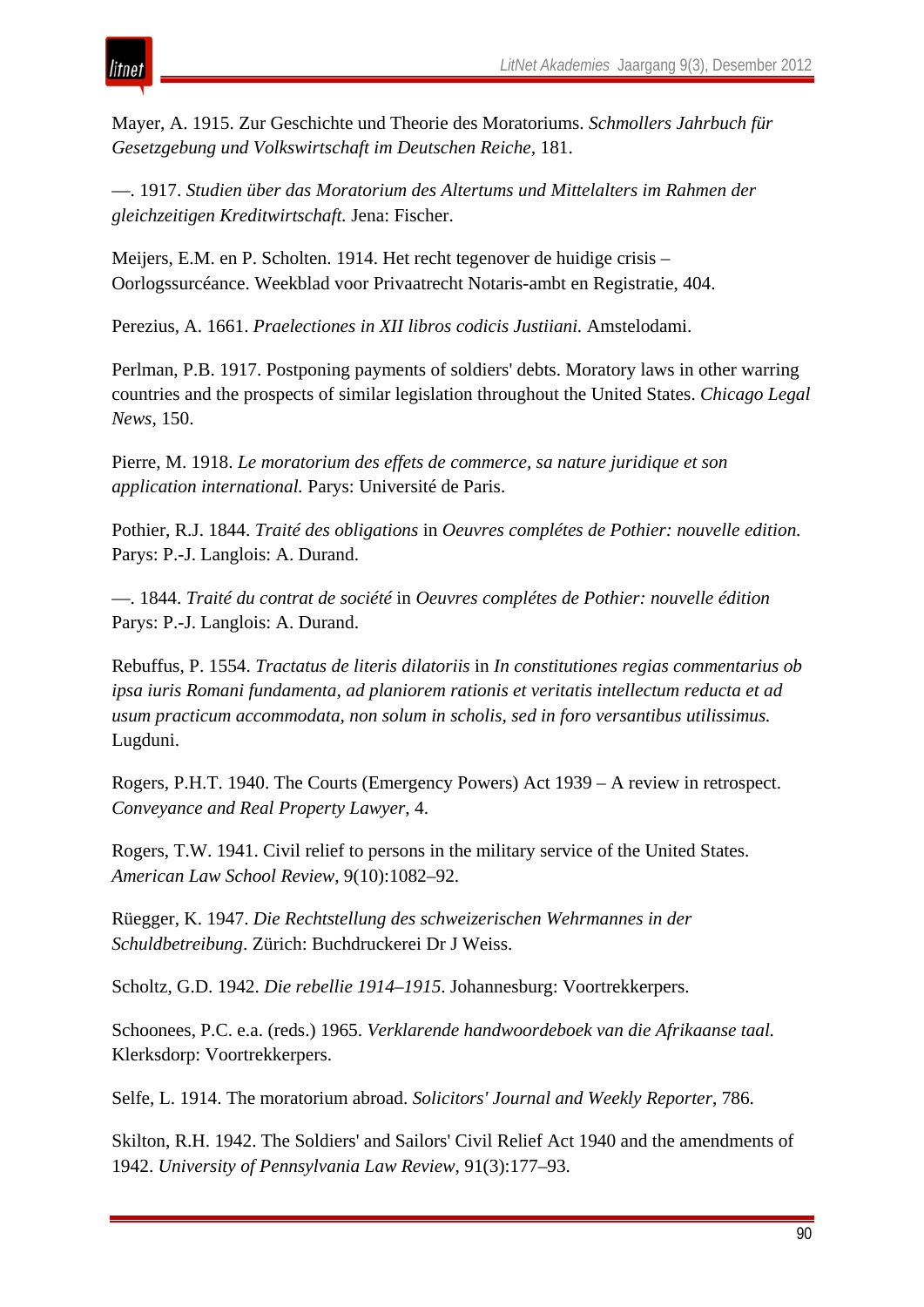tnei

Steyn, I. van Z. 1929. *Mora debitoris volgens die hedendaagse Romeins-Hollandse reg.*  Stellenbosch: Universiteit Stellenbosch.

Taintor, C.W. en A.B. Butts. 1941. Soldiers' and Sailors' Civil Relief Act of 1940. *Mississippi Law Journal*, 13(4):467*–*500.

Tibbs, B. 1943. Lawyers and the future of the Relief Act. *Marquette Law Review,* 71.

Trotter, W.F. 1940. *The law of contract during and after war*. 4de uitgawe. Londen: Butterworths.

Twinem, L.K. 1941. Extent of debt relief for persons in military service. *Nebraska Law Review*, 20(2):221*–*36.

Van Bynkershoek, C. 1744. *Quaestionum iuris privati libri quattuor*. Leiden: Joannem van Kerckhem.

Van der Keessel, D.G. 1800. *Theses seletae juris Holandici et Zelandici ad supplendam Hugonis Grotii Introductionem ad jurisprudentiam Hollandicam.* Lugduni Batavorum.

—. 1961*–*1967. *Praelectiones iuris hodierni ad Hugonis Grotii Introductionem ad iurusprudentiam Hollandicam.* Amsterdam/Kaapstad.

Van der Linden, J. 1802. *Verhandeling van het recht omtrent sociëteiten of compagnieschappen en andere gemeenschappendoor Robert Joseph Pothier*. Leiden: A. en J. Honkoop.

—. 1804. *Verhandeling van contracten en andere verbintenissen door Robert Joseph Pothier*. Leiden: Honkoop.

—. 1806. *Rechtsgeleerd practicaal en koopmans handboek.* Amsterdam: Allart.

Van Lanckeren, L. 1695. *Utrechtsche consultation.* Utrecht: Van Zyl.

Van Leeuwen, S. 1656. *Paratitla juris novissimi, dat is, Een kort begrip van het Rooms-Hollands-recht : waer in alle de materien van rechten, met alle de titulen ende wetten van het Roomsche recht ... kortelijck ende methodice te samen gestelt, met het huydensdaeghsche recht ... getrouwelijck werden vergeleecken ....* Leiden: Pieter Leffen.

—. 1741. *Censura forensic.* Lugduni in Batavis: Samuelis Luchtmans et Cornelii Haak.

Van Wassenaar, G. 1661. *Practyk notariael ofte instructie, tot het maken ende instellen van de voornaemste instrumenten*. Utrecht: Dirck van Ackersdijk.

—. 1746. *Practyck judicieel ofte instructie op de formen en manieren van procedeeren*. Utrecht: Van Poolsen.

Verwer, A. 1711. *Nederlants see-rechten; avaryen; en bodemeryen*. Amsterdam: Jan Boom.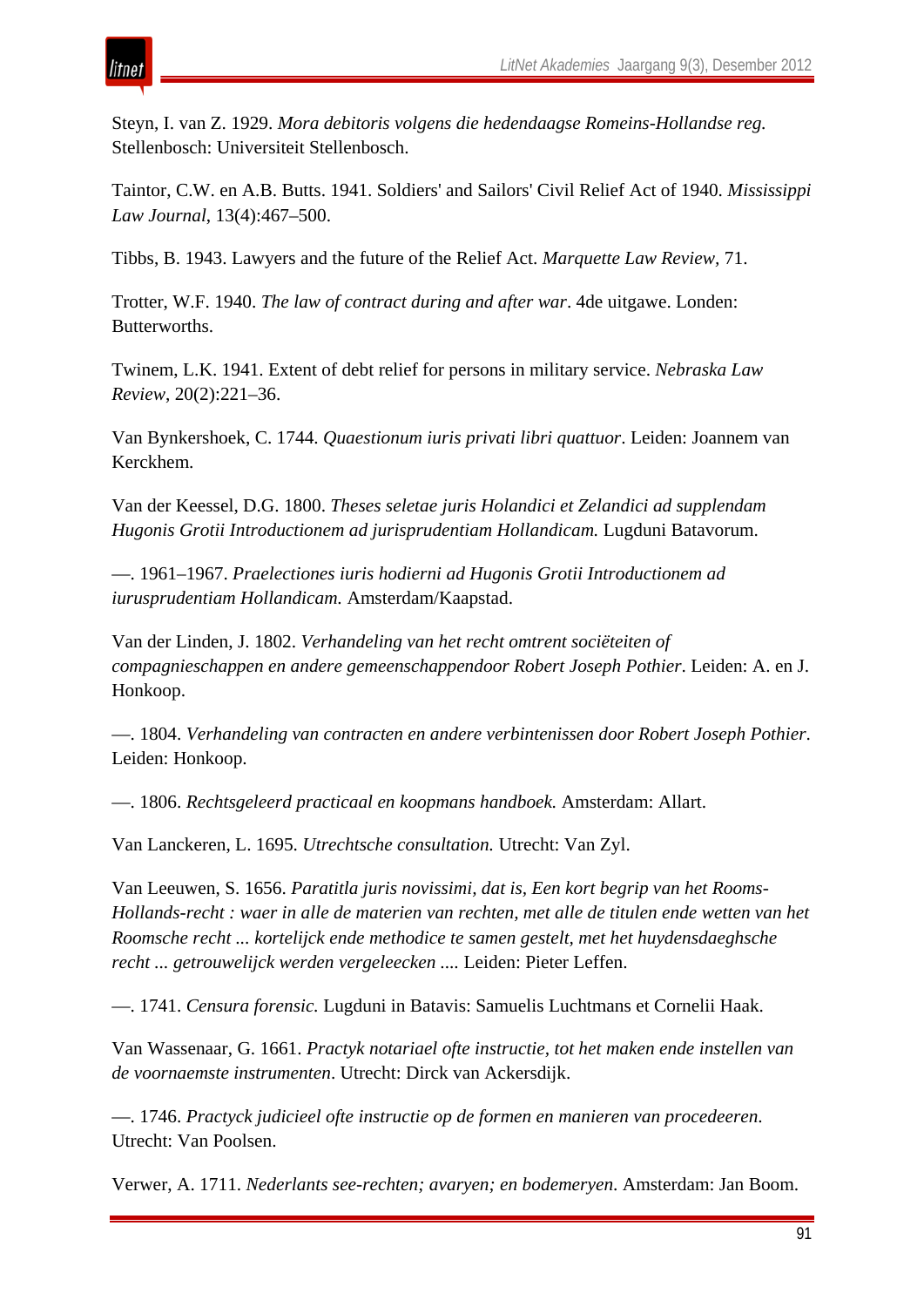Voet, J. 1704. *Commentarius ad pandectas.* Den Haag.

Von Oberndorf, L.G. 1905. *Das vom Landesherrn oder von Staatswegen erteilte Moratorium.* Greifswald: Abel.

Wessels, J.W. 1957. *Law of contract in South Africa.* 2de uitgawe. Durban: Butterworths.

# **Eindnotas**

 $1$  Feller 1933:1061: Conrad 1906:10–36.

 $2$  Vgl. Henning 2007:2-4.

<sup>3</sup> Meijers en Scholten 1914:404: "Helaas heersen hier toestanden, die op menig punt erger zijn dan een moratorium. Bij een moratorium loopt tenminste de rechtszekerheid geen gevaar; daartegen ist deze ten eenenmale ondermijnd"; Jaeger 1915:9: "Wir haben … einen allgemeinen Rechsstillstand gewährt…"; Deumer 1940:86; Trotter 1940:177; Kerr 1914:793; Mayer 1915:181; Lorenzen 1919:324. Vgl. Ludes 1955:1208: "A term designating a suspension of all, or certain, legal remedies against debtors, authorized by law during times of financial distress."

<sup>4</sup> Feller 1933:1061; Rüegger 1947:11: "[D]ie Bereitschaft einer Armee ist in erster Linie abhängig von der uneingeschränkten Hingabe des einzelnen Wehrmannes an seine militärischen Aufgaben. Jede Ablenkung von der Erfüllung seiner dienstlichen Pflichten bedeutet eine Herabminderung der Schlagkraft des betreffenden Verbandes." Skilton 1942:178–9 stel hierdie oorwegings soos volg: "Upon induction into the armed forces, the soldier leaves behind him a civilian life of property relationships, most of which he has not had time to solve. These property relationships had been of deep concern to him; they involved the security that he was trying to build up for himself and his family, the financial obligations he owed his creditors, and his good reputation in the community. To preserve them intact, continuing payments were required: rent, interest, principal, taxes, premiums. When he is inducted, in all probability his income is reduced drastically; he can no longer preserve by his individual effort these property relationships unimpaired. But if he is forced to sacrifice his property and the security of his dependants, it does not require much imagination to foresee that his morale will be shaken and he will cease to be a useful member of the armed forces. A solution is required, not only in fairness to the soldier involved, but also as a matter of national necessity." Sien ook Jensen 1941:333–7; Killer 1966:11; Hooper 1986:93; Cohen 1987:117; Freese 1987:23. Dat verpligte militêre diens ontbering kan veroorsaak, is raak deur regter Stegmann verwoord in *Hutchinson v Grobler* 1990 2 SA 117 (T) 127 B–E: "Clearly the Legislature appreciated that the imposition of the duty to serve in terms of the Defence Act would cause hardship in many instances … The hardship may be increased by the effect of service on the serviceman's planned education or on his earnings or his earning capacity, and by its tendency to delay his advancement in his chosen career. The relevant hardship is not confined to the person called upon to serve. It extends to his family … His dependants will suffer additional hardship if his earnings or earning capacity should be reduced and his advancement delayed. Moreover the persons with whom he associates in the business world will suffer hardship."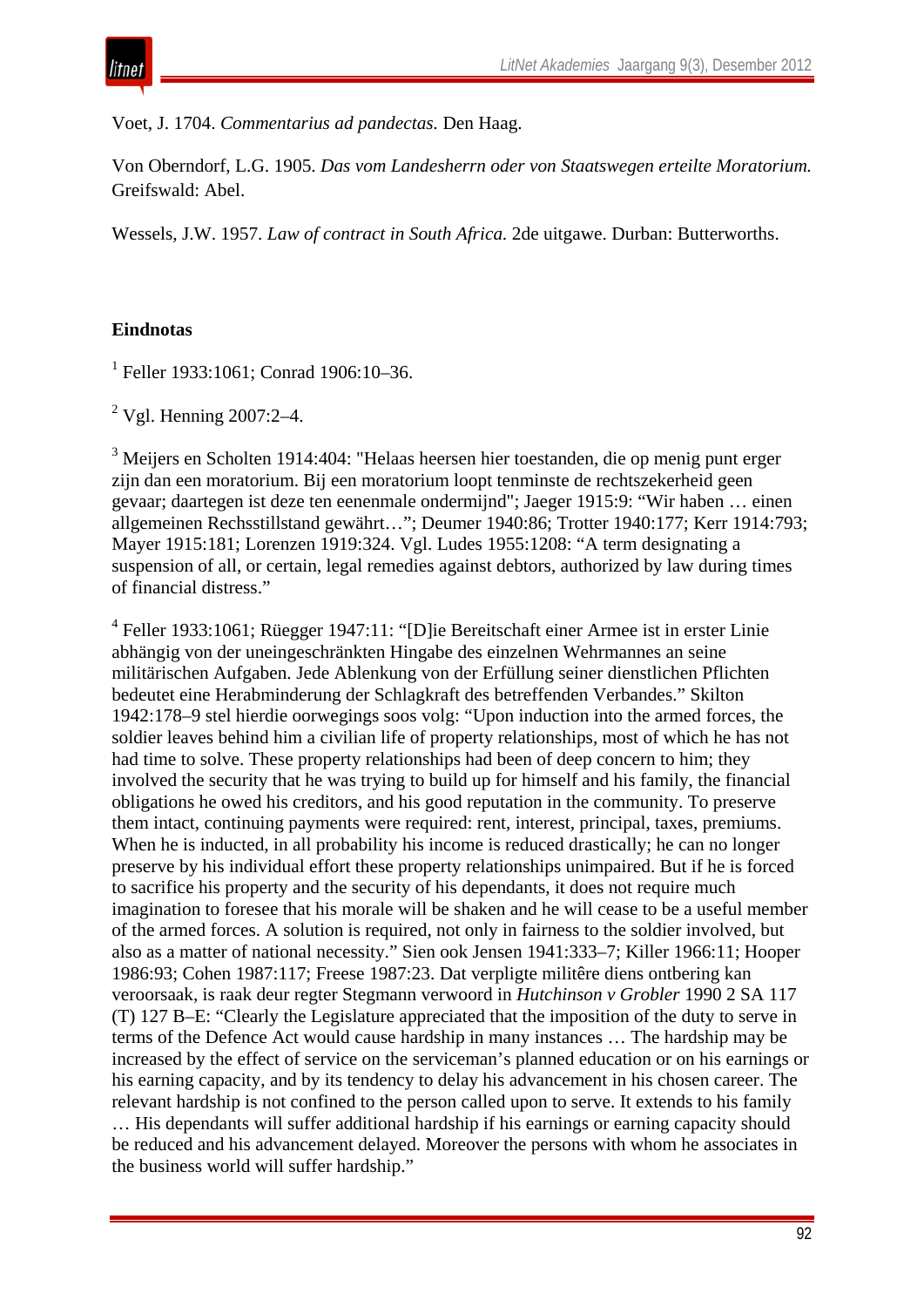<sup>5</sup> In die woorde van 2 Tim. 2:4: "'n Soldaat in aktiewe diens wat sy bevelvoerder tevrede wil stel, bemoei hom nie met die dinge van die gewone lewe nie."

 $6$  Vgl. Henning 2007:1–3; Evans 2006:25–31.

<sup>7</sup> Kritzinger en Labuschagne 1982:621; De Villiers e.a. 1968:331; De Tollenaere en Persijn 1985:645. Glare (1976:1133) vertaal dit as "Causing delay, dilatory". Vgl. *C Th* 11 36 1; *D* 26 6 6; *C* 4 31 14. Ludes 1955:1208 verklaar: "A period during which an obligor has a legal right to delay meeting an obligation. A term designating a suspension of all, or certain, legal remedies against debtors, authorized by law during times of financial distress. A moratorium suspends all or certain of legal remedies against debtors, usually through the means of legislative enactment, and is primarily for the benefit of debtors."

<sup>8</sup> Gewoonlik in die vorm van 'n uitstel van betaling as sodanig of ook d.m.v. 'n opskorting van siviele regsmiddels.

<sup>9</sup> Hetsy by wyse van direkte statutêre ingreep, hetsy deur die bemagtiging van die howe, hetsy met of sonder die medewerking van die meerderheid in waarde van skuldeisers.

10Mayer 1915:181; Lorenzen 1919:324; Feller 1933:1062; Vgl. Ludes 1955:1208: "A period during which an obligor has a legal right to delay meeting an obligation. A term designating a suspension of all, or certain, legal remedies against debtors, authorized by law during times of financial distress. A moratorium suspends all or certain of legal remedies against debtors, usually through the means of legislative enactment, and is primarily for the benefit of debtors."

11Sien Conrad 1906:198–210; Feller 1933:1062; Mayer 1917:62; Mayer 1915:186.

<sup>12</sup> So is by die uitbreek of gedurende die loop van hierdie oorloë, moratoriummaatreëls van die een of ander aard ingevoer deur die Verenigde State, Brittanje, Duitsland, Frankryk, Italië, België, Nederland, Oostenryk, Pole, Swede, Switserland, Denemarke, Noorweë, Finland, Hongarye, Rusland, Argentinië, Brasilië, Chili, Rhodesië, Kanada, Nieu-Seeland en Australië. Vgl. *A v B* [1939] 4 All ER 169; *Scott v Jenkinson* 1940 SR 12; *Soho Square Syndicate Limited v E Pollard and Company* [1940] 1 Ch 638; *In re Stiasny* 1945 SR 95; Jaeger 1915:16–54; Pierre 1918:21–78; Trotter 1940:69–72; Rüegger 1947:6–11; Barrault 1916:572; Meijers en Scholten 1914:389; Selfe 1914:786; Anon 1915:195; Huberich 1915:13; Huberich 1914:22; Perlman 1917:150; Lorenzen 1919:324; Feller 1933:1062; Anon 1940:517; Skilton 1942: 178–9; Jensen 1941:333–7; Anon 1953:321.

<sup>13</sup> Moratoriumwet 25 van 1963.

<sup>14</sup> Henning en Nieuwenhuis 1979:223.

<sup>15</sup> Art. 10 van die Zuid Afrika Verdedigings Wet 13 van 1912.

<sup>16</sup> Art. 68. Sien Henning en Nieuwenhuis 1979:223–4.

17Art. 144 van die Army Act 1881 verskyn nie in die vyfde bylae van die Zuid Afrika Verdedigings Wet 1912 wat die lys van bepalings van eg. wet bevat wat kragtens art. 95 nié langer aanwending in Suid-Afrika gevind het nie.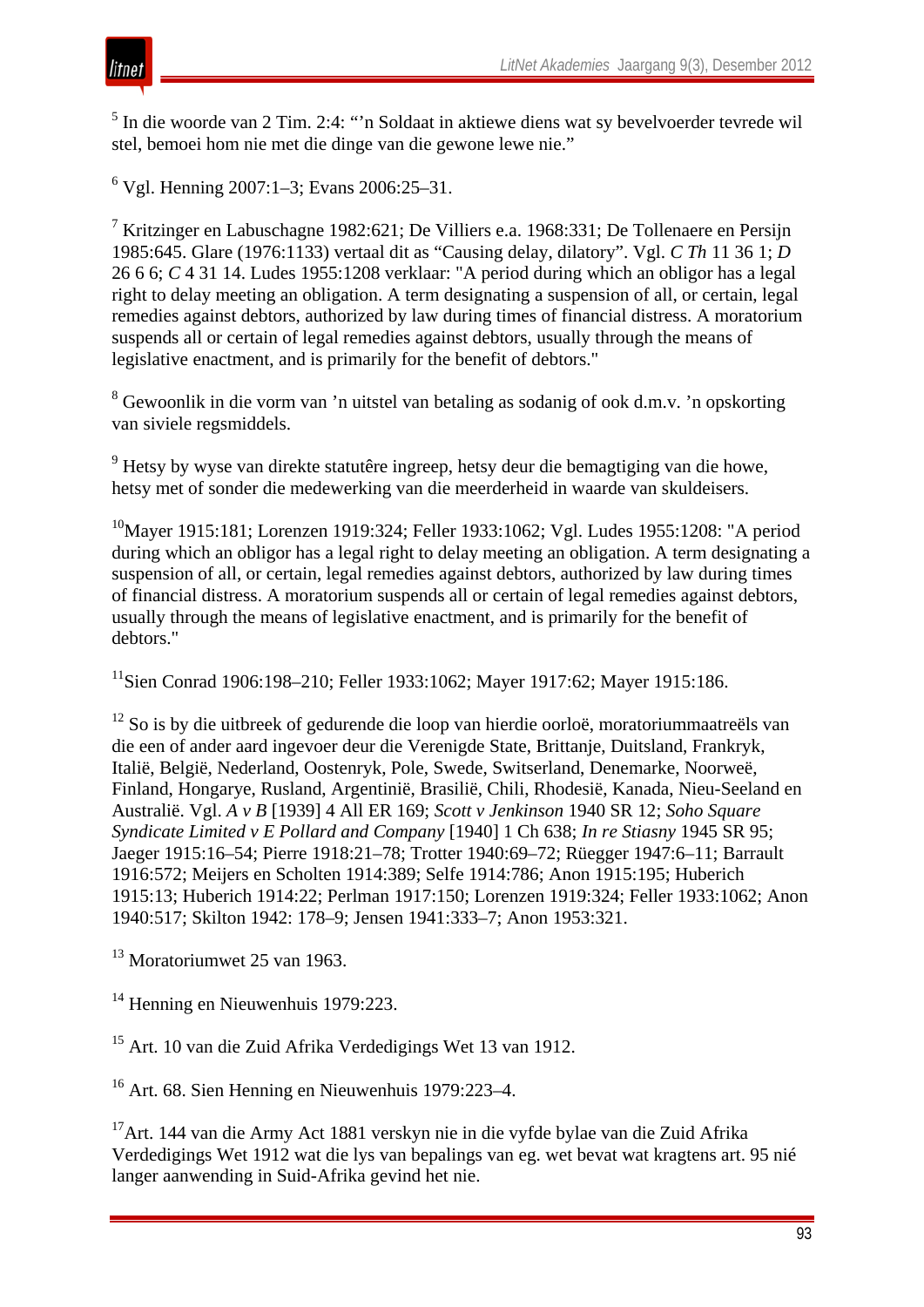<sup>18</sup> Art. 144(1) van die Army Act 1881 gelees met art. 95 en die Vyfde Bylae van die Zuid Afrika Verdedigings Wet 1912; *Marriot v Haigh* (1892) 9 SC 501; Halsbury 1913:94–8.

<sup>19</sup> Art. 144(5) van die Army Act 1881. Sien ook Hailsham 1938:680–1.

<sup>20</sup>*Marriot v Haigh* supra.

 $^{21}$  Ibid.

<sup>22</sup>*Casson v Conolly* (1881) 1 SC 68 69; *Dougherty v Willoughby* (1881) 2 NLR 161; *Marriot v Haigh* supra; *Lewis v Wheeler* 1902 SALJ 270; *Price Brothers v Wiggell* (1902) 16 EDC 53; Bell 1901:450.

<sup>23</sup> Sien Henning 1993:38–50.

<sup>24</sup> Sien art. 138 van die Army Act 1881.

<sup>25</sup> Sien Henning 2001:212-35.

<sup>26</sup> Scholtz 1942:41.

<sup>27</sup> 1914 *Debatte van die Volksraad* kol 84–6.

28Op 11 September 1914. Sien 1914 *Debatte van die Volksraad*, koll. 188–91.

<sup>29</sup> Vir 'n verdere uiteensetting van die parlementêre debatte oor die wetsontwerp sien *Weekly Cape Times and Farmers' Record*, 18 September 1914, bl. 3.

<sup>30</sup> 1914 *Debatte van die Volksraad*, kol. 191.

 $31$  Ibid.

<sup>32</sup> 1914 *Debatte van die Volksraad* kol 217–9. Die kantskrif van die oorspronklike klousule 5 het bloot gelui: "Goeverneur-Generaal kan moratorium proklameeren."

<sup>33</sup> *Buitengewone Zitting.*

<sup>34</sup> By publikasie in *Buitengewone Staatskoerant* 577 van 15 September 1914.

35Openbare Welzijn en Moratorium Wet 1 van 1914 (*Buitengewone Zitting*), gewysig deur Openbare Welzijn en Moratorium Wet Wijzigingswet 37 van 1917 en Openbare Welzijn en Moratorium Wetten Verlenging en Verdere Wijzigingswet 47 van 1919. Kragtens art. 4 van lg. wet word na die drietal wette verwys as die Openbare Welzijn Wetten, 1914–1919, wat verval 12 maande na die datum as beëindiging van oorlog geproklameer, nl. 10 Januarie 1920. Sien Proklamasie 6 van 1920 *Buitengewone Goewermentskoerant* 1020 van 14 Januarie 1920. Deur die Openbare Welzijn en Moratorium Wetten Verdere Verlengingswet 38 van 1920 is die gelding van die wette in die algemeen verleng tot 1 Julie 1922. Art. 5 is egter van hierdie verlenging uitgesluit.

<sup>36</sup> Sien art. 5(1) en (2) van die Openbare Welzijn en Moratorium Wet 1 van 1914.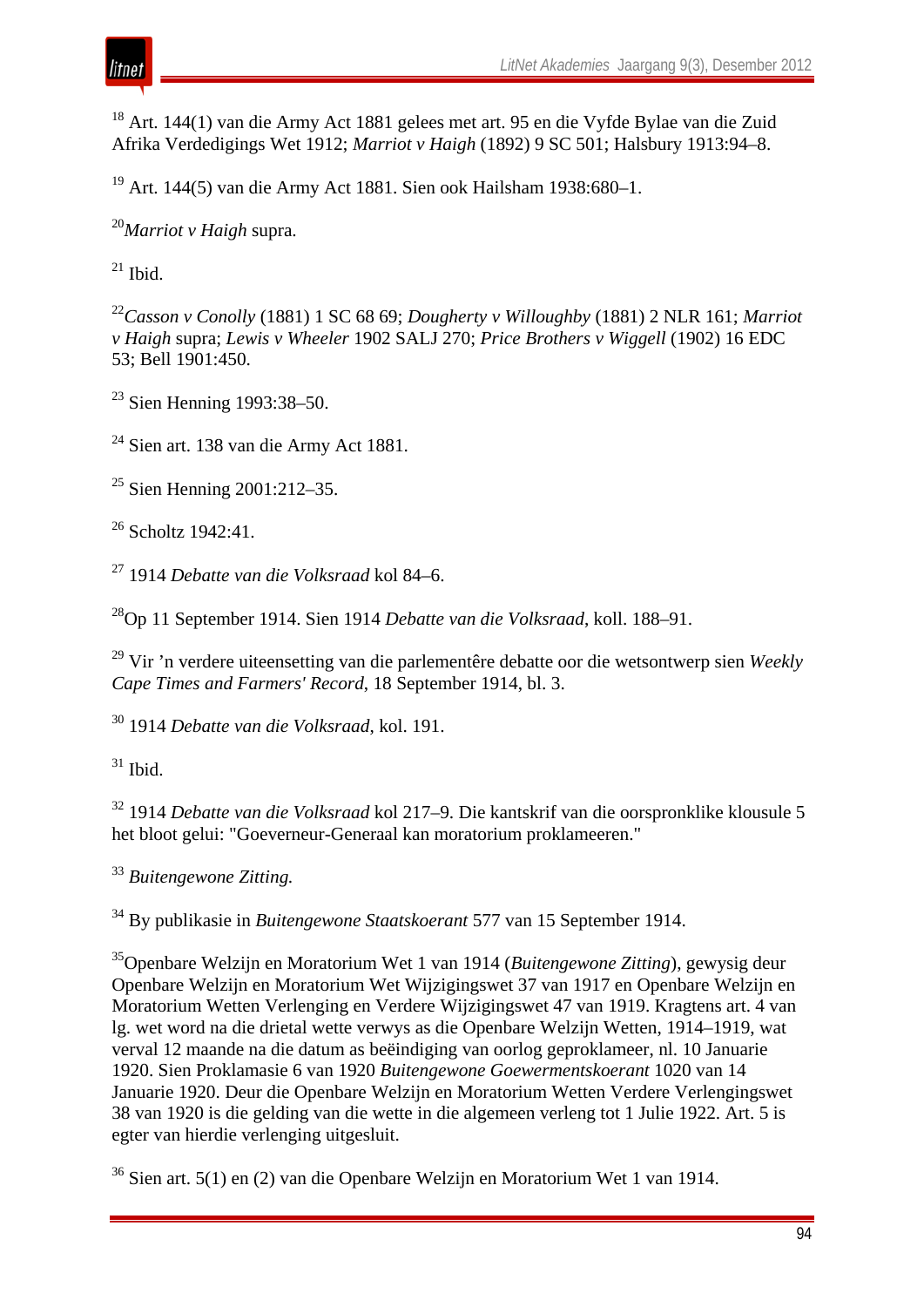

 $37$  Ibid.

 $38$ Art. 5(1).

39Art. 5(1). Sien ook *Keyter v Maasdorp* 1914 CPD 847; *Kruger J W & SM v Smit & Vermooten* 1914 EDL 499; *Leighton v Smith* 1914 EDL 494; *Raubenheimer v Fish* 1914 CPD 942; *Van Zitterts v Domingo, Estate Derksen v Domingo* 1914 CPD 834; *De Kock v Estate Foster* 1915 CPD 310; *Garrett v Kantor* 1915 WLD 1; *Hilse v Standard Trading Co Ltd* 1915 TPD 457; *Jacobson v Van der Westhuizen* 1915 CPD 194; *Kaminsky's Executors v Mervis and Rosenberg* 1915 WLD 11; *Kenner & Co v Adams* 1915 CPD 186; *National Bank of SA v ARM Harrismith and Marais* 1915 OPD 78; *Sang v Garlick & Co* 1915 OPD 15; *Slabbert v Van den Berg* 1915 CPD 169; *Southern Life Association v Estate Van Zyl* 1915 CPD 39; *Gerber v J E H O'Grady and M O'Grady* 1916 EDL 415; *Borchers v Morgan* 1917 TPD 681; *De Villiers v Gluckman* 1916 CPD 328.

 $40Vgl.$  Henning 1992:1–19.

 $41(1906)$  20 EDC 296.

 $42$  Sic!

 $43$ Ordonnansie 6 van 1843.

<sup>44</sup> Ordinance for regulating the due collection, administration, and distribution of insolvent estates within the district of Natal 24 van 1846. Dit is later herroep deur die Insolvency Law 47 van 1887.

<sup>45</sup> De Wet over de Insolventie (Hoofdstuk CIV van het Wetboek voor den Oranjevrijstaat).

<sup>46</sup>Wet voor het regelen van de behoorlike Invordering, Bestiering en Verdeeling van Insolvente Boedels binnen deze Provincie 21 van 1880. Dit is later herroep deur die Insolventiewet 13 van 1895.

<sup>47</sup> Sien Kirkland v Romyn 1915 AD 327 330.

<sup>48</sup> Kotzé 1886:341.

<sup>49</sup> Bell 1885:272.

 $50$  Sic!

51Van der Merwe v Bruwer 1914 CPD 845, 848.

 $52$  Vgl. Henning 2009:169.

 $53$  Art. 5(6).

 $54$  Art. 5(7).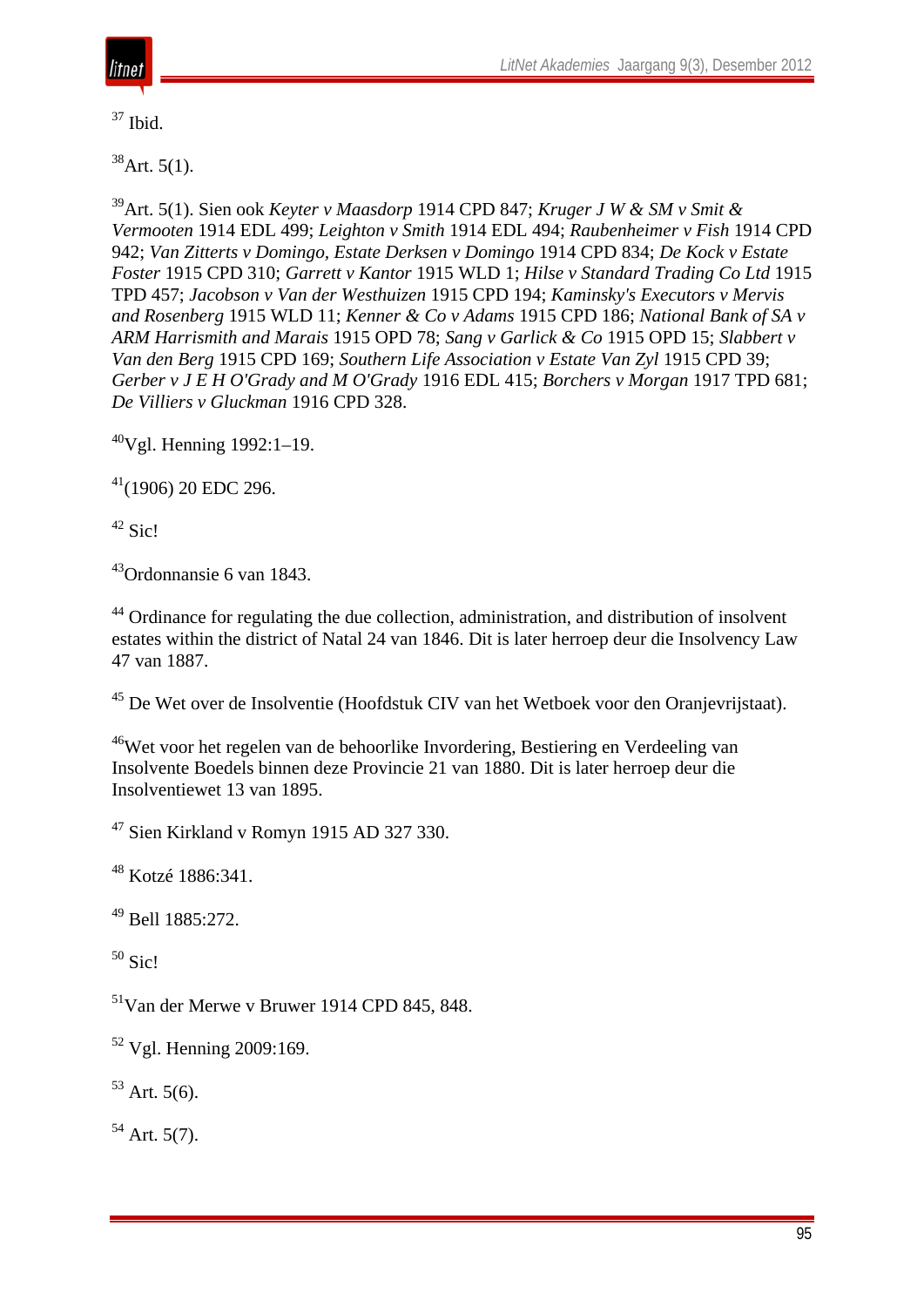

55Artt. 2–4. Sien ook *R v Berman* 1915 CPD 279; *R v Bunting* 1916 TPD 578; *R v Godongwane* 1915 CPD 307; *R v Kombrin* 1920 TPD 414; *R v Mohidian* 1918 CPD 515; *R v Pearson* 1914 TPD 592; *R v Rubin* 1922 EDL 12; *R v Sondlo* 1915 CPD 308; *R v Tatton* 1915 CPD 390.

 $56$ Art. 5(5) wat gewysig is deur art. 3 van die Openbare Welzijn en Moratorium Wet Wijzigingswet 37 van 1917 en deur art. 4 van die Openbare Welzijn en Moratorium Wetten Verlenging en Verdere Wijzigingswet 47 van 1919 hernommer as art. 5(5)(a) van die Openbare Welzijn Wetten 1914–1919.

<sup>57</sup> Wat later vervang is deur die bykans identiese art. 8 van die Wet voor den Krijgsdienst in de ZA Republiek 1898. Vgl. Henning 2001:212; Henning en De Bruin 2002:167.

<sup>58</sup> Feller 1933:1065.

<sup>59</sup> Vgl. Henning 1993:243.

<sup>60</sup> Vgl. Henning 1991:72.

<sup>61</sup> 1915 CPD 136, 137.

<sup>62</sup> Beklemtoning aangebring. Dit is opmerklik dat 'n soortgelyke benadering in die Verenigde State voorgestaan is.

 $63$  Vgl. Jensen 1941:337: "If the Act is intended to generate a high morale in the armed forces of the nation, the courts should be eager to construe its provisions as liberally as is judicially possible."

<sup>64</sup> 1914 CPD 847 848.

 $65$  D.w.s. deur art.  $5(1)$  en (2).

<sup>66</sup> 1915 EDL 285, 286.

<sup>67</sup> 1915 CPD 475, 476–7.

<sup>68</sup> 1915 TPD 377, 379.

<sup>69</sup> 1915 CPD 160, 161.

 $^{70}$ 1917 TPD 452, 455: "The reason of the law is clear, and, if I may say so, is a perfectly sound one, namely that persons who are doing their duty in the field should not be harassed by actions at law."

711918 TPD 104, 110.

<sup>72</sup> Vgl. Henning 1978:2; Balog 1916:11; Rüegger 1947:11; Rogers 1941:1084; Skilton 1942:177; Jensen 1941:325; Taintor en Butts 1941:467; Horan 1943:301; Ferry e.a. 1918:450; Twinem 1941:221; Fouche 1973:42; Grisel 1962:161; Killer 1966:11; Hooper 1986:93; Cohen 1987:117; Freese 1987:23.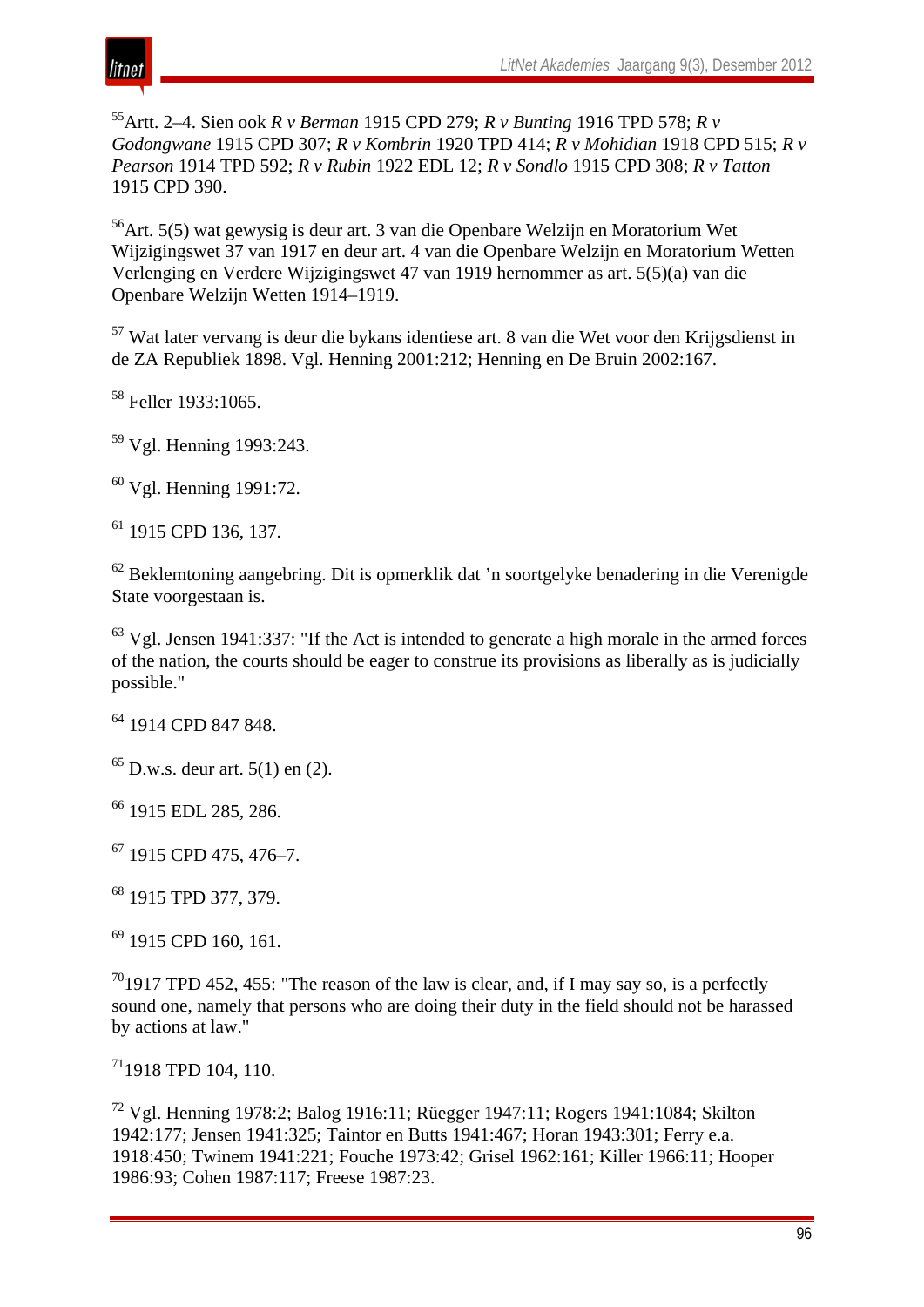

<sup>73</sup> 1914 CPD 845.

<sup>74</sup> Supra.

<sup>75</sup> 1918 TPD 227.

 $76$  1916 TPD 42, 43.

<sup>77</sup> 1918 TPD 104, 110–2. Sien ook *Skelton v Shelvoke and Smith* (1904) 21 SC 664; *Ideal Finance Corporation v Coetzer* 1970 3 SA 1 (A) 12 E–F; *RSA Faktors v Bloemfontein Township Developers (Edms) Bpk* 1981 2 SA 141 (O).

<sup>78</sup> Vgl. Henning (1992:1–19) oor die gemeenregtelike voorregte vir skuldenare.

<sup>79</sup> Vgl. Henning 1993:243–61.

<sup>80</sup> *Nel v Naudé & Labuschagne* 1915 CPD 136; *Lloyd v Horn* 1915 CPD 136; *Olivier & Havenga v Moyes* 1916 CPD 40; *Olsen v Olsen* 1915 CPD 475; *Wolfson v Haines* 1915 TPD 377; *Willenberg v Beyers* 1921 CPD 604; *Price v Apter* 1941 GWL 25; *Van Heerden v Muller* 1943 TPD 48; *Wilson v Meldau* 1943 CPD 498; *Kruger v Kruger* 1944 WLD 191; *Bane v Howells* 1945 CPD 131; *Schonfeld v Schonfeld* 1946 WLD 444; *Ravenscroft v Ravenscroft* 1946 CPD 592; *Gibson v Holtzhausen* 1942 OPD 256; *Jacaranda Mansions v Hall* 1947 1 SA 378 (T); *Bleazby v Bleazby* 1947 2 SA 523 (K).

<sup>81</sup>*Stevens v Annett* 1916 WLD 78; *Steel Murray & Co v Bothamley* 1915 NPD 60; *Willard v Davies* 1915 ELD 284; *Fitzmaurice v Wilson* 1917 CPD 466; *Ross v Foster* 1915 OPD 160; *Estate Titterton v Harrison* 1917 EDL 342; *Borchers v Morgan* supra; *Buys v Pietersen* 1940 CPD 519; *Fischer v Wessels & Co* 1943 TPD 71.

<sup>82</sup>*Barrett & Glynn v Davidson* 1916 TPD 42; *Tweedie v Hargreaves* 1915 CPD 462; *Lazarus v Acting Taxing Master & Spreeth* 1944 CPD 416; *Matterson Bros v Rolfes Nebel & Co* 1915 WLD 33; *Sang v Garlick & Co* supra; *Fischer v Wessels & Co* supra; *Buckley v Buckley* 1952 NPD 178; *Dunlop (SA) Ltd v Olivier* 1942 OPD 146.

<sup>83</sup> Rogers 1941:1084.

 $84$ Hier gebruik in die sin dat dit nie slegs beteken dat die tyd vir vervulling aangebreek het nie, maar ook dat die skuldenaar nóg 'n dilatore nóg 'n peremptore eksepsie teen die eis van die skuldeiser het: sien Hüber *HR* 5 20 25; Steyn 1929:40; Wessels 1957:776; De Wet en Yeats 1963:111; De Wet en Van Wyk 1978:144.

<sup>85</sup>*Borchers v Morgan* supra 683: "It is clear that according to the Moratorium Act everything must remain in status quo"; *Broomberg v Birkett* 1918 TPD 227, 322: "Therefore, during the time he was on active service he was, under the Moratorium Act, *free from payment of his debts*" (beklemtoning aangebring). Sien ook *Wolfson v Heunes* supra 379; *Badenhorst v Northern Construction Enterprises Ltd* 1956 2 SA 348 (T); *Nestel v National and Grindlays Bank Ltd* 1962 2 SA 390 (A); *Ex parte Bircher* 1962 2 SA 649 (SR); *Fisheries Development Corporation of SA Ltd v Jorgenson; Fisheries Development Corporation of SA Ltd v AWJ Investments (Pty) Ltd* 1980 4 SA 153 (W); *Barclays National Bank v Brownlee* 1981 3 SA 579 (D).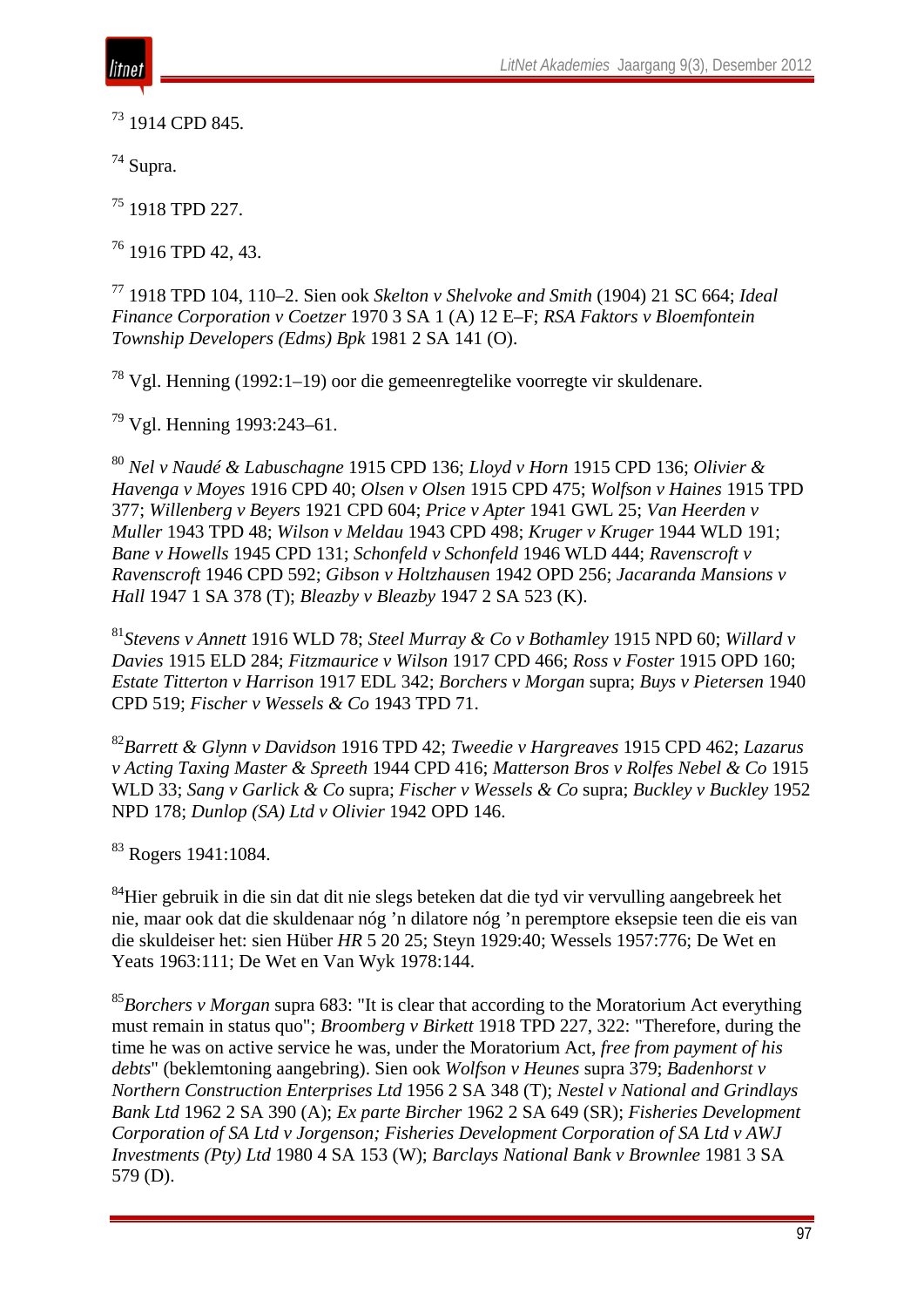

<sup>86</sup> Hof 's-Gravenhage 10 Nov 1903 Weekblad voor het Recht 8017, 3. Die saak is aangehoor deur die burgerlike kamer van die betrokke hof as 'n appèl teen die uitspraak van die Arondissements-Rechtbank 's-Gravenhage, 21 Mei 1902, Weekblad voor het Recht 7819, 2.

<sup>87</sup> Arondissements-Rechtbank 's-Gravenhage, 21 Mei 1902, Weekblad voor het Recht 7819, 2.

<sup>88</sup> Sien art. 5(1) en (2) van die Openbare Welzijn Wetten 1914–1919 wat die verlening van die moratorium al dan nie in 'n besondere geval in die hande van die howe laat.

<sup>89</sup> In welke geval die skuldeiser sy reg ontsê word om hom tot die howe te wend vir die verlening van die gepaste regshulp teen die soldaat. Dit hou die voordeel van regsekerheid maar die nadeel van onbuigbaarheid in en kan tot misbruik aanleiding gee. Sien Twinem 1941:221; Ferry e.a. 1918:450.

 $90$  Skilton1942:180: "This type of moratorium necessitates a review of each case on its merits. It has both the advantages and disadvantages of elasticity." Nogtans is dit die uitweg wat in sommige Europese en Anglo-Amerikaanse jurisdiksies verkies is. Sien Twinem 1941:222; Feller 1933:1061; Jensen 1941:325.

<sup>91</sup>En natuurlik van ander persone wat gesamentlik of gesamentlik en afsonderlik met of addisioneel tot die soldaat aanspreeklik gehou kan word. In dié opsig is teenoorgestelde standpunte in Suid-Afrika, die VSA en Brittanje ingeneem. Sien *Worthington v Wilson* 1918 TPD 104 teenoor Rogers 1941:1085; Tibbs 1943:71; Twinem 1941:226; Bendetson 1940:7; Rogers 1940:4.

<sup>92</sup> *Jacobson v Norton* (1841) 2 M 218; *Norton's Trustees v Norden's Trustees* (1848) 3 M 330; *Bate v Hunt* (1883) 2 SC 179; *JJ Venter, JJ Joubert, A L de Wet v den Kerkeraad der Gereformeerde Kerk te Bethulie* 1879 OFS 4, 5; *Ehrig & Weyer v Transatlantic Fire Insurance Co* 1905 TH 117; *Executors of Paterson v Webster, Steel & Co* (1881) 1 SC 350, 355; *Standard Bank v Wentzel & Lombard* 1904 TS 828, 833–5, 838; *Grassis & Shrewe v Lewis* 1910 TPD 533, 538; *Silbert & Co v Evans & Co* 1904 TS 828, 434, 444; *R v Shamosewitz & Schatz* 1915 AD 682, 693; *Stern & Co v De Waal* 1915 TPD 60, 65; *Ebrahim & Co v Hassen* 1916 EDL 340, 342; *Harding & Parker v John Pierce & Co* 1919 OPD 113, 118; *Sliom v Wallach's Printing & Publishing Co Ltd* 1925 TPD 650, 656; *R v Levy* 1929 AD 312, 322; *Parker v Rand Motor Transport Co* 1930 AD 353, 357–8; *Solomon v Law Society of the Cape of Good Hope* 1934 AD 401, 410; *Palmer v The Attorney-General* 1934 TPD 50, 51; *R v Hewertson (1)* 1937 CPD 5, 22; *McLeod & Shearsmith v Shearsmith* 1938 TPD 87, 92; *Kaplan v Turner* 1941 SWA 29; *Baldinger v Broomberg* 1949 3 SA 258 (K) 268; *Shingadia Bros v Shingadia* 1958 1 SA 582 (FC) 586; *Commissioner for Inland Revenue v Epstein* 1954 3 SA 689 (A) 699; *Goldberg v Di Meo* 1960 3 SA 136 (N) 142; *Michalow v Premier Milling Co Ltd* 1960 2 SA 59 (W) 61; *Muller v Pienaar* 1968 3 SA 195 (A) 202–3; *Abro v Softex Mattress (Pty) Ltd* 1973 2 SA 346 (D) 351; *Ex parte Cohen* 1974 4 SA 674 (W) 675; *Standard Bank of SA Ltd v Lombard* 1977 2 SA 808 (W) 813; *Strydom v Protea Eiendomsagente* 1979 2 SA 206 (T) 209; *Spie Batignolles Société Anonyme v Van Niekerk: in re Van Niekerk v SA Yster & Staal Industriële Korporasie Bpk* 1980 2 SA 441 (NC) 446; *Da Silva v Pillay* 1997 2 All SA 217 (D) 221; *Metlika Trading Ltd v Commissioner, South African Revenue Service* 2005 3 SA 1 (HHA) 13.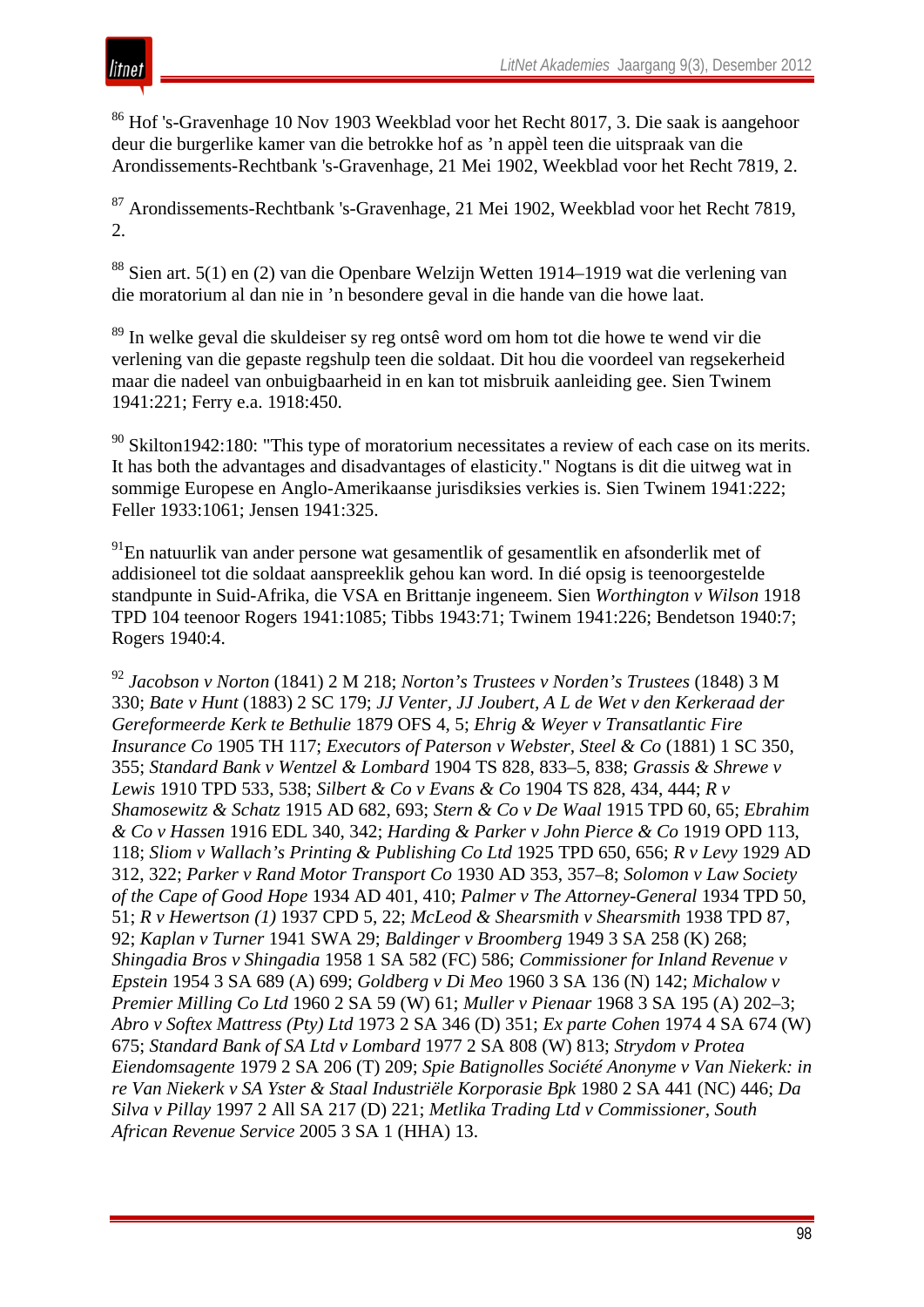

<sup>93</sup> *Sacks v Commissioner for Inland Revenue* 1946 AD 40; *Muller v Pienaar* supra 202–3; Beinart 1961:118.

<sup>94</sup> *Michelow v Premier Milling Co* supra; *Van Heerden v Pienaar* 1987 1 SA 96 (A); *Tjospomie Boerdery (Pty) Ltd v Drakensberg Botteliers (Pty) Ltd* 1989 4 SA 31 (T).

<sup>95</sup>*Bester v Van Niekerk* 1960 2 SA 779 (A) 785; *Muller v Pienaar* supra; *Vrystaatse Lewendehawe Ko-operasie Bpk v Van Jaarsveld* 1970 4 SA 292 (NK) 293; *Lee v Maraisdrif (Edms) Bpk* 1976 2 SA 536 (A) 543.

<sup>96</sup> Indien vonnis teen die vennootskap gevel word, moet tenuitvoerlegging allereers teen die vennootskapsbates geskied. Eers na uitwinning daarvan kan op die bates in die afsonderlike boedels van die vennote beslag gelê word: sien r. 14(5)(h) van die Eenvormige Hofreëls en r. 40(3) van die Landdroshowereëls; *Turkstra v Goldberg* 1960 1 SA 512 (T); *Mahomed v Karp Bros* 1938 TPD 112; *Muller v Pienaar* supra 203.

<sup>97</sup>*Meintjies & Co v Simpson Bros & Co* (1841) 2 Menz 216; *Mahomed v Karp Bros* supra; *Press v Barker* 1919 CPD 243; *Du Toit v African Dairies Ltd* 1922 TPD 245; *Turkstra v Goldberg* supra; *Standard Bank of SA v Pearson* 1961 3 SA 723 (OK); *Muller v Pienaar* supra 203; *Vrystaatse Lewendehawe Ko-operasie Bpk v Van Jaarsveld* supra; *Lee v Maraisdrift (Edms) Bpk* supra; *Vulcan Trading Co Ltd v Angliffe* 1970 1 SA 10 (R); *Geerdts v Crawford* 1953 2 SA 795 (N); *Standard Bank of SA Ltd v Lombard* supra; *Du Toit v Barclays Nasionale Bank Bpk* 1985 1 SA 563 (A).

<sup>98</sup> Ibid.

<sup>99</sup> Henning en Delport 1988:307.

<sup>100</sup> Skilton 1942:180.

<sup>101</sup> *Ally v Dinath* 1984 2 SA 451 (T); *Mühlmann v Mühlmann* 1984 3 SA 192 (A).

<sup>102</sup> Dus was die verweer nie sonder meer tot 'n borg se beskikking nie, selfs al het hy nie van die *beneficium excussionis* afstand gedoen nie: Voet *Commentarius* 46 1 18; Van Leeuwen *Censura Forensis* 4 45 10; Van Leeuwen *Rooms-Hollands-Recht* 4 41 5; Brunnenman *ad Cod* 1 19 2 5; Faber *ad Cod* 1 19 def 14; Rebuffus *gloss* 1 42. Contra Perezius *ad Cod* 1 19 89; Hüber *HR* 5 43 1; Van Lanckeren *Utr Cons* 3 99.

<sup>103</sup> Die *communis opinio* is dat vennote individueel aanspreeklik was vir vennootskapskulde. Die twispunt is of elk *pro rata* of *in solidum* aanspreeklik was. Sien Henning en Delport 1988:310.

<sup>104</sup> *Holl Cons* 1 151, 1 283, 1 303, 2 235, 3 143; Van Wassenaar *Practyk Notariael* 2 17 5; Barels *Advysen* 2 59, 2 60, 2 61; Verwer 1711:171; Van Bynkershoek *Quaest Iur Priv* 4 23; Lybrechts *Notaris Ampt* 2 21 2; Kersteman (1768) sv. "compagnieschap" en "societeit"; Van der Keessel *Th Sel* 702, 703; Van der Keessel *Praelectiones* 3 21; Van der Linden *Koopmans Handboek* 4 1 13; Van der Linden ad Pothier *Contracten en verbintenissen* 1 265; Van der Linden ad Pothier *Societeiten* 6 1 96; Pothier *Societe* 6 2; Pothier *Obligations* 2 3 8; Asser 1983:139; Henning en Delport 1988:309.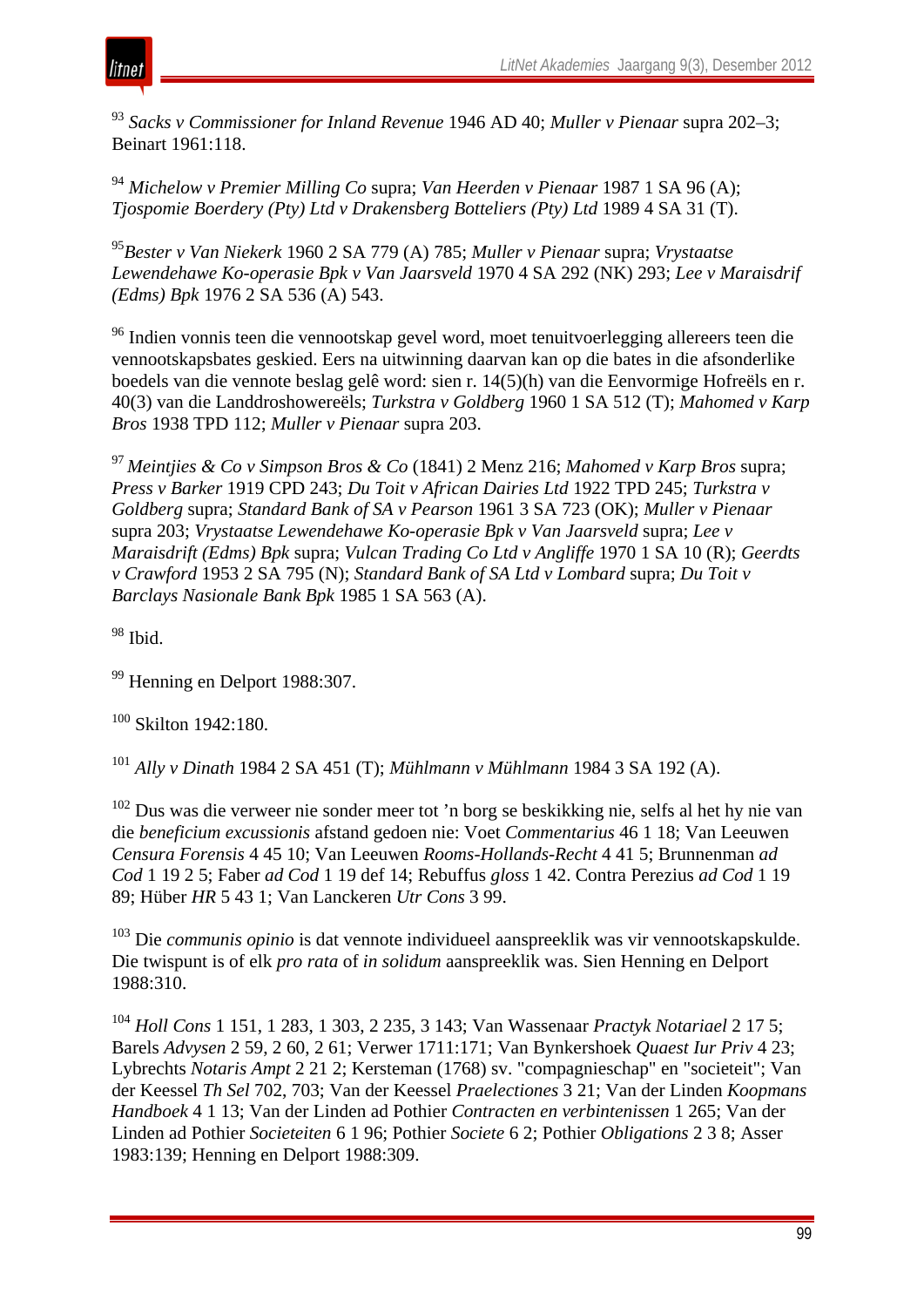

<sup>105</sup> *Kidson v Campbell & Jooste* (1844) 2 M 279; *Simpson & Co v Fleck* (1833) 3 M 213 217; *Aurets Trustee v Pienaar* (1884) 3 SC 40, 41; *Pienaar v Rattray* (1895) 12 SC 35; *Jacobson v Nitch* (1890) 7 SC 174; *Tedder v Greig* 1912 AD 86, 91. Sien ook art. 3 van die Special Partnerships Limited Liability Act 1 van 1865 (Natal) en art. 3 van die Special Partnerships Limited Liability Act 24 van 1861 (Kaap).

<sup>106</sup> *Haarhoff v Cape of Good Hope Bank* (1887) 4 HCG 304; *Meintjies & Co v Simpson Bros & Co* supra; *Official Liquidators of the Frontier Commercial Bank v Adams* (1872) 2 R 17; *Gubler v Peycke* 1903 TS 133; *Uys v Le Roux* 1906 TS 429.

<sup>107</sup> *Pienaar v Rattray* supra; *Official Liquidators of the Frontier Commercial Bank v Adams* supra; *Stoltenhoffs Estate v Howard* (1907) 24 SC 693; *Webb & Co v Hartogh* 1893 H 210; *Alcock v Du Preez* 1875 Buch 130; *Barker & Co v Blore* 1908 TS 1156.

<sup>108</sup> Art. 8(1) van die Registration of Businesses Act 36 van 1909 (Transvaal) wat herroep is deur art. 14 van die Wysigingswet op Inkomstewette 89 van 1972.

 $1091915$  CPD 136 137: "If there were any question as to the exact meaning of the section I would say a very wide interpretation must be given to the words of the section."

 $110$  1915 CPD 124.

 $111$ <sub>1915</sub> WLD 33.

 $112$  35.

<sup>113</sup> Alhoewel die hof nie kan insien hoe die gewenste effek bewerkstellig kan word nie: "[S]hort of prohibiting a partner of going on military service or depriving him of this protection" (35).

 $114$ 1916 TPD 42.

<sup>115</sup> 44.

 $116$  1916 WLD 8.

<sup>117</sup> *Barrett & Glynn v Davidson* supra 43: "[T]here is no doubt that the Moratorium Act is ... passed for the benefit of the individual. If the individual chooses to waive the right under the statute he is not prevented from doing so." Sien ook *Soutter v Soutter* 1915 WLD 10; *Spencer v Spencer* 1918 NPD 134.

<sup>118</sup>*Willenberg v Beyers* supra.

 $119$  1918 TPD 104, 109-12.

120Sien ook *Skelton v Shelvoke and Smith* supra 666–7.

 $121$  110–12.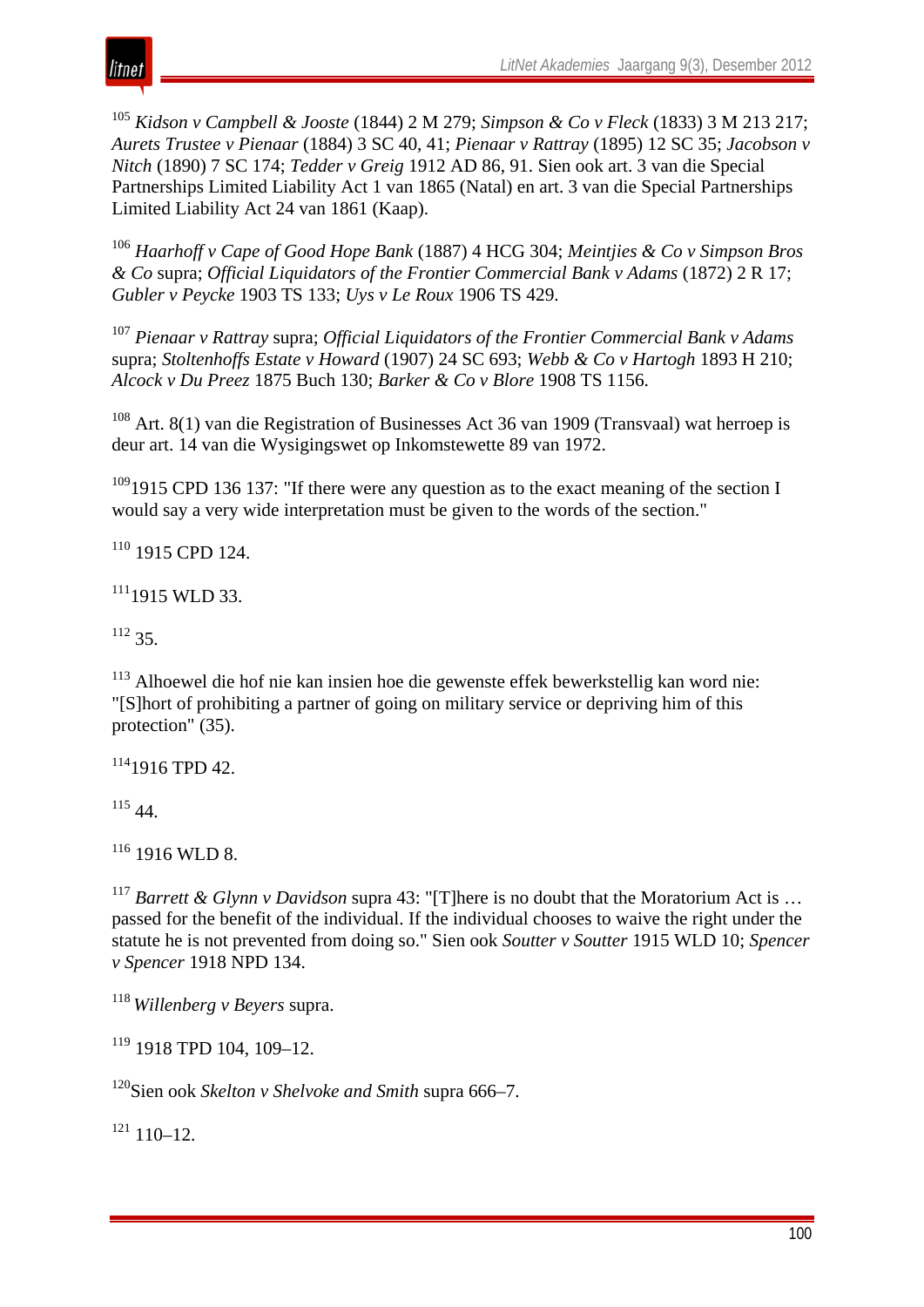

 $122$  110: "Of course if the surety were to go on active service, he would also get exemption but not otherwise."

 $123$  Supra.

<sup>124</sup> Sien o.a. *Ideal Finance Corporation v Coetzer* supra 12 E–F; *RSA Faktors v Bloemfontein Township Developers (Edms) Bpk* supra 144.

125Dit lui: *Cum alia regula est iuris antiqui omnes licentiam habere his quae pro se introducta sunt renuntiare.*

<sup>126</sup>1912 AD 719.

 $127734 - 5$ 

 $128$ <sub>1913</sub> AD 135, 142.

<sup>129</sup> Vgl. o.a. *South African Railways and Harbours v Conradie* 1922 AD 137; *Murphy v South African Railways and Harbours* 1946 AD 501; *SA Eagle Insurance Co Ltd v Bavuma* 1985 3 SA 42 (A) 49.

 $130$  1915 WLD 10 11: "I am not ... prepared to say a defendant cannot waive the benefit of the section, on the contrary I think he can."

<sup>131</sup>1916 TPD 42, 43.

 $132$  1918 NPD 134.

 $133$  Art. 5(6).

 $134$  Art. 5(7).

<sup>135</sup> Sien *Cape Times* 3 Mei 1917 sv. "Moratorium Amendment Bill. The suspension of civil legal remedies"; *Cape Times* 11 Mei 1917 sv. "Moratorium Act. Amendment Bill in the Assembly"; *Cape Times* 19 Junie 1917 sv. "Moratorium Act defects. Many alterations made in committee".

<sup>136</sup> Cape Times 11 Mei 1917 sv. "Moratorium Act. Amendment Bill in the Assembly".

<sup>137</sup> Die teks daarvan is aan te tref in *Cape Times* 3 Mei 1917 sv. "Moratorium Amendment Bill. The suspension of civil legal remedies".

<sup>138</sup> Sien *Cape Times* 19 Junie 1917 sv. "Moratorium Act defects. Many alterations made in committee".

<sup>139</sup>Sien *Cape Times* 1 Junie 1917 sv. "To amend Public Welfare Act. Protracted debate in assembly"; *Cape Times* 19 Junie 1917 sv. "Moratorium Act defects. Many alterations made in committee".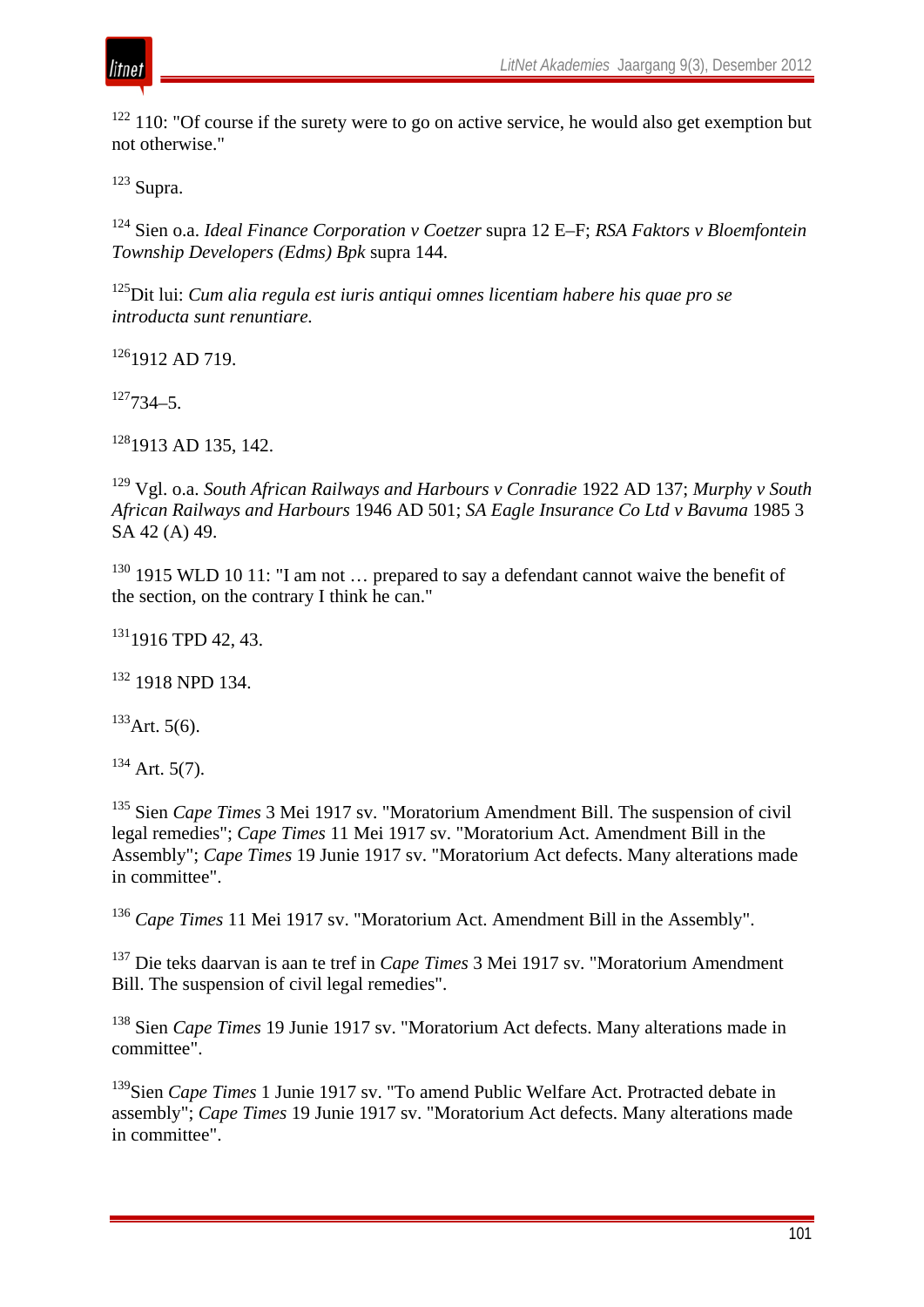

<sup>140</sup> Art. 5(5)(h) ingevoeg deur art. 3 van die Openbare Welzijn en Moratorium Wet Wijzigingswet 37 van 1917.

<sup>141</sup> Art.  $5(5)(b)(i)$ –(iv) ingevoeg deur art. 3 van die Openbare Welzijn en Moratorium Wet Wijzigingswet 37 van 1917.

142 Art 5(5)(f) ingevoeg deur art. 3 van die Openbare Welzijn en Moratorium Wet Wijzigingswet 37 van 1917, waarin misbruik soos volg aangetoon is: "Indien 'n lid van die Verdedigingsmag: (i) op aktiewe diens vertrek het bloot om betaling van sy skulde te ontduik; (ii) 'n bedryf of besigheid voortsit sonder om sy skuldeisers te betaal; (iii) sy bates van die hand sit tot nadeel van sy skuldeisers."

 $143$  Art. 5(5)(f) voorbehoudsbepaling.

<sup>144</sup> Artt. 5(5)(c)–(d) van die 1914-wet ingevoeg deur art. 3 van die Openbare Welzijn en Moratorium Wet Wijzigingswet 37 van 1917.

<sup>145</sup> Artt. 5(8) en (9) van die 1914-wet ingevoeg deur art. 4 van die Openbare Welzijn en Moratorium Wet Wijzigingswet 37 van 1917. Sien Juta 1917:496.

 $146$  1915 WLD 33.

<sup>147</sup>1916 TPD 42.

 $148$  1916 WLD 8.

<sup>149</sup> *Cape Times* 11 Mei 1917 sv. "Moratorium Act. Amendment Bill in the Assembly".

<sup>150</sup> Art. 5(5)(b)(i) ingevoeg deur art. 3 van die Openbare Welzijn en Moratorium Wet Wijzigingswet 37 van 1917.

<sup>151</sup> Art. 5(5)(b) van die Openbare Welzijn en Moratorium Wet Wijzigingswet 37 van 1917.

 $152$  Ibid.

<sup>153</sup> Ibid.

 $154$  Ibid.

155 Art. 5(5)(b)(iv) ingevoeg deur art. 3 van die Openbare Welzijn en Moratorium Wet Wijzigingswet 37 van 1917.

<sup>156</sup> Art. 5(5)(b) voorbehoudsbepaling ingevoeg deur art. 3 van die Openbare Welzijn en Moratorium Wet Wijzigingswet 37 van 1917.

<sup>157</sup> Art. 5(5)(f) ingevoeg deur art. 3 van die Openbare Welzijn en Moratorium Wet Wijzigingswet 37 van 1917.

<sup>158</sup> Ibid.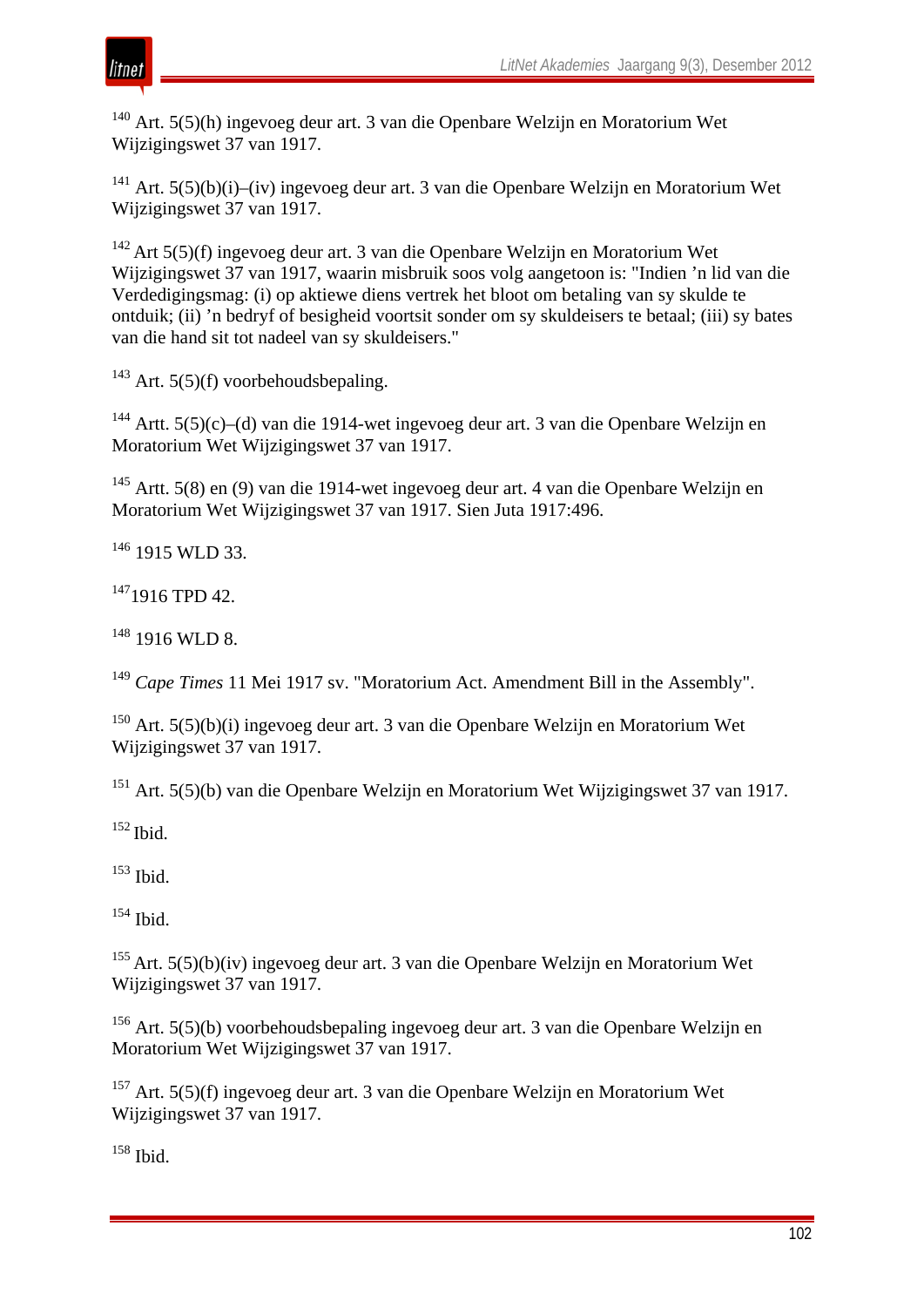

<sup>159</sup> Nl. 10 Januarie 1920. Sien Proklamasie 6 van 1920 *Buitengewone Goewermentskoerant* 1020 van 14 Januarie 1920.

<sup>160</sup>Deur art. 3 van die Openbare Welzijn en Moratorium Wetten Verlenging en Verdere Wijzigingswet 47 van 1919.

 $161$  Art. 5(10).

<sup>162</sup> D.w.s. art. 5(10) van die Openbare Welzijn Wetten, 1914–1919.

<sup>163</sup> Art. 1 van die Openbare Welzijn en Moratorium Wetten Verdere Verlengingswet 36 van 1920.

<sup>164</sup> Art. 2 en gelees met die Bylae.

<sup>165</sup> D.w.s. art. 5(5), (6), (7), (8) en (10) van die Openbare Welzijn Wetten 1914–1919.

<sup>166</sup> Soos gewysig deur die Oorlogspensioenwet 45 van 1941, die Wet op Huurkoop 36 van 1942, die Oorlogspensioenwet 44 van 1942 en die Wet op Toelating van Prokureurs (Militêre Diens) 31 van 1944.

<sup>167</sup> Die verklaarde oogmerk is dat die moratorium slegs op vrywilligers van toepassing sal wees. Sien 1940 *Debatte van die Volksraad*, kol. 7249.

<sup>168</sup> Sien art. 8(1) en die woordomskrywing van "die oorlog" in art. 1 van die Verdedigings Spesiale Pensioen en Moratorium Wet 1940.

<sup>169</sup> 1940 *Debatte van die Volksraad*, kol. 7250.

<sup>170</sup> Art. 13.

 $1711940$  WLD 265.

172Van die Openbare Welzijn Wetten 1914–1919 waarvolgens die opskorting van siviele regsmiddels nie van toepassing is op 'n aksie teen 'n vennootskap nie, indien alle vennote nie ten tye van die instel van die aksie militêre diens doen nie.

<sup>173</sup>Wet 24 van 1936.

<sup>174</sup> *SA Mercantile Co Ltd v Marlborough Boot & Shoe Manufacturing Co* 1940 2 PH C 79 (K); *SA Mercantile Co Ltd v Labovitz* 1940 CPD 581; *Dunlop SA Ltd v Olivier* supra; *Dunlop SA Ltd v Unie Garage* 1942 1 PH C 16 (O).

<sup>175</sup> *Partridge v Harrison & Harrison* 1940 WLD 265, 268: "I do not think, therefore, that the private estate is affected by section 5(5)(b)(i)." Sien ook *Dunlop v Olivier* supra 148: "[T]he moratorium still exempts them from execution."

 $176$ 1957 3 SA 671 (N).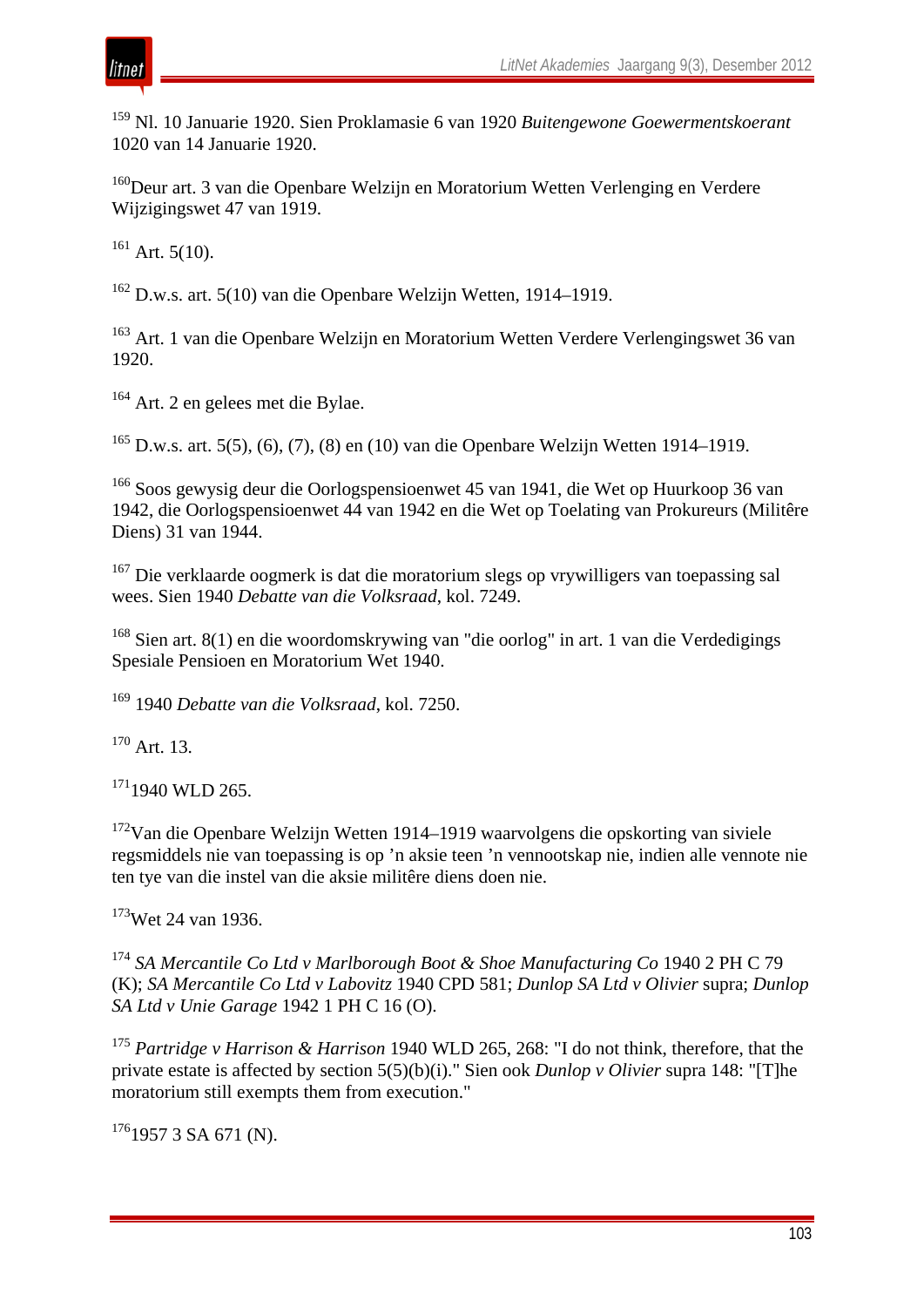

<sup>177</sup>Sien ook *SA Incorporated Merchants Protection Agency Ltd v Kruger* 1947 3 SA 304 (T); *SA Leather Co (Pty) Ltd v Main Clothing Manufacturers (Pty) Ltd* 1958 2 SA 118 (O).

 $178$ Supra.

 $179$  2006 4 SA 292 (HHA). Vgl. Henning 2009:351–73.

 $180$  1940 2 PH C 94 (K).

 $181$  Ibid.

182<sub>1941</sub> CPD 51, 52.

 $183$  1985 4 SA 876 (K).

<sup>184</sup> 2006 4 SA 292 (HHA).

<sup>185</sup> *Munich & Munich v Estate Munich* 1941 1 PH F 120 (OK).

<sup>186</sup>*Goodman v Lunn* 1947 1 SA 445 (K).

 $187$  1941 1 PH K 6 (W).

1881941 GWL 23. Sien verder *Vacuum Oil of SA Ltd v Green* 1941 OPD 36; *Botha v De Villiers* 1943 1 PH K 6 (K); *SA Permanent Mutual & Building Society v Brown* 1943 1 PH K 21 (K).

<sup>189</sup> Sien *Ex parte Winter* 1941 2 PH B 49 (W); *Woodhouse v Horne* 1941 NPD 68

<sup>190</sup> *Ex parte Oosthuizen* 1942 2 PH B 63 (GW); *Ex parte Oosthuizen* 1942 GWL 53; *Ex parte Venter* 1942 1 PH B 45 (W); *Smith v Smith* 1942 1 PH B 56 (K); *Glintenkamp v Glintenkamp*  1943 2 PH K 69 (K); *Glintenkamp v Glintenkamp* 1943 CPD 367; *Ex parte Smith* 1942 1 PH F 17 (K); *Vosloo v Vosloo* 1945 1 PH F 38 (OK); *Vosloo v Vosloo* 1945 EDL 155.

<sup>191</sup> Aangesien geen lid van die vennootskap in daardie stadium besig is met die verrigting van militêre diens nie.

192Art. 9(3)(a). Sien ook 1940 *Debatte van die Volksraad*, kol. 7251.

193Vgl. *Collett v Priest* 1931 AD 290.

<sup>194</sup> *Buys v Pietersen* supra.

<sup>195</sup> *Farmer's Assistance Board v Coetzee* 1941 EDL 207; *Gluckman v Assistant Master* 1941 GWL 51.

<sup>196</sup>*Incorporated Law Society of the OFS v Moll* 1942 OPD 138; *Incorporated Law Society v Kahn* 1943 TPD 434; *Lazarus v Acting Taxing Master and Spreeth* supra; *Bane v Howells*  supra; *Jacaranda Mansions v Hall* supra.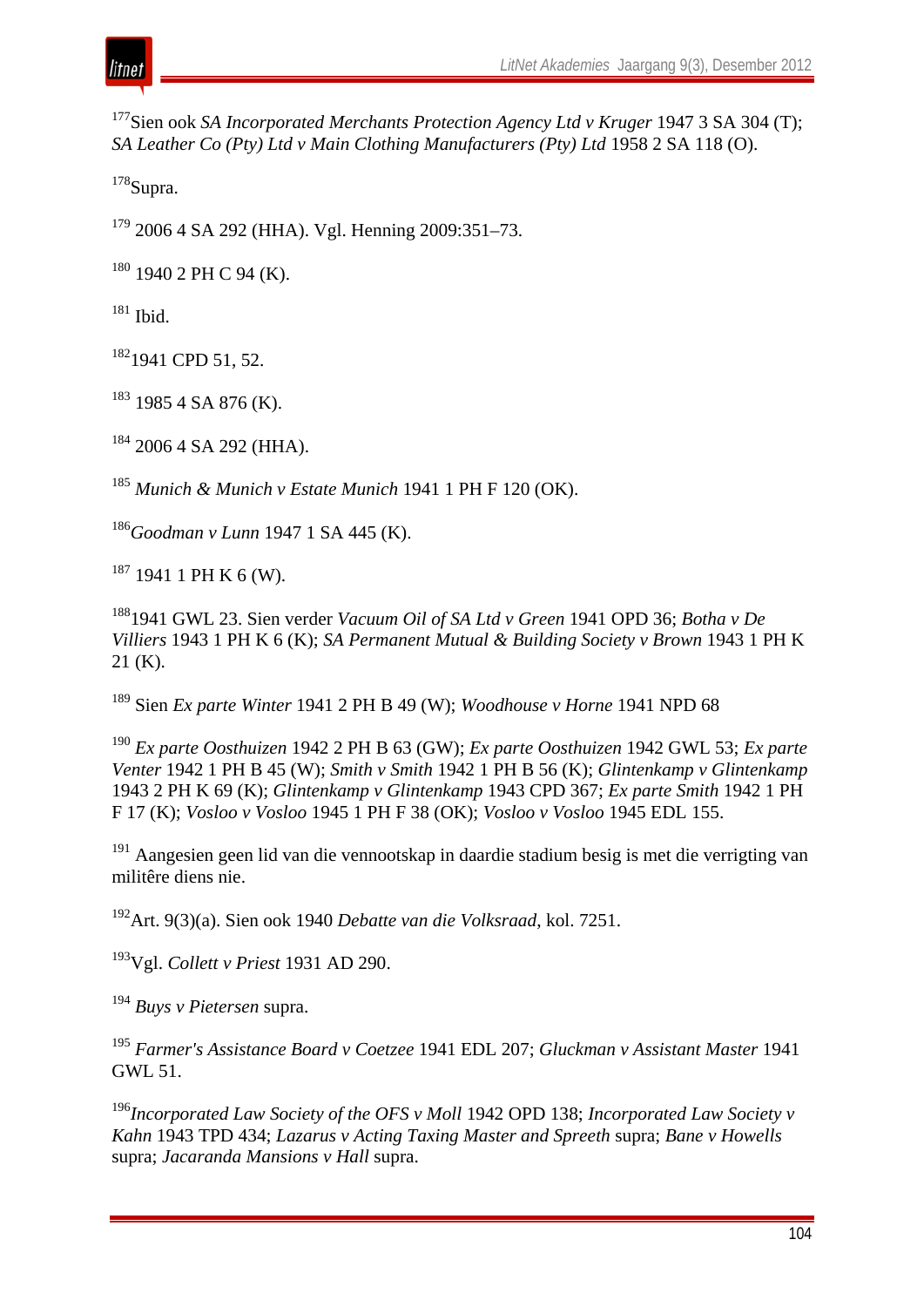

<sup>197</sup> Vgl. *Dunlop SA Ltd v Unie Garage* supra.

#### <sup>198</sup> 1942 OPD 256, 257.

<sup>199</sup> *Van Rooyen v Van Rooyen* 1940 WLD 135; *Classens v Classens* 1940 EDL 295; *Binedell v Binedell* 1940 2 PH B 54 (K); *Thompson v Thompson* 1940 2 PH B 70 (W); *Gouws v Everson* 1940 2 PH C 70 (W); *Mienie v Mienie* 1940 2 PH B 69 (O); *Thompson v Thompson* 1940 2 PH B 70 (W); *Van Rooyen v Van Rooyen* (2) 1940 2 PH B 44 (W); *Pottas v Pottas* 1941 1 PH B 20 (O); *Munich & Munich v Estate Munich* 1942 1 PH F 120 (OK); *Williams v Swanepoel* 1941 2 PH M 32 (O); *Johnson v Johnson* 1942 1 PH B 48 (W); *Van Rooyen v Van Rooyen, Coleby-Husk v Coleby-Husk* 1940 WLD 233; *Van Rooyen v Van Rooyen, Coleby-Husk v Coleby-Husk* 1940 2 PH B 43 (W); *Ex parte Gilkinson* 1941 2 PH B 79 (O); *Fourie v Fourie* 1941 WLD 80; *Hannaford v Hannaford* 1941 2 PH B 47; *Hind v Hind* 1941 WLD 65; *Pottas v Pottas* 1941 1 PH B 20 (O); *Price v Price* 1941 1 PH B 68 (K); *Ex parte Gilkinson*  1942 OPD 55; *Hilton v Hilton* 1942 1 PH B 55 (K); *Williams v Swanepoel* 1941 1 PH M 32 (D); *Ex parte Lassere* 1943 1 PH B 9 (OD); *Lesserle v Lesserle* 1943 EDL 73; *Malherbe v Botha* 1943 OPD 314; *Kruger v Kruger* supra; *Tasker v Tasker* 1945 2 PH B 56 (W); *Tasker v Tasker* 1945 WLD 261; *Ravenscroft v Ravenscroft* 1946 2 PH F 92 (K); *Ravenscroft v Ravenscroft* supra; *Bleazby v Bleazby* supra; *Bleazby v Bleazby* 1947 1 PH B 54 (K). Sien ook *MacDonald v Enslin* 1960 2 SA 314 (O); *Swart v Smuts* 1971 1 SA 819 (A); *Vrystaatse Lewendehawe Ko-operasie Bpk v Pretorius* 1978 1 SA 651 (O); *Braude v Pretoria City Council* 1981 1 SA 680 (T).

#### <sup>200</sup>*Pottas v Pottas* supra.

<sup>201</sup> *Ex parte Oosthuizen* 1942 2 PH B 63 (GW); *Ex parte Oosthuizen* 1942 GWL 53; *Ex parte Venter* supra; *Smith v Smith* supra; *Glintenkamp v Glintenkamp* 1943 2 PH K 69 (K); *Glintenkamp v Glintenkamp* 1943 CPD 367; *Ex parte Smith* supra; *Vosloo v Vosloo* 1945 1 PH F 38 (OK); *Vosloo v Vosloo* 1945 EDL 155.

<sup>202</sup> Van die Openbare Welzijn Wetten 1914–1919 wat aan die hooggeregshof die bevoegdheid gee om die verleende beskerming in sekere gevalle op te hef.

<sup>203</sup> 1941 GWL 23. Sien verder *Vacuum Oil of SA Ltd v Green* supra; *Botha v De Villiers* supra; *SA Permanent Mutual & Building Society v Brown* supra.

<sup>204</sup> *Schonfeldt v Schonfeldt* supra 45. Sien ook *Atkinson v Atkinson* 1944 WLD 41.

<sup>205</sup> *Ex parte Leach* 1943 2 PH K 108 (W); *Bane v Howells* supra.

<sup>206</sup> *Russell v Russell* supra.

<sup>207</sup> *SA Permanent & Building Society v Brown* supra; *Mossel Bay Municipality v Miller* 1943 1 PH K 45 (K); *Botha v De Villiers* supra.

<sup>208</sup> *De Villiers v De Villiers* 1942 1 PH B 32 (W); *Atkinson v Atkinson* 1944 1 PH B 10 (W); *Ravenscroft v Ravenscroft* 1946 2 PH F 92 (K).

<sup>209</sup> *O'Reilly v Purcocks & Purcocks* 1943 WLD 135; *Malherbe v Botha* supra; *Kruger v Kruger* supra; *Coomber v Coomber* 1945 CPD 155; *Russell v Russell* supra.